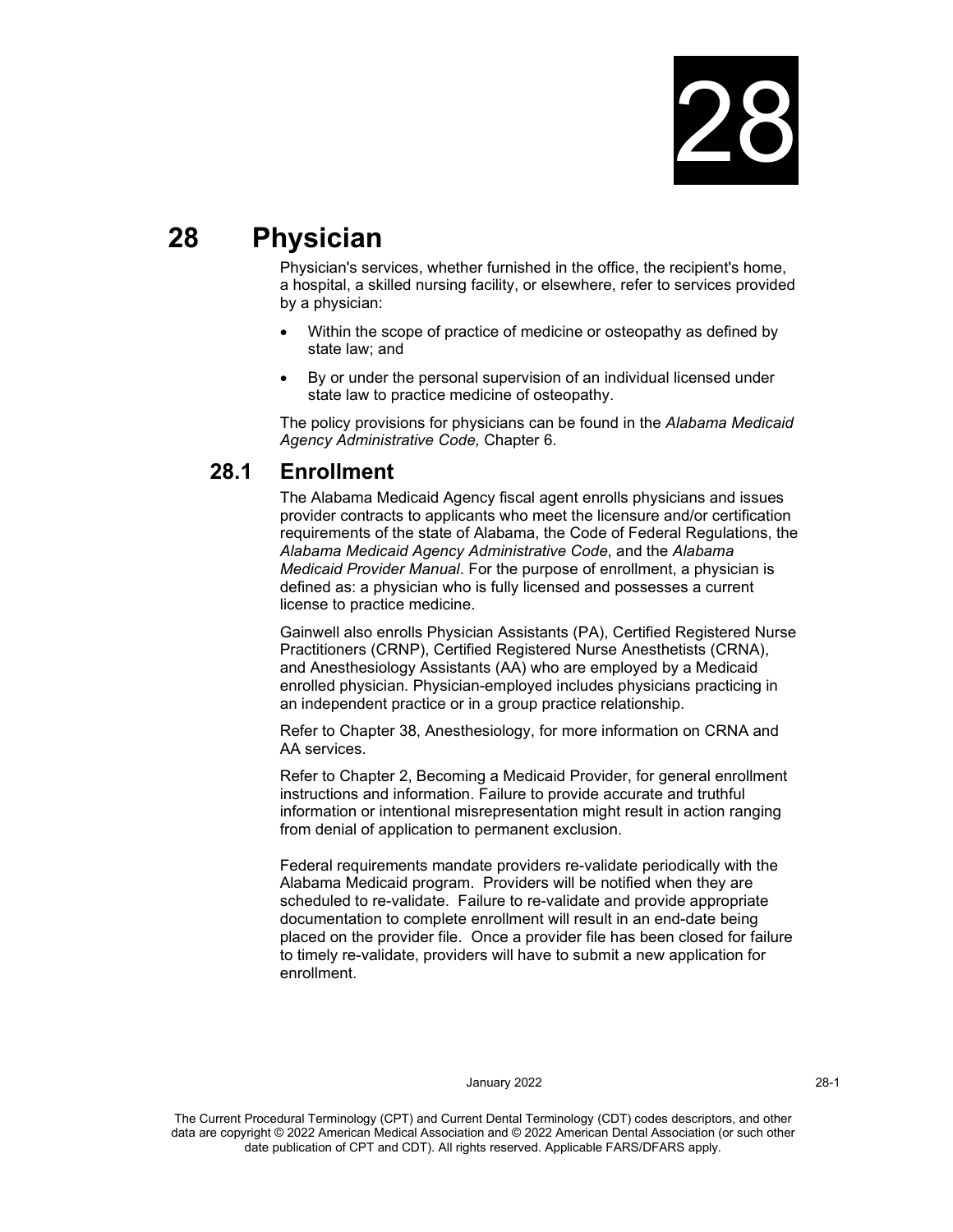# **National Provider Identifier, Type, and Specialty**

A provider who contracts with Alabama Medicaid as a physician is added to the Medicaid system with the National Provider Identifiers provided at the time application is made. Appropriate provider specialty codes are assigned to enable the provider to submit requests and receive reimbursements for physician-related claims.

# **NOTE:**

The 10-digit NPI is required when filing a claim.

Physicians are assigned a provider type of 31 (Physician). Nurse Practitioners are assigned a provider type of 09 Physician Assistants are assigned a provider type of 10. For a list of valid specialties for Nurse Practitioners and Physician Assistants, please refer to Chapter 21.

Valid specialties for physicians and practitioners include but are not limited to the list below:

| <b>Specialty (Physician - 31)</b>      | Code                                            |
|----------------------------------------|-------------------------------------------------|
| Allergist                              | 310                                             |
| Anesthesiologist                       | 311                                             |
| <b>Applied Behavior Analysis</b>       | 175                                             |
| Cardiac surgery                        | 312                                             |
| Cardiovascular disease                 | 313                                             |
| Cochlear implant team                  | 740-See Chap. 10, Audiology/Hearing<br>Services |
| Colon and rectal surgery               | 750                                             |
| Dermatology                            | 314                                             |
| <b>EENT</b>                            | 760                                             |
| <b>Emergency medicine Practitioner</b> | 315                                             |
| Endocrinology                          | 770                                             |
| <b>EPSDT</b>                           | 560                                             |
| Family practice                        | 316                                             |
| Gastroenterology                       | 317                                             |
| General practice                       | 318                                             |
| General surgery                        | 319                                             |
| Geriatrics                             | 320                                             |
| Hand surgery                           | 321                                             |
| Hematology                             | 780                                             |
| Infectious diseases                    | 790                                             |
| Internal medicine                      | 800                                             |
| Mammography                            | 292                                             |
| <b>Mobile Provider</b>                 | 299                                             |
| Neonatology                            | 323                                             |
| Nephrology                             | 324                                             |
| Neurological surgery                   | 325                                             |
| Neurology                              | 326                                             |
| Nuclear medicine                       | 327                                             |
| <b>Nutrition</b>                       | 230                                             |
| Obstetrics/Gynecology                  | 328                                             |
| Oncology                               | 329                                             |
| Ophthalmology                          | 330                                             |
| Oral and maxillofacial surgery         | 272                                             |
| Orthopedic                             | 810                                             |

28-2 January 2022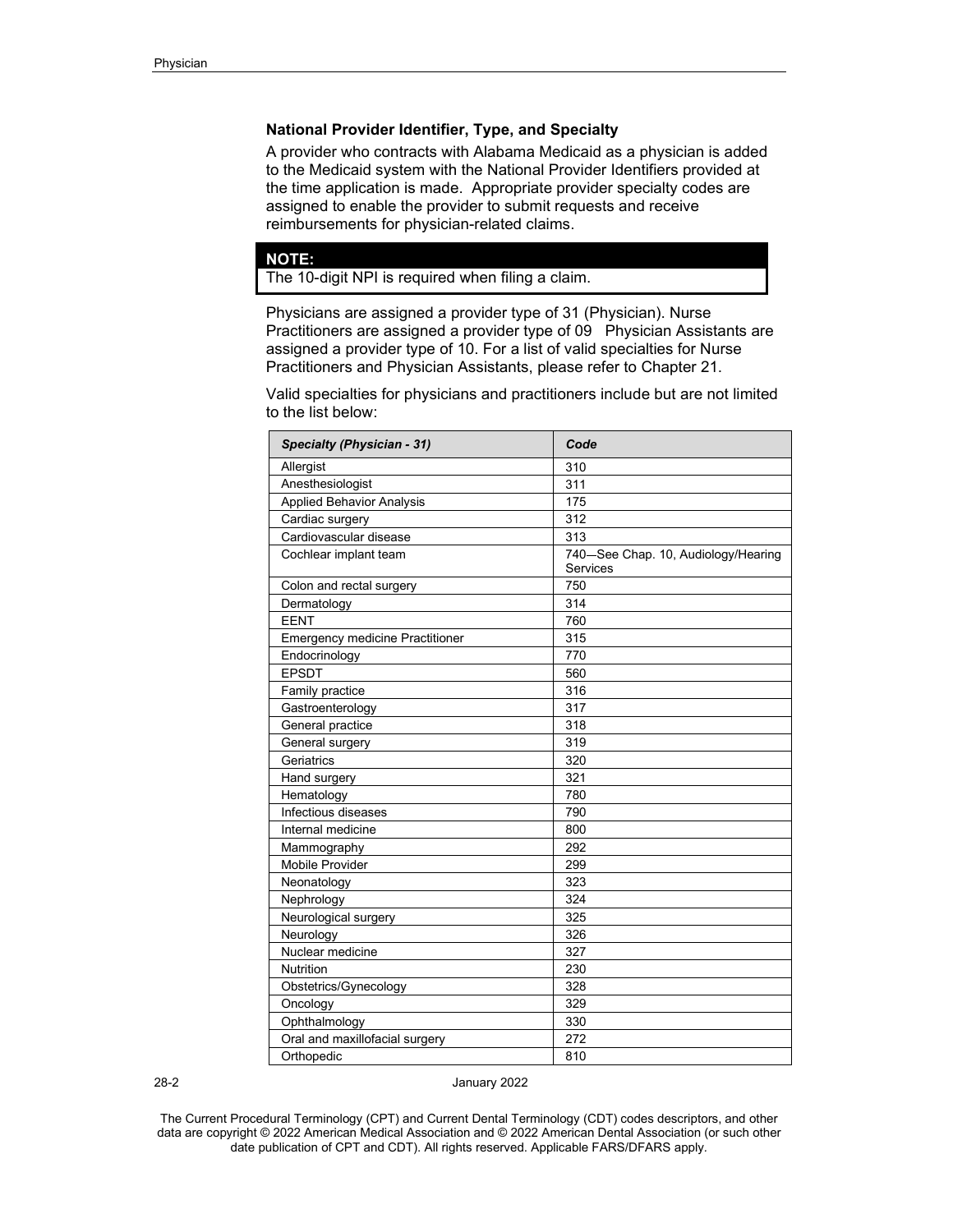

| <b>Specialty (Physician - 31)</b>                                          | Code |
|----------------------------------------------------------------------------|------|
| Orthopedic surgery                                                         | 331  |
| Otorhinolaryngology                                                        | 332  |
| Pathology                                                                  | 333  |
| Pediatrics                                                                 | 345  |
| Plastic, reconstructive, cosmetic surgery                                  | 337  |
| Primary care provider (not a screening provider<br>but can refer patients) | 720  |
| Proctologist                                                               | 338  |
| Psychiatrist                                                               | 339  |
| Pulmonary disease Specialist                                               | 340  |
| Radiology                                                                  | 341  |
| Rheumatology                                                               | 830  |
| Telemedicine                                                               | 931  |
| Thoracic surgeon                                                           | 342  |
| Urologist                                                                  | 343  |
| Vascular surgery                                                           | 313  |

# **Enrollment Policy for Physicians**

Providers (in-state and out-of-state) who meet enrollment requirements are eligible to participate in the Alabama Medicaid Program. The PA or CRNP must send a copy of the prescriptive authority granted by the licensing board in order for the PA or CRNP to be added to the Provider License File for the purpose of reimbursing the pharmacist for the prescriptions written by the PA or CRNP. This copy must be sent to Gainwell Provider Enrollment, P.O. Box 241685, AL 36124-1685.

Gainwell will not enroll physicians having limited licenses unless complete information as to the limitations and reasons are submitted in writing to the Provider Enrollment Unit for review and consideration for enrollment.

# **28.2 Benefits and Limitations**

This section describes program-specific benefits and limitations. Refer to Chapter 3, Verifying Recipient Eligibility, for general benefit information and limitations. Refer to Chapter 7, "Medical Necessity/Medically Necessary Care", for general criteria on Medical Necessity/ Medically Necessary Care.

Physicians are expected to render medically necessary services to Medicaid patients in the same manner and under the same standards as for their private patients, and bill the Alabama Medicaid Agency their usual and customary fee.

Office visits are limited to one per day, per recipient, per provider. For purposes of this limitation, a physician or physician of the same specialty and subspecialty from the same group practice are considered a single provider. Annual office visit benefit limits are 14 office visits per calendar year.

Medicaid will no longer require physicians enrolled in and providing services through a **residency** training program be assigned a pseudo Medicaid license number to be used on prescriptions written for Medicaid recipients. Effective for claims submitted on or after January 1, 2012, interns and non-licensed residents must use the NPI or license number of the teaching, admitting, or supervising physician.

January 2022 28-3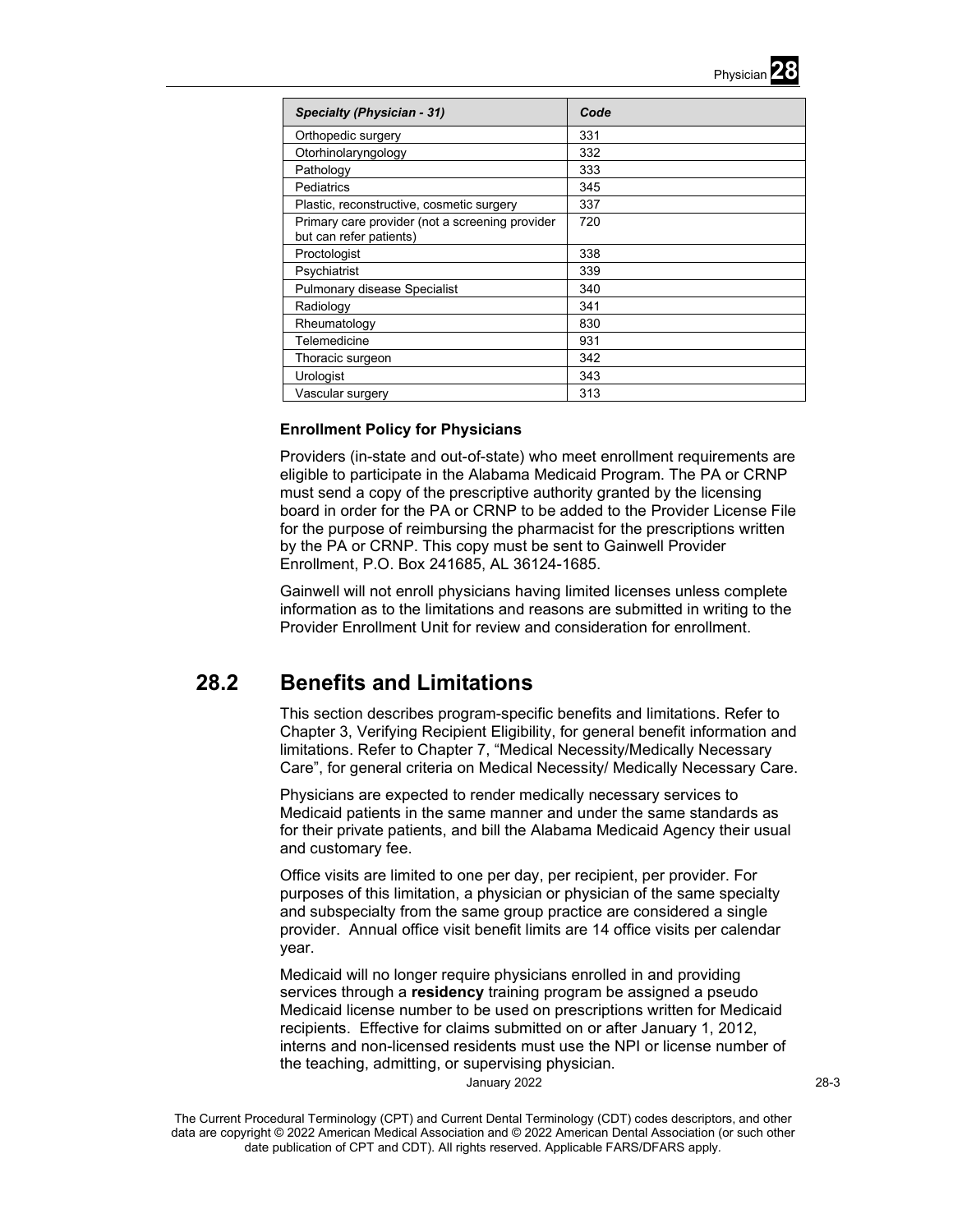Written medication prescriptions should have a typed or printed name of the prescriber on the prescription and the handwriting must be legible. Pharmacists **must have the physician's license number** prior to billing for prescriptions. Pharmacies shall use the correct physician license number when submitting a pharmacy claim to Medicaid.

Supervising physicians may bill for services rendered to Medicaid recipients by residents enrolled in and providing services through (as part of) an approved residency training program. The following rules shall apply to physicians supervising residents as part of an approved residency training program:

- a. The supervising physician shall sign and date the admission history and physical progress notes written by the resident.
- b. The supervising physician shall review all treatment plans and medication orders written by the resident.
- c. The supervising physician shall be available by phone or pager.
- d. The supervising physician shall designate another physician to supervise the resident in his/her absence.
- e. The supervising physician shall not delegate a task to the resident when regulations specify that the physician perform it personally or when such delegation is prohibited by state law or the facility's policy.

Payments from Medicaid funds can be made only to physicians who provide the services; therefore, no reimbursement can be made to patients who may personally pay for the service rendered.

The physician agrees when billing Medicaid for a service that the physician will accept as payment in full, the amount paid by Medicaid for that service, plus any cost-sharing amount to be paid by the recipient, and that no additional charge will be made. Conditional collections from patients, made before Medicaid pays, which are to be refunded after Medicaid pays, are not permissible. The physician may bill the patient, in addition to the costsharing fee, for services rendered when benefit limitations are exhausted for the year or when the service is a Medicaid non-covered benefit. However, the provider (or their staff) must advise each patient prior to services being rendered when Medicaid payment will not be accepted, and the patient will be responsible for the bill. If a provider routinely accepts a Medicaid assignment, he or she may not bill Medicaid or the recipient for a service he or she did not provide, i.e., missed or canceled appointment.

A hospital-based physician who is a physician employed by and paid by a hospital may not bill Medicaid for services performed therein and for which the hospital is reimbursed. A hospital-based physician shall bill the Medicaid Program on a CMS-1500, Health Insurance Claim Form or assign their billing rights to the hospital, which shall bill the Medicaid Program on a CMS-1500 form. A hospital-based physician who is not a physician employed by and paid by a hospital shall bill Medicaid using a CMS-1500 claim form.

A physician enrolled in a residency training program and whose practice is limited to the institution in which that resident is placed shall not bill Medicaid for services performed therein for which the institution is reimbursed through the hospitals' cost reports. For tracking purposes, these physicians will be assigned pseudo Medicaid license numbers.

28-4 January 2022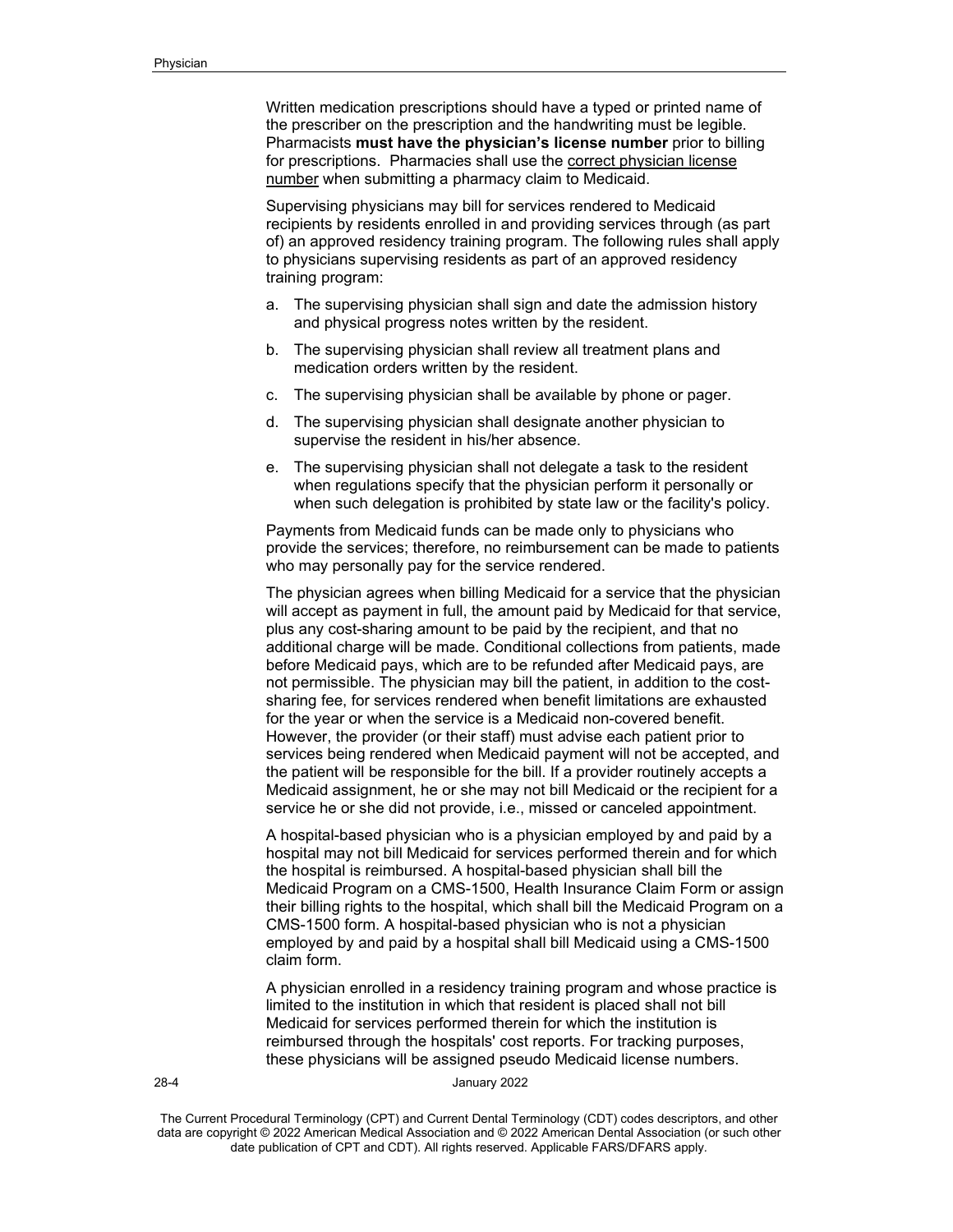Hospital-based physicians are reimbursed under the same general system as is used in Medicare. Bills for services rendered are submitted as follows:

- All hospital-based physicians, including emergency room physicians, radiologists, and pathologists, will bill Medicaid on a CMS-1500 claim form, or assign their billing rights to the hospital, which shall bill Medicaid on a CMS-1500 claim form.
- Physician services personally rendered for individual patients will be paid only on a reasonable charge basis (i.e., claims submitted under an individual NPI on a physician claim form). This includes services provided by a radiologist and/or pathologist.
- Reasonable charge services are: 1) personally furnished for a patient by a physician; 2) ordinarily require performance by a physician and; 3) contribute to the diagnosis or treatment of an individual patient.

Off Site Mobile Physician's Services shall comply with all Medicaid rules and regulations as set forth in the State Plan, Alabama Medicaid Administrative Code, and Code of Federal Regulations including but not limited to the following requirements:

- (a) Shall provide ongoing, follow-up, and treatment and/or care for identified conditions,
- (b) Shall provide ongoing access to care and services through the maintenance of a geographically accessible office with regular operating business hours within the practicing county or within 15 miles of the county in which the service was rendered,
- (c) Shall provide continuity and coordination of care for Medicaid recipients through reporting and communication with the Primary Medical Provider,
- (d) Shall maintain a collaborative effort between the off-site mobile physician and local physicians and community resources. A matrix of responsibility shall be developed between the parties and available upon enrollment as an off-site mobile physician,
- (e) Shall provide for attainable provider and recipient medical record retrieval,
- (f) Shall maintain written agreements for referrals, coordinate needed services, obtain prior authorizations and necessary written referrals for services prescribed. All medical conditions identified shall be referred and coordinated, for example:
	- (i) Eyeglasses,
	- (ii) Comprehensive Audiological services,
	- (iii) Comprehensive Opthalamological services,
- (g) Shall not bill Medicaid for services which are offered to anyone for free. Provider shall utilize a Medicaid approved sliding fee scale based on Federal Poverty Guidelines,
- (h) Shall ensure that medical record documentation supports the billing of Medicaid services, and
- (i) Shall obtain signed and informed consent prior to treatment.

# NOTE:

If a provider routinely accepts Medicaid assignments, he/she may not bill Medicaid or the recipient for a service he/she did not provide, i.e., "no call" or "no show".

January 2022 **28-5**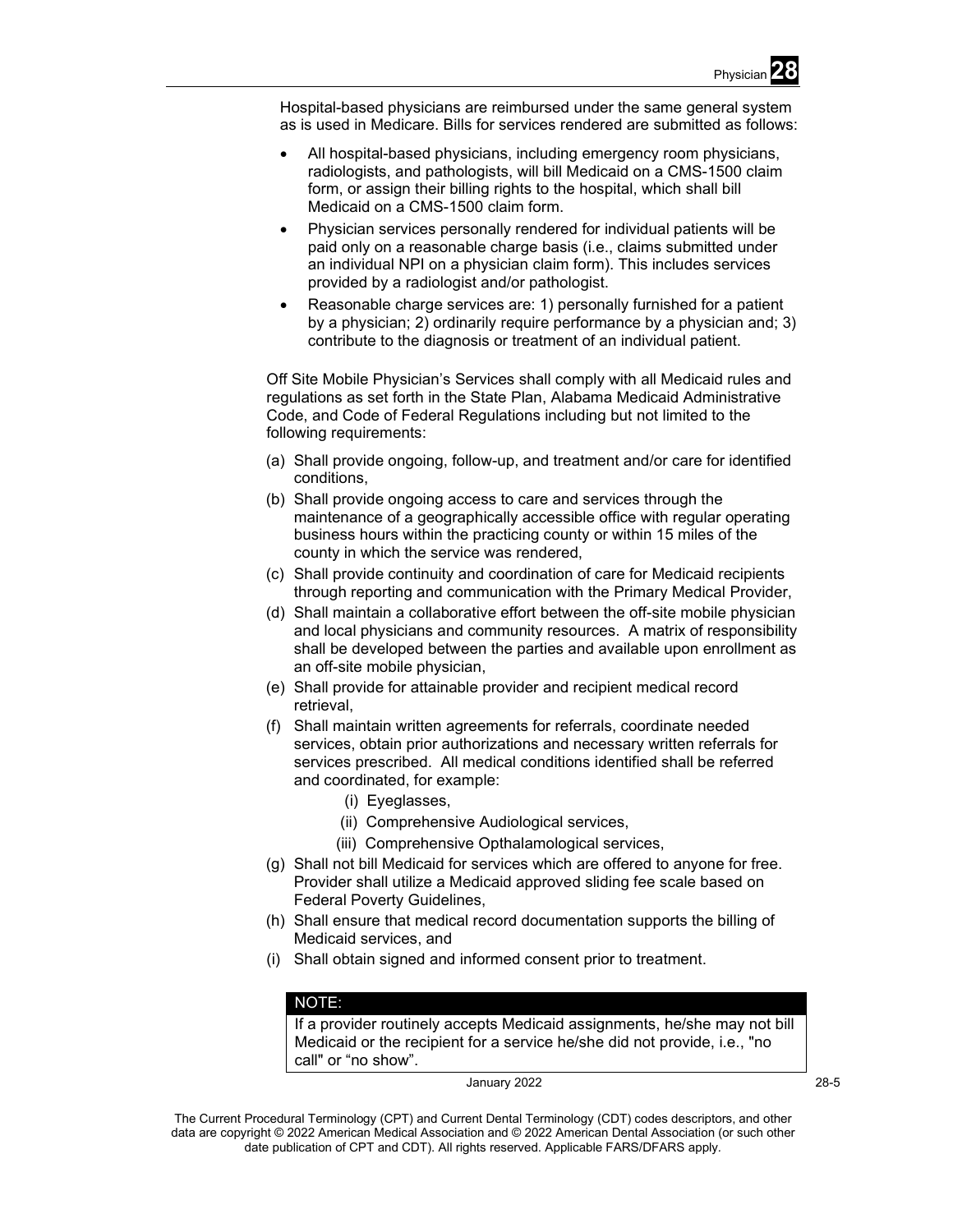# **Locum Tenens and Substitute Physician Under Reciprocal Billing Arrangements**

It is common practice for physicians to retain substitute physicians to take over their professional practices when the regular physicians are absent for reasons such as illness, pregnancy, vacation, or continuing medical education, and for the regular physician to bill and receive payment for the substitute physician's services as though he/she performed them. The substitute physician generally has no practice of his/her own and moves from area to area as needed. The regular physician generally pays the substitute physician a fixed amount per diem, with the substitute physician having the status of an independent contractor rather than of an employee. The substitute physicians are generally called "locum tenens" physicians.

Reimbursement may be made to a physician submitting a claim for services furnished by another physician in the event there is a reciprocal arrangement. The regular physician shall identify the services as substitute physician services by entering HCPCS modifier **Q5** (Service Furnished by a Substitute Physician under a Reciprocal Arrangement) or HCPCS modifier **Q6** (Service Furnished by a Locum Tenens Physician) after the procedure code. The reciprocal arrangement may not exceed 14 days in the case of an informal arrangement. Effective for claims submitted on or after June 15, 2012, the reciprocal arrangement may not exceed 60 continuous days in the case of an arrangement involving per diem or other fee-for-time compensation. Providers participating in a reciprocal arrangement must be enrolled with the Alabama Medicaid Agency. The regular physician should keep a record on file of each service provided by the substitute physician and make this record available to Medicaid upon request. Claims will be subject to post-payment review. Please refer to section 28.6.3 Procedure Codes and Modifiers for information regarding modifiers Q5 and Q6.

# **Pharmacy Quantity Limitations and Controlled Substances**

The pharmacist or prescriber must request an override when the prescription exceeds Medicaid's maximum limit allowed per month. The prescriber should not write separate prescriptions, one to be paid by Medicaid and one to be paid as cash, to circumvent the override process. For further information on pharmacy quantity limitations and prescriptions for controlled substances, refer to Chapter 27, section 27.2.3 "Quantity Limitations".

#### **NOTE:**

In accordance with Section 5042 of the SUPPORT Act, effective October 1, 2021, prescribers of Medicaid eligible recipients are required to check the Alabama PDMP (Prescription Drug Monitoring Program) prior to prescribing a Schedule II controlled substance. If the prescriber does not check the PDMP, the prescriber is required to document the reason in the medical record. Exclusions to this requirement include prescriptions written for hospice patients, patients with an active cancer diagnosis, residents of a long term care nursing facility, and children under the age of 18(Schedule II prescriptions for ADHD only).

28-6 January 2022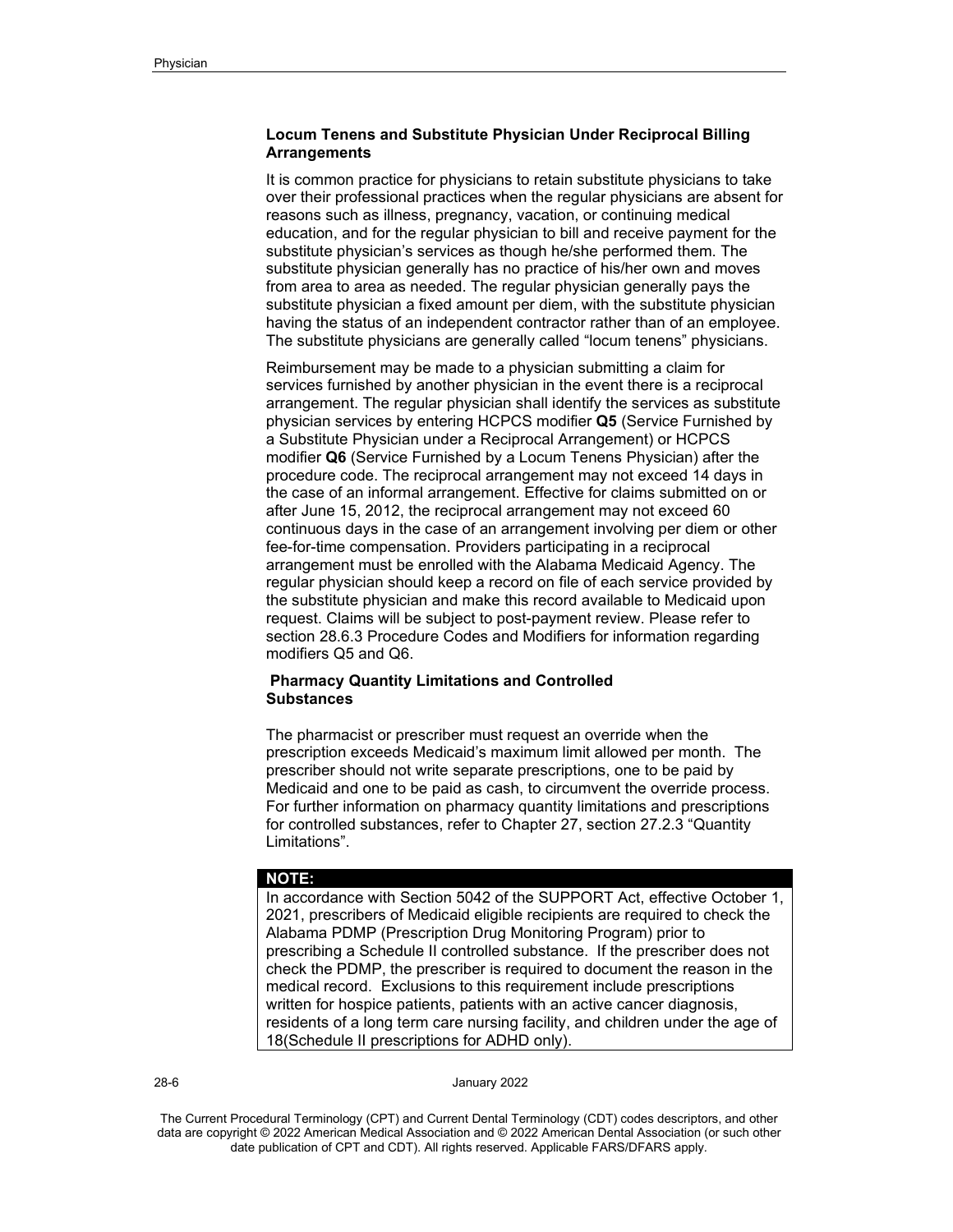

# *28.2.1 Physician-Employed Practitioner Services*

Medicaid payment may be made for the professional services of the following physician-employed practitioners:

- Physician Assistants (PAs)
- Certified Registered Nurse Practitioners (CRNPs)

Nurse Practitioner is defined as a Registered Professional Nurse who is currently licensed to practice in the state, who meets the applicable State of Alabama requirements governing the qualifications of nurse practitioners.

Physician Assistant is a person who is a graduate of an approved program, is licensed by the Board of Medical Examiners (BME) of the State of Alabama, and is registered by the BME to perform medical services under the supervision of a physician approved by the BME to supervise the assistant.

All services requiring additional education and training beyond the scope of practice billed by a CRNP/PA must be documented in the approved collaborative agreement from the BME and the Alabama Board of Nursing (ABN) between the practitioner and physician. The only exception is for those "routine" services within the scope of practice approved by the applicable licensing and governing boards. Services billed outside a CRNP/PA scope of practice and/or collaborative agreement are subject to post-payment review.

Medicaid may make payment for services of PAs and (CRNPs) who are legally authorized to furnish services and who render the services under the supervision and collaboration of an employing physician with payment made to the employing physician. Medicaid will not make payment to the PA or CRNP. Generally, CRNPs and PAs are reimbursed at 80% of the allowed amount for all services except lab and injectables, which should pay at 100%.

The employing physician must be a Medicaid provider in active status.

The PA or CRNP **must enroll with the Alabama Medicaid Agency** with a valid NPI number and employing physician as the payee.

Covered services furnished by the PA or CRNP must be billed under the PA's or CRNP's name and NPI as the rendering provider.

The office visits performed by the PA or CRNP count against the recipient's yearly benefit limitation.

The PA or CRNP may make physician-required visits to nursing facilities.

The PA or CRNP may not make physician-required inpatient visits to hospitals or other institutional settings to qualify for payment to the physician or to satisfy current regulations as physician visits.

Effective August 01, 2018, an initial prescription or order for home health services and certain medical supplies, equipment and appliances must be signed by a physician.

## January 2022 28-7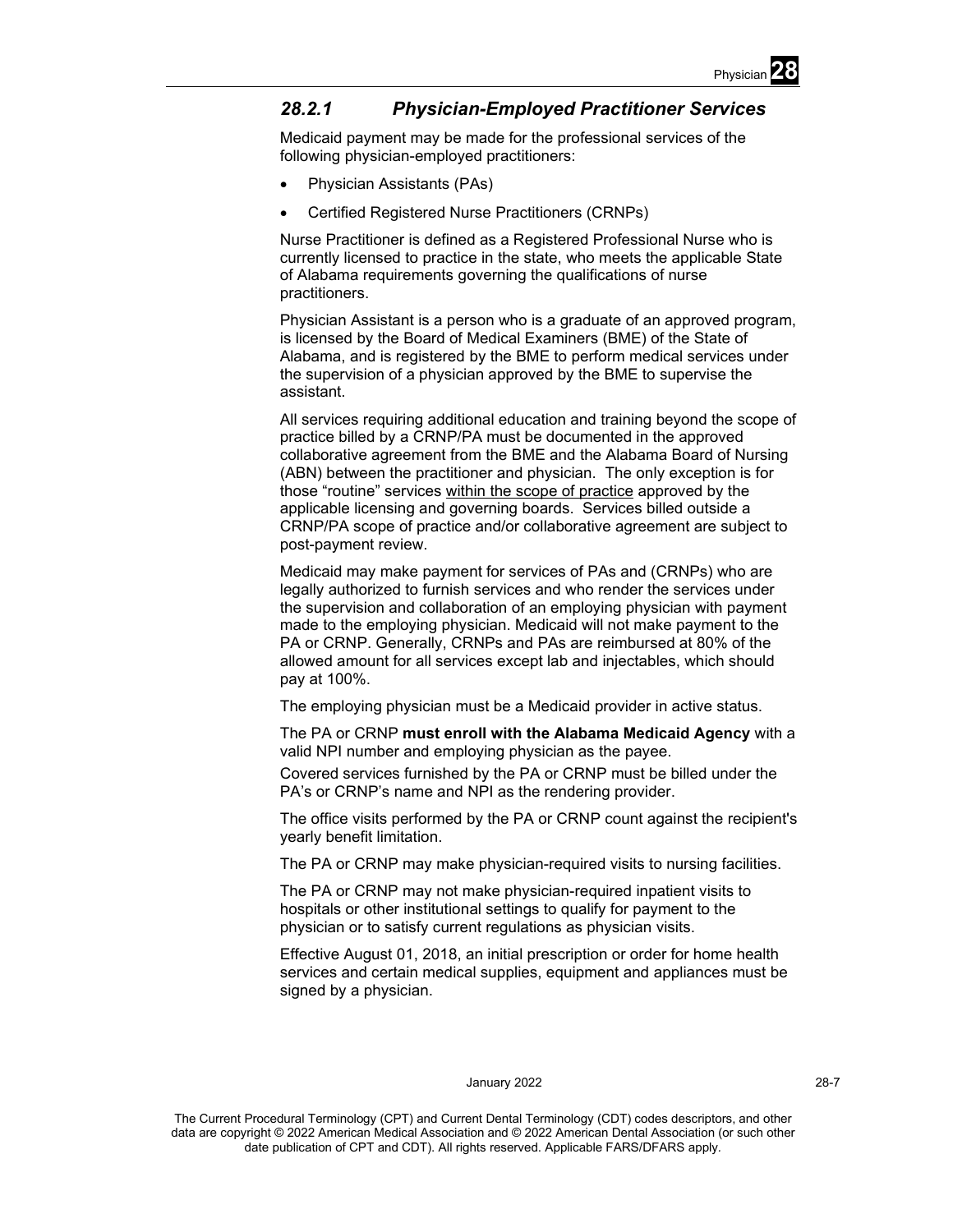Refer to Chapter 14 – Durable Medical Equipment (DME), supplies, Appliances, Prosthetics, Orthotics and Pedorthics (POP) for more information on the requirements for the initial written prescription/order for certain medical supplies, equipment, and appliances.

Refer to Chapter 17 – Home Health for more information on the requirements for placing the initial written prescription/order for home health services.

CRNP and PA services have been expanded. Please refer to Chapter 21 for a list of covered services and references. For more specific information on coverage, you may call the Provider Assistance Center at 1-800-688- 7989.

The employing-physician need not be physically present with the PA or CRNP when the services are being rendered to the recipient; however, the physician must be immediately available to the PA or CRNP for direct communication by radio, telephone, or telecommunication.

The PA's or CRNP's employing physician is responsible for the professional activities of the PA or CRNP and for assuring that the services provided are medically necessary and appropriate for the patient.

There shall be no unsupervised practice by PAs or CRNPs.

\*For Information regarding Independent CRNPs, please refer to Chapter 21 of the Provider Manual.

# *28.2.2 Covered Services*

In general, Medicaid covers physician services if the services meet the following conditions:

- Considered medically necessary by the attending physician
- Designated by procedure codes in the Physicians' Current Procedural Terminology (CPT), or HCPCS. This table contains details on selected covered services.

Consistent with the implementation of the mandated Medicaid NCCI edits effective November 9, 2010. Refer to this link, [https://www.medicaid.gov/medicaid/program-integrity/national-correct](https://www.medicaid.gov/medicaid/program-integrity/national-correct-coding-initiative-medicaid/index.html)[coding-initiative-medicaid/index.html](https://www.medicaid.gov/medicaid/program-integrity/national-correct-coding-initiative-medicaid/index.html) for more information regarding NCCI.

28-8 January 2022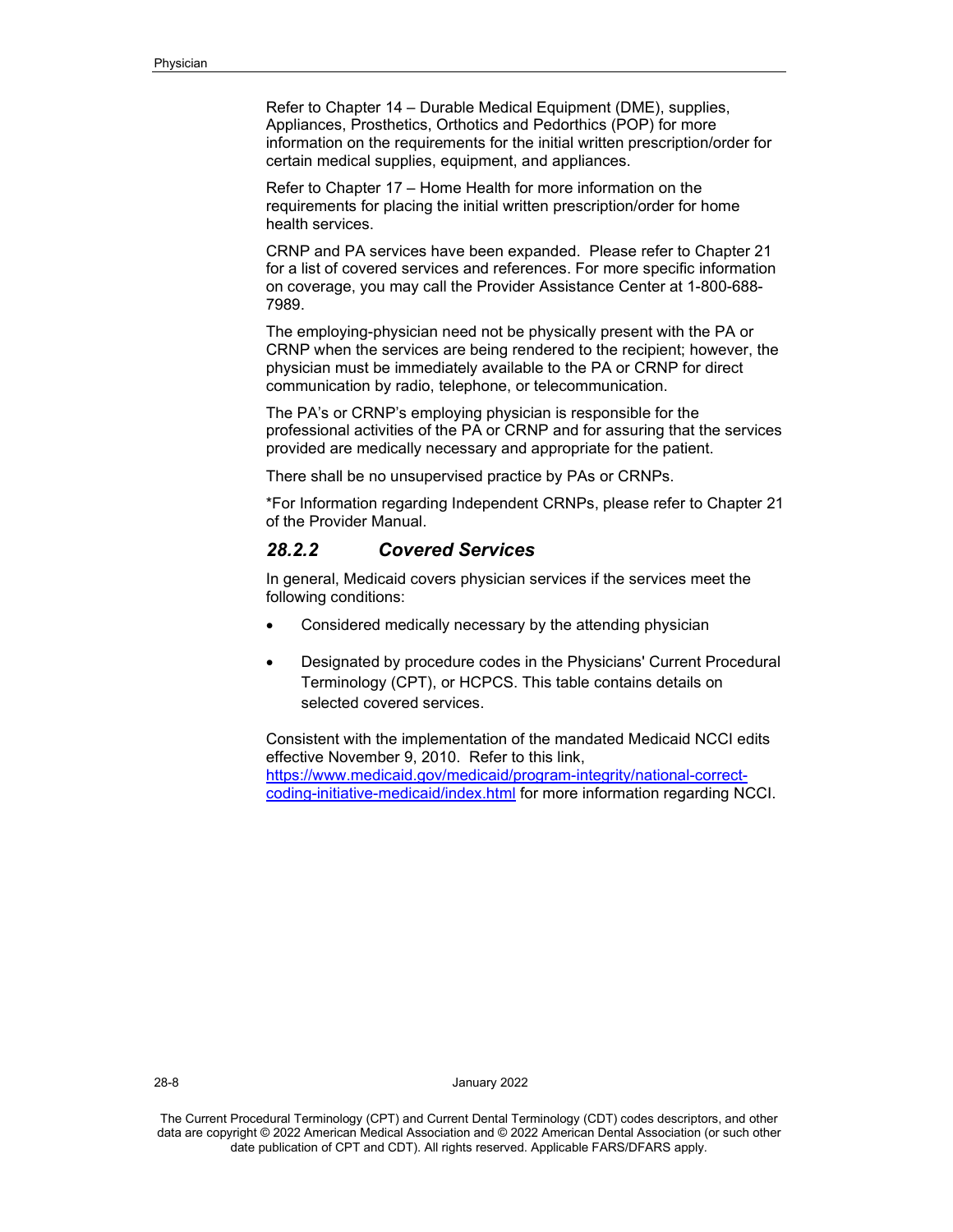

| Abdominoplasty                                    | Medical necessity criteria must be met and Prior Authorization<br>obtained, or the procedure will be considered cosmetic and will not<br>be covered. See Chapter 4, Obtaining Prior Authorization.                                                                                                                                                                                                                                                                                                                                                                                                                                                                                        |
|---------------------------------------------------|-------------------------------------------------------------------------------------------------------------------------------------------------------------------------------------------------------------------------------------------------------------------------------------------------------------------------------------------------------------------------------------------------------------------------------------------------------------------------------------------------------------------------------------------------------------------------------------------------------------------------------------------------------------------------------------------|
| Add-on Code                                       | Add-on Code definition in the CPT is recognized and allowed for<br>payment with the appropriate primary code.                                                                                                                                                                                                                                                                                                                                                                                                                                                                                                                                                                             |
| <b>Administration Fee</b>                         | Please refer to Appendix H, Medicaid Physician Administered Drugs,<br>section H.1 (Policy) for information regarding office visits,<br>chemotherapy, and administration fees.                                                                                                                                                                                                                                                                                                                                                                                                                                                                                                             |
|                                                   | When an Evaluation and Management service is provided and a<br>Drug Administration code (96372, 96373, 96374, 96375, and 96376)<br>is provided at the same time, the E&M code, Drug Administration<br>Code, and the HCPCS Code for the drug may be billed. A<br>Significant Separately Identifiable Service must be performed in<br>conjunction with the Drug Administration code for consideration of<br>payment for the E&M Code. A Modifier 25 must be appended to the<br>E&M service for recognition as a "Significant Separately<br>Identifiable Service". Medical Record documentation must support<br>the medical necessity of the visit as well as the level of care<br>provided. |
|                                                   | However, when no Significant Separately Identifiable E&M service<br>is actually provided at the time of a Drug Administration, an E&M<br>code should not be billed. In this instance, the Drug Administration<br>Code and the HCPCS Code for the drug may be billed. An example<br>of this is routine monthly injections like B-12, iron, or Depo-Provera<br>given on a regular basis without a Significant Separately<br><b>Identifiable</b> E&M service being provided. These services will be<br>subject to post payment review.                                                                                                                                                       |
|                                                   | Please refer to Appendix A, Well Child Check-Up, Section A.6.1<br>(Fees) for information regarding the use of designated VFC codes for<br>billing immunization administration fee(s).                                                                                                                                                                                                                                                                                                                                                                                                                                                                                                     |
| <b>Allergy Treatments</b>                         | Please refer to Appendix H, Medicaid Physician Administered Drugs<br>for information.                                                                                                                                                                                                                                                                                                                                                                                                                                                                                                                                                                                                     |
| <b>Applied Behavior</b><br>Analysis (ABA) Therapy | ABA therapy is covered. See Chapter 37 - Therapy.                                                                                                                                                                                                                                                                                                                                                                                                                                                                                                                                                                                                                                         |
| Anesthesia                                        | Anesthesia is covered. See Chapter 38, Anesthesiology.                                                                                                                                                                                                                                                                                                                                                                                                                                                                                                                                                                                                                                    |
| <b>Artificial Eyes</b>                            | Artificial eyes must be prescribed by a physician. Refer to Chapter<br>15, Eye Care Services for specific coverage information.                                                                                                                                                                                                                                                                                                                                                                                                                                                                                                                                                           |
| <b>Bariatric Procedures</b>                       | Considered cosmetic unless specific medical criteria are met and<br>with Prior Authorization. Bariatric surgical procedures are<br>considered for Medicaid eligible recipients between 18 and 64 years<br>of age, effective June 1, 2009. Bariatric surgery for recipients who<br>are under 18 years old and who have one or more immediate life-<br>threatening co-morbidities will be considered for authorization on a<br>case-by-case basis by the Medical Director, effective March 1, 2014.<br>See Chapter 4, Obtaining Prior Authorization.                                                                                                                                        |
| Breathing or Inhalation<br>Treatments             | Breathing or inhalation treatments are a covered service. Any<br>medication provided during a breathing treatment (e.g., Albuterol) is<br>considered a component of the treatment charge. EXCEPTION: See<br>Appendix H related to coverage of J2545 Pentamidine Isethionate.                                                                                                                                                                                                                                                                                                                                                                                                              |
| Cardiac Catheterization                           | Cardiac Catheterization codes may be subject to the multiple<br>procedure/surgery reductions.                                                                                                                                                                                                                                                                                                                                                                                                                                                                                                                                                                                             |

# January 2022 28-9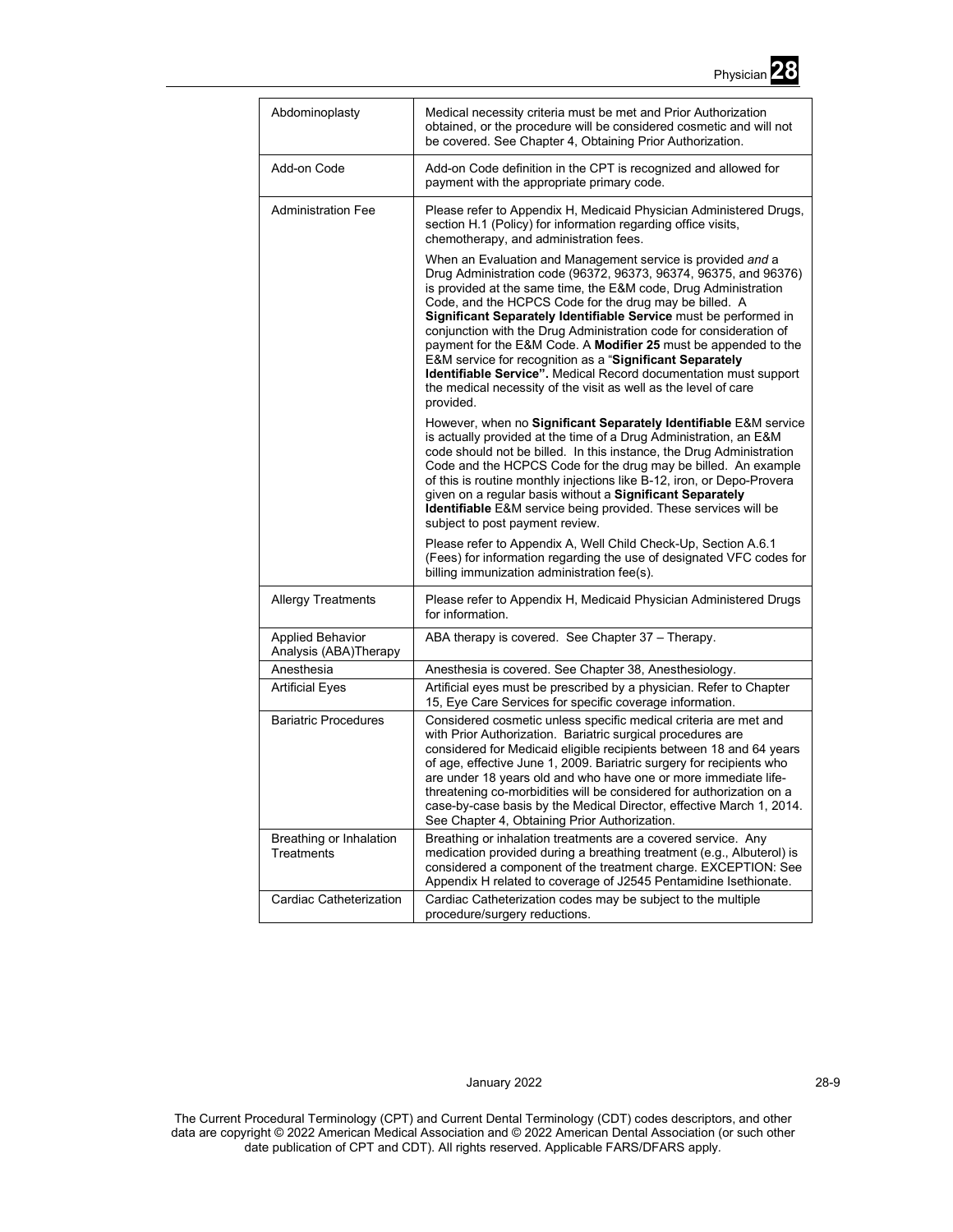| Cerumen Removal                | CPT code 69210 is a covered service.                                                                                                                                                                                                                                                                                                                                                                                                                                                                                                                                                                                                                                                                                                                                                                                                                                                                                |
|--------------------------------|---------------------------------------------------------------------------------------------------------------------------------------------------------------------------------------------------------------------------------------------------------------------------------------------------------------------------------------------------------------------------------------------------------------------------------------------------------------------------------------------------------------------------------------------------------------------------------------------------------------------------------------------------------------------------------------------------------------------------------------------------------------------------------------------------------------------------------------------------------------------------------------------------------------------|
|                                | Payment may be made for impacted cerumen (when ALL of the<br>following are met): 1) the service is the sole reason for the patient<br>encounter, 2) the service is personally performed by the physician or<br>non-physician practitioner (i.e. nurse practitioner, physician<br>assistant), 3) the service is provided to a patient who is symptomatic,<br>and 4) the documentation illustrates significant time and effort spent<br>in performing the service.                                                                                                                                                                                                                                                                                                                                                                                                                                                    |
|                                | Effective January 1, 2014, CPT code 69210 is a unilateral procedure.<br>Please refer to section 28.6.3 for billing of bilateral procedures.                                                                                                                                                                                                                                                                                                                                                                                                                                                                                                                                                                                                                                                                                                                                                                         |
|                                | Payment consideration may be made for both the procedure<br>and the E&M services if ALL of the following conditions exist: 1)<br>The nature of the E&M visit is for something other than removal of<br>impacted cerumen. 2) During an unrelated patient encounter (visit), a<br>specific complaint or condition related to the ear(s) is either<br>discovered by or brought to the attention of the physician/non-<br>physician practitioner by the patient. 3) Otoscopic examination of the<br>tympanic membrane is not possible due to a cerumen obstruction in<br>the canal. 4) The removal of impacted cerumen requires the<br>expertise of a physician or non-physician practitioner. 5) The<br>procedure requires a significant amount of the physician'/non-<br>physician practitioner's effort and time. 6) Documentation is present<br>in the patient record to identify the above criteria have been met. |
|                                | Limitations:                                                                                                                                                                                                                                                                                                                                                                                                                                                                                                                                                                                                                                                                                                                                                                                                                                                                                                        |
|                                | Removal of impacted cerumen performed by someone<br>$\bullet$<br>other than the physician or non-physician practitioner is<br>not billable.                                                                                                                                                                                                                                                                                                                                                                                                                                                                                                                                                                                                                                                                                                                                                                         |
|                                | Simple cerumen removal performed by the physician or<br>office personnel (e.g., nurses, office technicians) is not<br>medically necessary and therefore, not separately<br>payable.                                                                                                                                                                                                                                                                                                                                                                                                                                                                                                                                                                                                                                                                                                                                 |
|                                | An E&M service and the removal of impacted cerumen<br>٠<br>are not separately payable when the sole reason for<br>patient encounter is for the removal of impacted cerumen.<br>The patient is asymptomatic (e.g. denies pain, hearing<br>loss, vertigo. etc.).                                                                                                                                                                                                                                                                                                                                                                                                                                                                                                                                                                                                                                                      |
|                                | Visualization aids such as, but not necessarily limited to,<br>binocular microscopy, are considered to be included in the<br>reimbursement for 69210 and should not be billed<br>separately.                                                                                                                                                                                                                                                                                                                                                                                                                                                                                                                                                                                                                                                                                                                        |
|                                | Most patients do not require medically necessary disimpaction of<br>cerumen by a physician. Patients who require this service more often<br>than 3-4 times per year would be unusual.<br>**NOTE: CPT 69210 requires a prior authorization and is restricted                                                                                                                                                                                                                                                                                                                                                                                                                                                                                                                                                                                                                                                         |
|                                | to ages 0-20 in the outpatient hospital setting.                                                                                                                                                                                                                                                                                                                                                                                                                                                                                                                                                                                                                                                                                                                                                                                                                                                                    |
| Chemotherapy<br>Administration | When an Evaluation and Management service is provided and a<br>Hydration, Therapeutic, Prophylactic, Diagnostic and Chemotherapy<br>Administration code is provided at the same time, the E&M code,<br>Drug Administration Code, and the HCPCS Code for the drug may<br>be billed. A Significant Separately Identifiable Service must be<br>performed in conjunction with these administration codes for<br>consideration of payment for the Evaluation and Management Code.<br>A Modifier 25 must be appended to the $E$ & M service for<br>recognition as a "Significant Separately Identifiable Service".<br>Procedure Code 99211 will not be allowed with a modifier 25 or<br>when billed in conjunction with the above administration codes.<br>Medical record documentation must support the medical necessity<br>and level of care of the visit. These services are subject to post                          |
|                                | payment review.                                                                                                                                                                                                                                                                                                                                                                                                                                                                                                                                                                                                                                                                                                                                                                                                                                                                                                     |

28-10 January 2022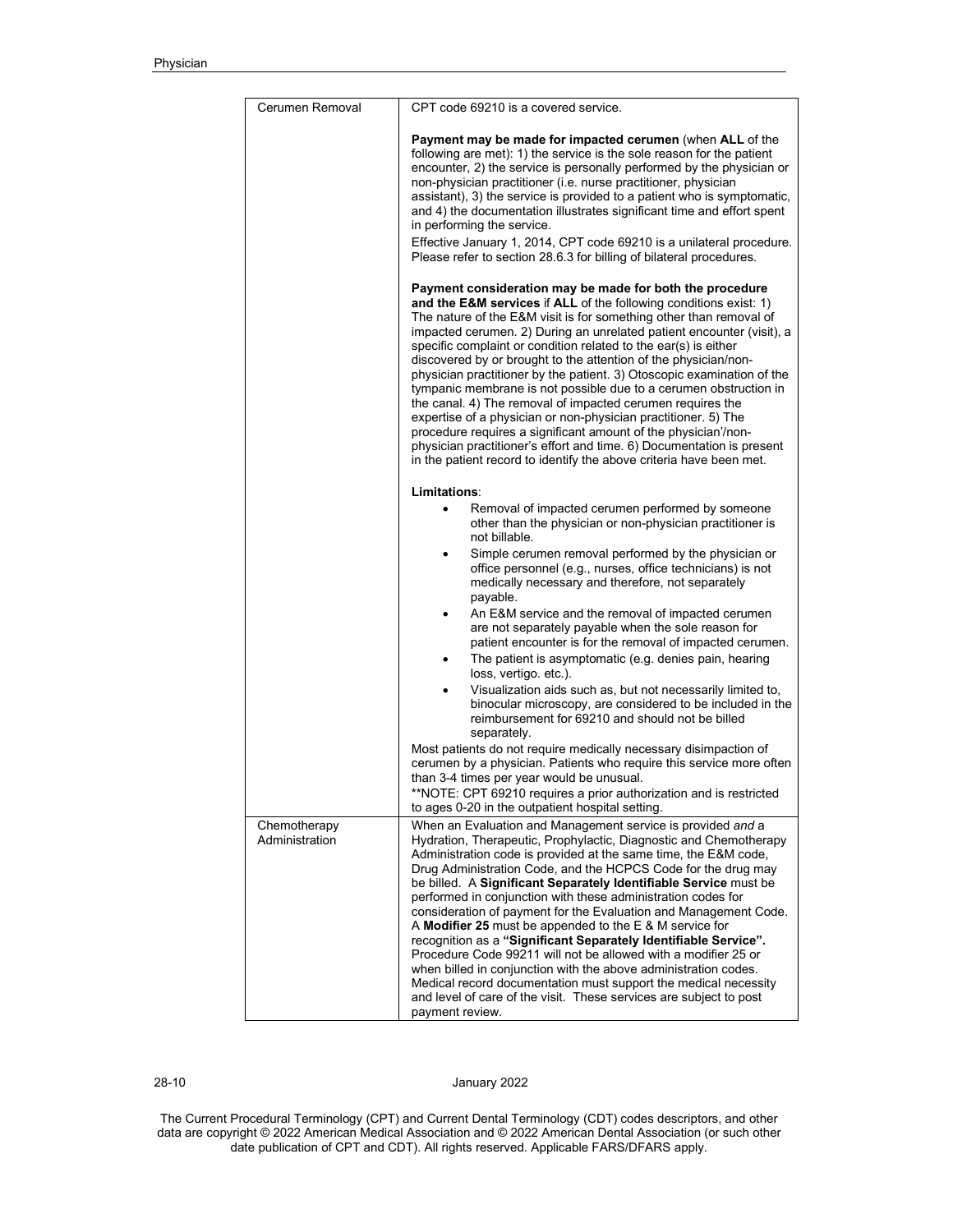| CT Scans                                                                                                                                                                        | CT scans are covered as medically necessary. Effective for dates of<br>service March 2, 2009, and thereafter, CT scans require prior<br>authorization for coverage. See Chapter 4, Obtaining Prior<br>Authorization, Chapter 19, Hospital and Chapter 22, Independent<br>Radiology.                                                                                                                                                                                                                                                                                                                                                                                                                                                                                                                                                                                                                                                                                                                                                                                                                                                                                                                                     |
|---------------------------------------------------------------------------------------------------------------------------------------------------------------------------------|-------------------------------------------------------------------------------------------------------------------------------------------------------------------------------------------------------------------------------------------------------------------------------------------------------------------------------------------------------------------------------------------------------------------------------------------------------------------------------------------------------------------------------------------------------------------------------------------------------------------------------------------------------------------------------------------------------------------------------------------------------------------------------------------------------------------------------------------------------------------------------------------------------------------------------------------------------------------------------------------------------------------------------------------------------------------------------------------------------------------------------------------------------------------------------------------------------------------------|
| Chiropractors                                                                                                                                                                   | Chiropractic services are covered only for QMB recipients and for<br>services referred directly as a result of an EPSDT screening.                                                                                                                                                                                                                                                                                                                                                                                                                                                                                                                                                                                                                                                                                                                                                                                                                                                                                                                                                                                                                                                                                      |
| <b>Chromosomal Studies</b>                                                                                                                                                      | Medicaid can pay for these studies on prospective mothers in an<br>effort to identify conditions that could result in the birth of an<br>abnormal child.                                                                                                                                                                                                                                                                                                                                                                                                                                                                                                                                                                                                                                                                                                                                                                                                                                                                                                                                                                                                                                                                |
| Circumcision                                                                                                                                                                    | Circumcision of newborns is a covered service. If medically<br>necessary, non-newborn circumcision is covered. These services<br>will be subject to post payment review.                                                                                                                                                                                                                                                                                                                                                                                                                                                                                                                                                                                                                                                                                                                                                                                                                                                                                                                                                                                                                                                |
| Dental Varnishing                                                                                                                                                               | Refer to Chapter 13, Dentist for specific coverage information.                                                                                                                                                                                                                                                                                                                                                                                                                                                                                                                                                                                                                                                                                                                                                                                                                                                                                                                                                                                                                                                                                                                                                         |
| <b>Developmental Testing</b><br>Intensive Level (Multi-<br>disciplinary Team only)                                                                                              | Refer to Appendix A, Well Child Check-Up (EPSDT) for specific<br>coverage information.                                                                                                                                                                                                                                                                                                                                                                                                                                                                                                                                                                                                                                                                                                                                                                                                                                                                                                                                                                                                                                                                                                                                  |
| Diet Instruction                                                                                                                                                                | Diet instruction performed by a physician is considered part of a<br>routine visit.                                                                                                                                                                                                                                                                                                                                                                                                                                                                                                                                                                                                                                                                                                                                                                                                                                                                                                                                                                                                                                                                                                                                     |
| Drugs                                                                                                                                                                           | Refer to Appendix H, Physician Drug List for coverage information.                                                                                                                                                                                                                                                                                                                                                                                                                                                                                                                                                                                                                                                                                                                                                                                                                                                                                                                                                                                                                                                                                                                                                      |
| Endovenous Laser<br>Ablation of Varicose<br>Veins. Endoluminal<br>Radiofrequency<br>Ablation of Saphenous<br>Varicose Veins,<br>Sclerotherapy,<br>and Ambulatory<br>phlebectomy | The following procedure codes require prior authorization before<br>services are rendered to a recipient:<br>Procedure codes36478 (Endovenous ablation therapy of<br>1.<br>incompetent vein, extremity, inclusive of all imaging guidance<br>and monitoring, percutaneous, laser; first vein treated) and Add<br>on code 36479 (second and subsequent veins treated in a<br>single extremity, each through separate access sites) should<br>only be billed along with the primary code (36478).<br>Procedure codes 36475 (Endovenous ablation therapy of<br>2.<br>incompetent vein, extremity, inclusive of all imaging guidance<br>and monitoring, percutaneous, radiofrequency, first vein<br>treated, and Add on code 36476 (second and subsequent<br>veins treated in a single extremity, each through separate<br>access sites) should only be billed along with the primary code<br>(36475).<br>3.<br>Effective 1/1/2013, the following procedure codes will require<br>prior authorization: 36470 (Injection of sclerosing solution;<br>single vein), 36471 (multiple veins, same leg), 37765 (Stab<br>phlebectomy of varicose veins, 1 extremity; 10-20 stab<br>incisions), and 37766 (more than 20 incisions). |
|                                                                                                                                                                                 | ** These procedures are not covered for cosmetic purposes.                                                                                                                                                                                                                                                                                                                                                                                                                                                                                                                                                                                                                                                                                                                                                                                                                                                                                                                                                                                                                                                                                                                                                              |
| Eustachian Tube<br>Inflation                                                                                                                                                    | Effective 8/25/2008, only physicians with specialties of EENT and<br>Otorhinolaryngology may bill eustachian tube inflation, transnasal;<br>with catherization (69400), without catheterization (69401).                                                                                                                                                                                                                                                                                                                                                                                                                                                                                                                                                                                                                                                                                                                                                                                                                                                                                                                                                                                                                |
| Examinations                                                                                                                                                                    | Physician visits for examinations are counted as part of each<br>recipient's benefit limit of 14 physician visits per year. Exception:<br>Certified Emergencies.<br>Office visits are limited to one per day, per recipient, per provider.<br>For purposes of this limitation, a physician or physician of the same<br>specialty and subspecialty from the same group practice are<br>considered a single provider.<br>Annual routine physical examinations are not covered except<br>through EPSDT. Refer to Appendix A, EPSDT, for details.<br>Medical examinations for such reasons as insurance policy<br>qualifications are not covered.<br>Physical examinations for establishment of total and permanent<br>disability status if considered medically necessary are covered.<br>Medicaid requires a physician's visit once every 60 days for patients<br>in a nursing facility. Patients in intermediate care facilities for the<br>individuals with intellectual disabilities must receive a complete<br>physical examination at least annually.                                                                                                                                                                |

January 2022 28-11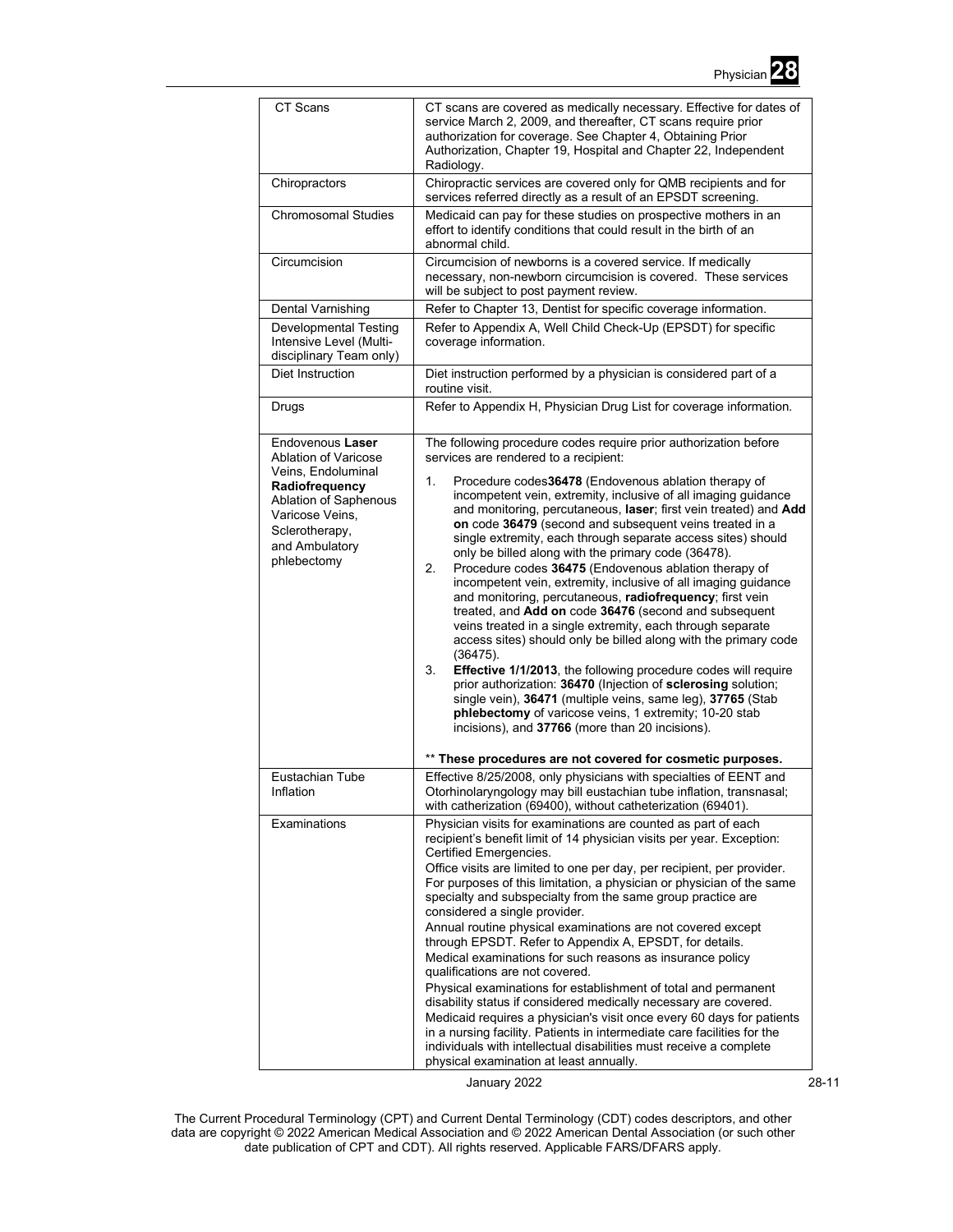|       | Eyecare                                                                | Eye examinations by physicians are a Medicaid covered service.<br>Physician visits for eye care disease are counted as part of each<br>recipient's benefit limit of 14 physician visits per year.                                                                                                                                                                                                                                                                                                                                                                                                                                                                                                                                                                                                          |
|-------|------------------------------------------------------------------------|------------------------------------------------------------------------------------------------------------------------------------------------------------------------------------------------------------------------------------------------------------------------------------------------------------------------------------------------------------------------------------------------------------------------------------------------------------------------------------------------------------------------------------------------------------------------------------------------------------------------------------------------------------------------------------------------------------------------------------------------------------------------------------------------------------|
|       | <b>Foot Devices</b>                                                    | See Chapter 14, Durable Medical Equipment (DME), for details                                                                                                                                                                                                                                                                                                                                                                                                                                                                                                                                                                                                                                                                                                                                               |
|       | Gastric bypass                                                         | Covered with prior authorization approval when specific medical<br>criteria are met. See Chapter 4, Obtaining Prior Authorization.                                                                                                                                                                                                                                                                                                                                                                                                                                                                                                                                                                                                                                                                         |
|       | <b>Hearing Aids</b>                                                    | See Chapter 10, Audiology/Hearing Services, for details.                                                                                                                                                                                                                                                                                                                                                                                                                                                                                                                                                                                                                                                                                                                                                   |
|       | Hyperbaric Oxygen<br>Therapy                                           | Topically applied oxygen is not hyperbaric and is not covered. HBO<br>therapy should not be a replacement for other standard successful<br>therapeutic measure. Medical necessity for the use of hyperbaric<br>oxygen for more than two months must be prior approved. (Chapter<br>4, Obtaining Prior Authorization). Refer to Chapter 19 Hospital,<br>under Outpatient Hyperbaric Oxygen Therapy (HBO) for specific<br>coverage information.                                                                                                                                                                                                                                                                                                                                                              |
|       | Hyperalimention<br>Parental<br><b>TPN</b><br><b>IDPN</b><br><b>IPN</b> | Please refer to Section 28.2.9 for documentation requirements for<br>parental, TPN, IDPN, and IPN nutrition.                                                                                                                                                                                                                                                                                                                                                                                                                                                                                                                                                                                                                                                                                               |
|       | Immunizations                                                          | Refer to Appendix A, EPSDT, for information regarding the Vaccines<br>For Children (VFC) Program. Payment for immunizations against<br>communicable diseases for adults will be made if the physician<br>normally charges his patients for this service. Refer to Appendix H,<br>Alabama Medicaid Physician Administered Drugs for coverage<br>information                                                                                                                                                                                                                                                                                                                                                                                                                                                 |
|       | Infant Resuscitation                                                   | Newborn resuscitation (procedure code 99465 on/after 01/01/09) is a<br>covered service when the baby's condition is life threatening and<br>immediate resuscitation is necessary to restore and maintain life<br>functions. Intubation, endotracheal, emergency procedure (procedure<br>code 31500) cannot be billed in conjunction with newborn<br>resuscitation.                                                                                                                                                                                                                                                                                                                                                                                                                                         |
|       | Long Acting Reversible<br>Contraception (LARC)                         | Effective for dates of service April 1, 2014, and thereafter, Alabama<br>Medicaid will cover long acting birth control in the inpatient hospital<br>setting after a delivery for postpartum women or in an outpatient<br>setting after discharge from the inpatient hospital.                                                                                                                                                                                                                                                                                                                                                                                                                                                                                                                              |
|       | Mammography<br>Diagnostic                                              | Refer to Chapter 19, Hospital for additional information.<br>Refer to Chapter 22, Independent Radiology for coverage information.                                                                                                                                                                                                                                                                                                                                                                                                                                                                                                                                                                                                                                                                          |
|       | Mammography<br>Screening                                               | Refer to Chapter 22: Independent Radiology for coverage information.                                                                                                                                                                                                                                                                                                                                                                                                                                                                                                                                                                                                                                                                                                                                       |
|       | Medical Materials and<br>Supplies                                      | Costs for medical materials and supplies normally utilized during<br>office visits or surgical procedures are to be considered part of the<br>total fee for procedures performed by the physician and therefore are<br>not generally a separately billable service.                                                                                                                                                                                                                                                                                                                                                                                                                                                                                                                                        |
|       | Medical<br>Necessity                                                   | The Alabama Medicaid Agency is mandated to only reimburse for<br>services, procedures, and surgeries that are medically necessary.<br>Refer to Chapter 7, Understanding Your Rights and Responsibilities<br>as a Provider for general criteria on Medical Necessity/ Medically<br>Necessary Care. Medical necessity must be clearly documented in<br>the recipient's medical record with supporting documentation such<br>as: Laboratory test results, diagnostic test results, history (past<br>attempts of management if applicable), signs and symptoms, etc. All<br>Medicaid services are subject to retrospective review for medical<br>necessity.<br><b>EXAMPLE:</b><br>Endometrial Ablation is covered by Medicaid when it is considered<br>medically necessary and should not be performed when an |
|       | Nerve Conduction                                                       | alternative outcome is intended such as cessation of menses.<br>Refer to Chapter 22, Independent Radiology for coverage information.                                                                                                                                                                                                                                                                                                                                                                                                                                                                                                                                                                                                                                                                       |
|       | Studies and<br>Electromyography                                        |                                                                                                                                                                                                                                                                                                                                                                                                                                                                                                                                                                                                                                                                                                                                                                                                            |
| 28-12 |                                                                        | January 2022                                                                                                                                                                                                                                                                                                                                                                                                                                                                                                                                                                                                                                                                                                                                                                                               |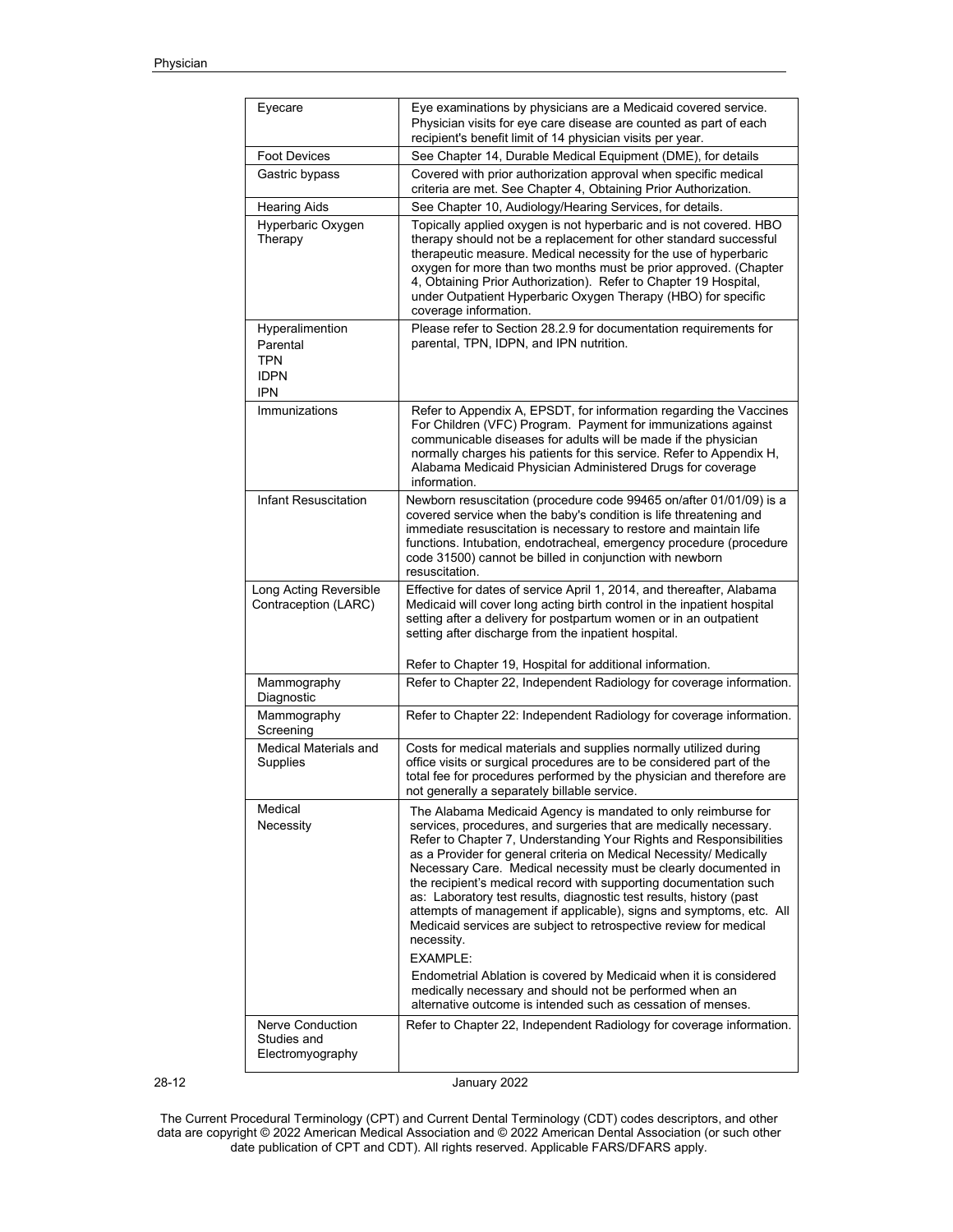| Newborn Claims                 | Five kinds of newborn care performed by physicians in the days after<br>the child's birth when the mother is still in the hospital may be filed<br>under the mother's name and number or the baby's name and<br>number: When billing under the mother's Medicaid number, use<br>diagnosis codes V200 - V202 for ICD-9 or Z76.1-Z76.2 and Z00.129<br>for ICD-10 only, for normal newborn care. These diagnosis<br>codes must be used on the claim form for consideration of<br>payment.                                                                                                                                           |
|--------------------------------|----------------------------------------------------------------------------------------------------------------------------------------------------------------------------------------------------------------------------------------------------------------------------------------------------------------------------------------------------------------------------------------------------------------------------------------------------------------------------------------------------------------------------------------------------------------------------------------------------------------------------------|
|                                | 1. Routine newborn care (99460 on/after 01/01/09, 99462 on/after<br>01/01/09, and discharge codes 99238 or 99239).<br>2. Circumcision (54150 or 54160) Please note that the billing of PC<br>64450 is not allowed along with PC 54150 (which includes the<br>nerve block in the description).<br>3. Newborn resuscitation (99465).<br>4. Standby services following a cesarean section or a high-risk                                                                                                                                                                                                                            |
|                                | vaginal delivery (99360).<br>5. Attendance at delivery (when requested by delivering physician)<br>and initial stabilization of newborn (99464).                                                                                                                                                                                                                                                                                                                                                                                                                                                                                 |
|                                | Standby services (procedure code 99360) are covered only when the<br>pediatrician, family practitioner, neonatologist, general practitioner, or<br>non-delivering OB/GYN is on standby in the operating or delivery<br>room during a cesarean section or a high-risk vaginal delivery.<br>Attendance of the standby physician in the hospital operating or<br>delivery room must be documented in the operating or delivery<br>report.                                                                                                                                                                                           |
|                                | Use CPT codes when filing claims for these five kinds of care.<br>If these services are billed under the mother's name and number and<br>the infant(s) are twins, indicate Twin A or Twin B in Block 19 of the<br>claim form.                                                                                                                                                                                                                                                                                                                                                                                                    |
|                                | Any care other than routine newborn care for a well-baby, before and<br>after the mother leaves the hospital, must be billed under the child's<br>name and number.                                                                                                                                                                                                                                                                                                                                                                                                                                                               |
| Newborn Hearing<br>Screening   | Inpatient newborn hearing screenings are considered an integral part<br>of inpatient hospital services. Please refer to Chapter 19 for<br><b>Outpatient Services.</b>                                                                                                                                                                                                                                                                                                                                                                                                                                                            |
|                                | Limited hearing screen codes 92586 and 92587 (CPT 2002) may be<br>billed in an outpatient setting provided: 1) an infant was discharged<br>prior to receiving the inpatient hearing screen, or 2) an infant was born<br>outside a hospital or birthing center. These codes are reimbursable for<br>audiologists, pediatricians, otolaryngologists, and EENT.                                                                                                                                                                                                                                                                     |
|                                | Comprehensive hearing screen codes 92585/92588/92558 may be<br>billed for: 1) infants who fail the newborn hearing screening prior to<br>discharge from the hospital, or 2) infants/children fail a hearing<br>screening at any time following discharge. Comprehensive hearing<br>screenings should be performed on infants by three months of age if<br>they failed the newborn hearing screening prior to discharge. Code<br>92585 is reimbursable for otolaryngologists, audiologists,<br>pediatricians, and EENT. Code 92588 is reimbursable for<br>otolaryngologists, audiologists, pediatricians, EENT, and neurologists. |
| <b>Obstetrical Services</b>    | Refer to Section 28.2.11                                                                                                                                                                                                                                                                                                                                                                                                                                                                                                                                                                                                         |
| <b>Obstetrical Ultrasounds</b> | Effective 10/1/2019, Medicaid no longer requires prior authorization<br>for obstetrical ultrasounds. All ultrasounds must be medically<br>necessary with medical diagnosis documented supporting the benefit<br>of the ultrasound procedure. DHCPs should refer to Chapter 40 for<br>details regarding care coordination.                                                                                                                                                                                                                                                                                                        |
| Oxygen and<br>Compressed Gas   | A physician's fee for administering oxygen or other compressed gas<br>is a covered service under the Medicaid program. Oxygen therapy is<br>a covered service based on medical necessity and requires prior<br>authorization. Please refer to Chapter 14, DME, for more information.                                                                                                                                                                                                                                                                                                                                             |
| <b>Podiatrist Service</b>      | Covered for QMB or EPSDT referred services only. See Chapter 29,<br>Podiatrist, for more details.                                                                                                                                                                                                                                                                                                                                                                                                                                                                                                                                |

# January 2022 28-13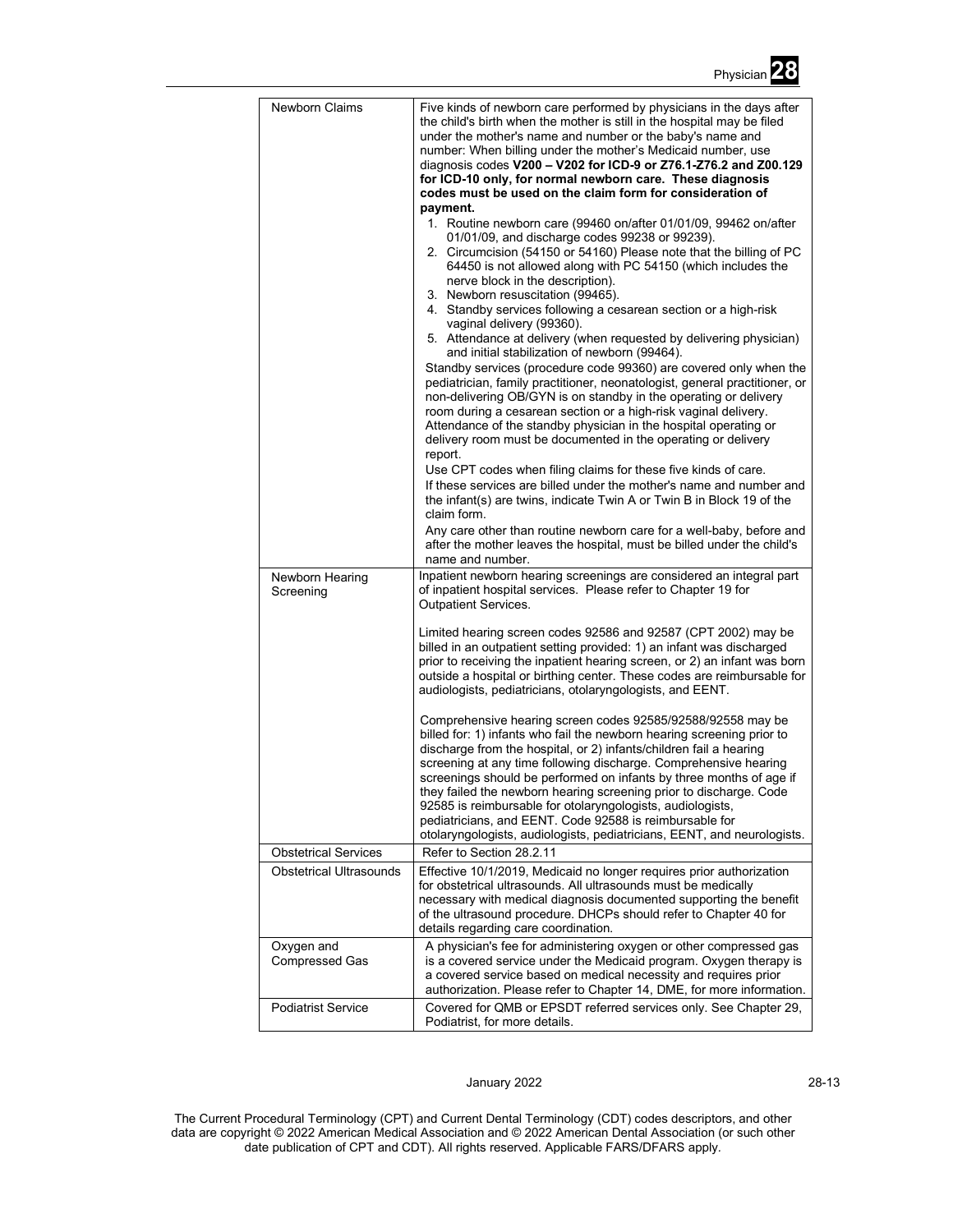| Post-Surgical Visits                     | Routine post-surgical care in the hospital or office visits for<br>conditions directly related to major surgical procedures are covered<br>by the surgical fee. Post-surgical visits cannot be billed separately<br>the day of, or up to 90 days after surgery.<br>For conditions unrelated to the surgical procedure bill the<br>appropriate (E&M) procedure code with a 24 modifier appended.<br>The diagnosis must support use of the modifier 24.                                                                                                                                                                                                                                                                                                                                                                                                                                                                                                                                                                                                                                                                                                                                                                                                                                                                                                                                                                   |
|------------------------------------------|-------------------------------------------------------------------------------------------------------------------------------------------------------------------------------------------------------------------------------------------------------------------------------------------------------------------------------------------------------------------------------------------------------------------------------------------------------------------------------------------------------------------------------------------------------------------------------------------------------------------------------------------------------------------------------------------------------------------------------------------------------------------------------------------------------------------------------------------------------------------------------------------------------------------------------------------------------------------------------------------------------------------------------------------------------------------------------------------------------------------------------------------------------------------------------------------------------------------------------------------------------------------------------------------------------------------------------------------------------------------------------------------------------------------------|
| <b>Prosthetic Devices</b>                | Internal prosthetic devices (e.g., Smith Peterson Nail or pacemaker)<br>are a covered benefit.                                                                                                                                                                                                                                                                                                                                                                                                                                                                                                                                                                                                                                                                                                                                                                                                                                                                                                                                                                                                                                                                                                                                                                                                                                                                                                                          |
| <b>Psychiatric Services</b>              | Physician visits for psychiatric services are counted as part of each<br>recipient's benefit limit of 14 physician visits per year.<br>Psychiatric evaluation or testing are covered services under the<br>Physicians' Program if services are rendered by a physician in<br>person and are medically necessary. Psychiatric evaluations are<br>limited to one per calendar year, per provider, per recipient.<br>Psychotherapy visits are included in the office visit limit of 14 visits<br>per calendar year. Effective January 1, 2013, the following<br>psychotherapy Add-on codes may be billed in conjunction with<br>Evaluation and Management codes billed by the psychiatrist: 90833,<br>90836, and 90838.<br>Psychiatric services under the Physicians' Program are confined to<br>use with psychiatric diagnosis (290-319 for ICD-9 and F0150-F99 for<br>ICD-10 and must be performed by a physician. The "must be<br>performed by a physician" does not apply for EPSDT-referred<br>psychiatric services.<br>Hospital visits are not covered when billed in conjunction with<br>psychiatric therapy on the same day.<br>For EPSDT-referred services rendered by psychologist, see Chapter<br>34 for details.<br>Psychiatric day care is not a covered benefit under the Physicians'<br>Program.<br><b>NOTE:</b> For billing purposes, psychiatrist services are not limited to<br>what psychologist bills. |
| <b>Radiation Treatment</b><br>Management | Radiation treatment management services do not need to be<br>furnished on consecutive days. Up to two units may be billed on the<br>same date of service as long as there has been a separate break in                                                                                                                                                                                                                                                                                                                                                                                                                                                                                                                                                                                                                                                                                                                                                                                                                                                                                                                                                                                                                                                                                                                                                                                                                  |
| <b>Second Opinions</b>                   | therapy sessions.<br>Physician visits for second opinions are counted as part of each<br>recipient's benefit limit of 14 physician visits per year.<br>Optional Surgery: Second opinions (regarding non-emergency<br>surgery) are highly recommended in the Medicaid program when the<br>recipients request them.<br>Diagnostic Services: Payment may be made for covered diagnostic<br>services deemed necessary by the second physician.                                                                                                                                                                                                                                                                                                                                                                                                                                                                                                                                                                                                                                                                                                                                                                                                                                                                                                                                                                              |
| Self-inflicted injuries                  | Self-inflicted injuries are covered.                                                                                                                                                                                                                                                                                                                                                                                                                                                                                                                                                                                                                                                                                                                                                                                                                                                                                                                                                                                                                                                                                                                                                                                                                                                                                                                                                                                    |
| <b>Sleep Studies</b>                     | Covered when billed through the enrolled physician's NPI or<br>Outpatient hospital NPI. Medicaid does not enroll sleep study clinics.<br>Unattended sleep studies (95806) are not covered by Medicaid.<br>Please refer to Chapter 19, Hospital, for additional limitations.                                                                                                                                                                                                                                                                                                                                                                                                                                                                                                                                                                                                                                                                                                                                                                                                                                                                                                                                                                                                                                                                                                                                             |

28-14 January 2022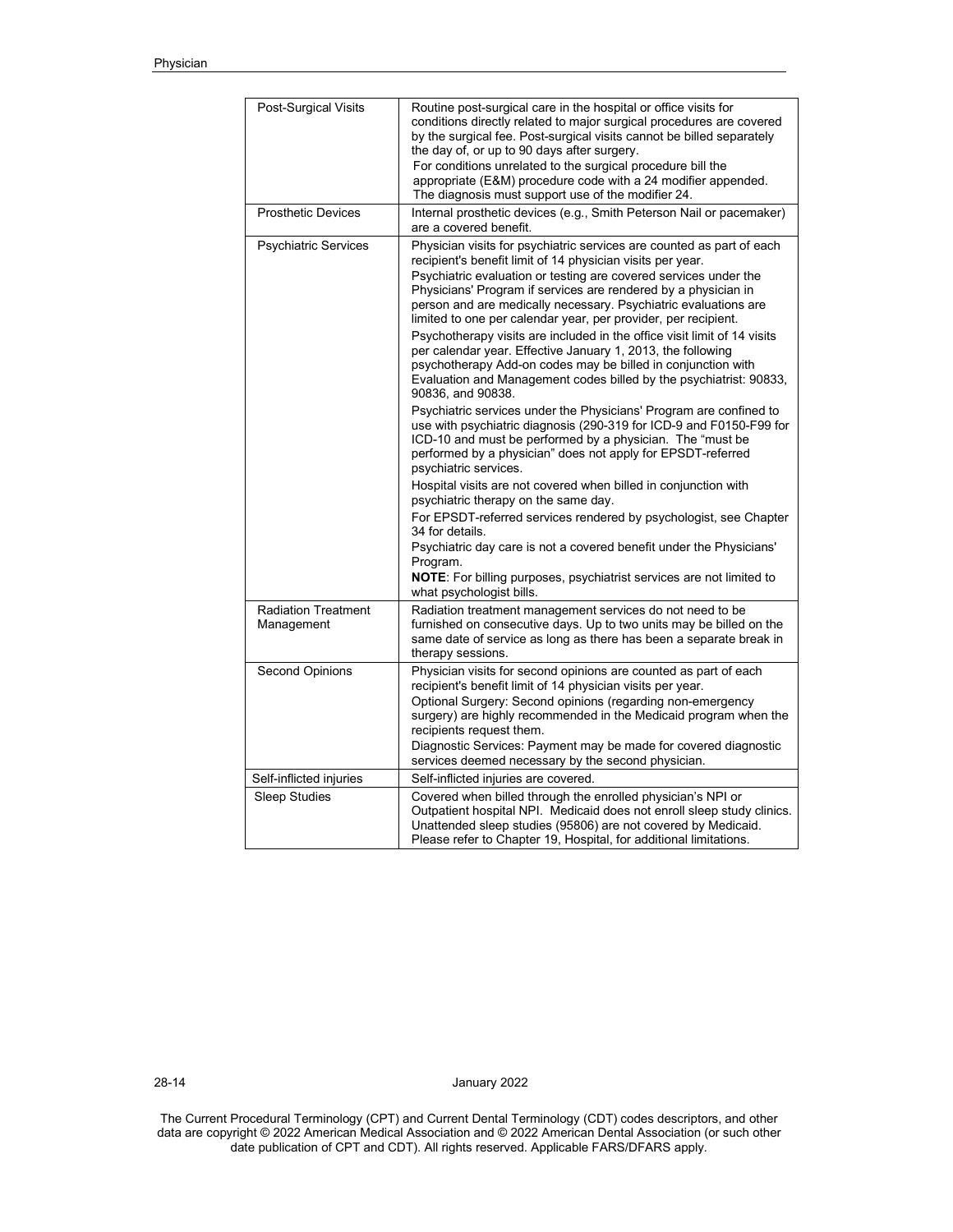

| Surgery | Cosmetic surgery is covered only when prior approved for medical<br>necessity. Examples of medical necessity include prompt repair of<br>accidental injuries or improvement of the functioning of a malformed<br>body member.                                                                                                                                                                                                               |
|---------|---------------------------------------------------------------------------------------------------------------------------------------------------------------------------------------------------------------------------------------------------------------------------------------------------------------------------------------------------------------------------------------------------------------------------------------------|
|         | Elective surgery is covered when medically necessary.                                                                                                                                                                                                                                                                                                                                                                                       |
|         | Multiple surgeries are governed by the following rules:                                                                                                                                                                                                                                                                                                                                                                                     |
|         | When multiple or bilateral surgical procedures that add significant<br>time or complexity are performed at the same operative session,<br>Medicaid pays for the procedure with the highest allowed amount<br>and half of the allowed amount for each subsequent procedure. This<br>also applies to laser surgical procedures. Additional payments will<br>not be made for procedures considered to be mutually exclusive or<br>incidental.  |
|         | Mutually Exclusive procedures are services that cannot reasonably<br>be performed at the same anatomic site or same patient encounter.                                                                                                                                                                                                                                                                                                      |
|         | Certain procedures are commonly carried out as integral parts of a<br>total service and as such do not warrant a separate charge. When<br>incidental procedures (e.g., excision of a previous scar or puncture<br>of an ovarian cyst) are performed during the same operative<br>session, Medicaid reimburses for the major procedure only.                                                                                                 |
|         | CPT defined Add-on codes are considered for coverage when billed<br>with the appropriate primary procedure code. Add-on codes are not<br>subject to rule of 50 percent reduction.                                                                                                                                                                                                                                                           |
|         | Any dressing/compression wrap performed in conjunction with<br>wound debridement is considered part of the debridement services<br>and is not separately covered/billable.                                                                                                                                                                                                                                                                  |
|         | Laparotomy is covered when it is the only surgical procedure<br>performed during the operative session or when performed with an<br>unrelated or incidental surgical procedure. Surgeons performing<br>laparoscopic procedures on recipients where a laparoscopic<br>procedure code (PC) has not been established should bill the most<br>descriptive PC with modifier 22 (unusual procedural services) until<br>the new PC is established. |
|         | Unlisted CPT codes require prior authorization <b>before</b> services are<br>rendered. Whenever unusual procedures are performed and there is<br>no exact descriptive CPT code, the Alabama Medicaid Agency<br>requires the most appropriate CPT code be utilized with a modifier<br>22.                                                                                                                                                    |
|         | Procedure Code 69990 Operating Microscope may be paid<br>separately only when submitted with the following CPT codes:<br>61304-61546, 61550 - 61619, 61624 - 61626, 61640-61711, 62010-<br>62100, 63081-63308, 63704-63710, 64831, 64834-64836, 64840-<br>64858, 64861-64870, 64885-64898, 64905-64907.                                                                                                                                     |
|         | Certain relatively small surgical procedure codes designated as<br>"zero" global days may be billed in addition to an office visit.<br>Additionally, these codes do not carry the global surgical package<br>concept of inclusion of post-operative care.                                                                                                                                                                                   |
|         | It is necessary to append the appropriate anatomical modifiers to<br>surgical codes to differentiate between multiple surgeries and sites.<br>Please refer to Section 28.6.3 Procedure Codes and Modifiers.                                                                                                                                                                                                                                 |
|         | Modifier 57 (Decision for Surgery), is not billable on the same day of<br>surgery.                                                                                                                                                                                                                                                                                                                                                          |
|         | NOTE: Surgeons are responsible for digital submission of consent<br>forms and supporting documentation for hysterectomy and<br>sterilization consent forms. Please refer to Section 28.6.7 of this<br>chapter.                                                                                                                                                                                                                              |

January 2022 28-15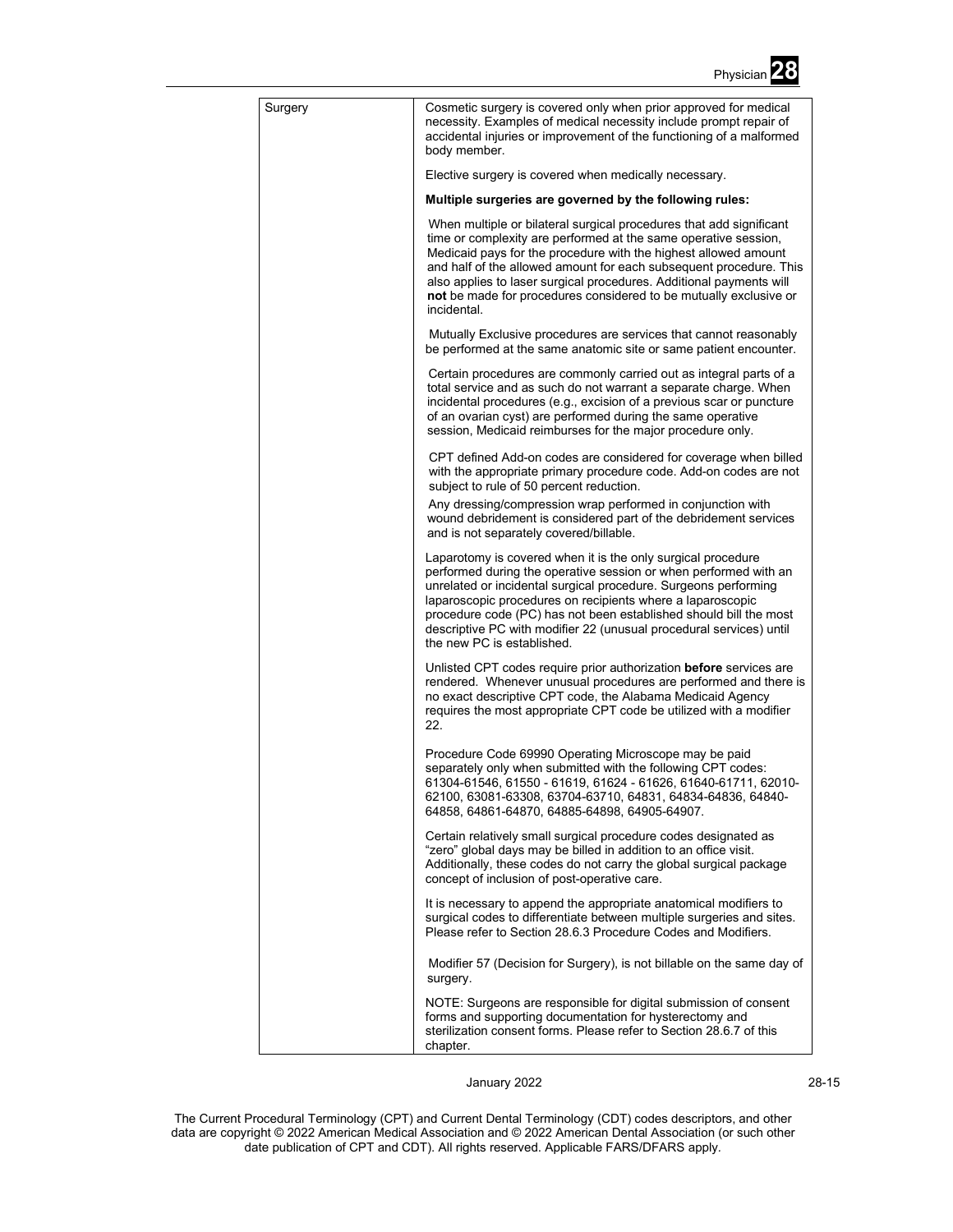| Surgery, Breast<br>Reconstruction | Breast reconstruction surgery is reimbursable following a medically<br>necessary mastectomy when performed for the removal of cancer.<br>Breast reconstruction will also be allowed on the non-cancerous<br>contra lateral breast for the purpose of symmetry. Medicaid does<br>not reimburse for reconstruction after a prophylactic mastectomy<br>unless evidence of breast cancer is documented in the medical<br>record. All reconstructive procedures require prior authorization. The<br>term "reconstruction" shall include augmentation mammoplasty,<br>reduction mammoplasty, and mastoplexy. Breast reconstruction<br>surgeries are governed by the following rules:<br>The reconstruction follows a medically necessary mastectomy for<br>the removal of cancer. A pathology report is required.<br>The recipient is eligible for Medicaid on the date of reconstruction<br>surgery |
|-----------------------------------|------------------------------------------------------------------------------------------------------------------------------------------------------------------------------------------------------------------------------------------------------------------------------------------------------------------------------------------------------------------------------------------------------------------------------------------------------------------------------------------------------------------------------------------------------------------------------------------------------------------------------------------------------------------------------------------------------------------------------------------------------------------------------------------------------------------------------------------------------------------------------------------------|
|                                   | The recipient elects reconstruction within two years of the<br>$\bullet$<br>mastectomy surgery date                                                                                                                                                                                                                                                                                                                                                                                                                                                                                                                                                                                                                                                                                                                                                                                            |
|                                   | Documentation of therapy completion (chemotherapy and/or<br>$\bullet$<br>radiation treatment), and Operative Report of mastectomy if<br>reconstructive procedure is performed after mastectomy on a<br>different date. If reconstructive procedures are to be performed<br>on the same date as the mastectomy, the physician must send<br>certification that radiation therapy is not planned based on<br>current staging or treatment plan, or must document therapy<br>completion.                                                                                                                                                                                                                                                                                                                                                                                                           |
|                                   | For more information regarding prior authorization, please refer<br>to Chapter 4 Obtaining Prior Authorization. For more information<br>related to breast prosthesis, please refer to Chapter 14 Durable<br>Medical Equipment.                                                                                                                                                                                                                                                                                                                                                                                                                                                                                                                                                                                                                                                                 |

28-16 January 2022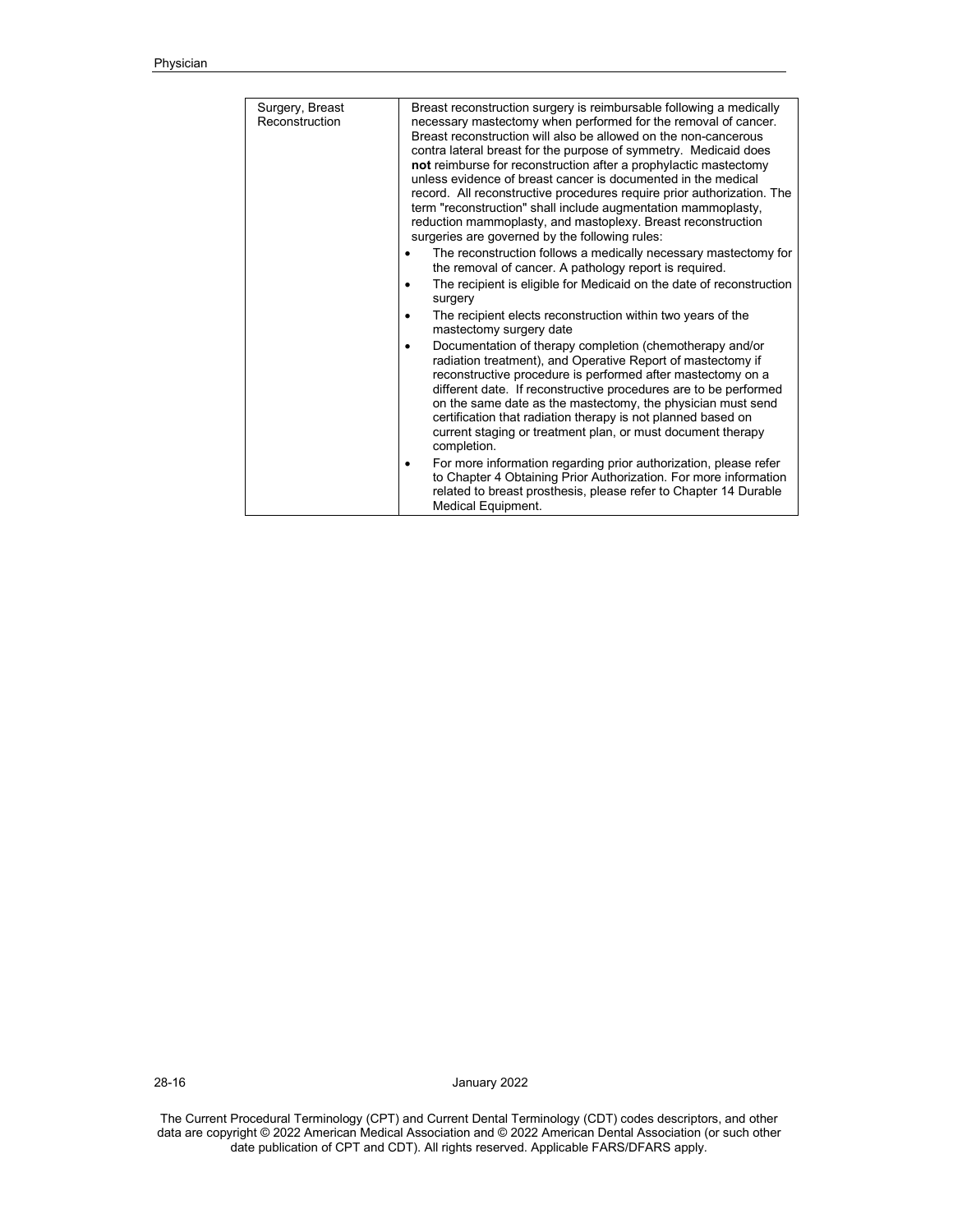| Telemedicine | Effective for dates of service 1/16/2012 and thereafter, all physicians<br>with an Alabama license, enrolled as a provider with the Alabama<br>Medicaid Agency, regardless of location, are eligible to participate in<br>the Telemedicine Program to provide medically necessary<br>telemedicine services to Alabama Medicaid eligible recipients. In<br>order to participate in the telemedicine program:<br>Physicians must be enrolled with Alabama Medicaid with a<br>a.<br>specialty type of 931 (Telemedicine Service).<br>b.<br>Physician must submit the Telemedicine Service<br>Agreement/Certification form which is located on the<br>Medicaid website at www.medicaid.alabama.gov.<br>Physician must obtain prior consent from the recipient<br>С.<br>before services are rendered, this will count as part of<br>each recipient's benefit limit of 14 annual physician office<br>visits currently allowed. A sample recipient consent form is<br>located on the Medicaid website at:<br>www.medicaid.alabama.gov.                                                                                                                                                                                                                                                                                                                                                                                                                                                                                      |
|--------------|----------------------------------------------------------------------------------------------------------------------------------------------------------------------------------------------------------------------------------------------------------------------------------------------------------------------------------------------------------------------------------------------------------------------------------------------------------------------------------------------------------------------------------------------------------------------------------------------------------------------------------------------------------------------------------------------------------------------------------------------------------------------------------------------------------------------------------------------------------------------------------------------------------------------------------------------------------------------------------------------------------------------------------------------------------------------------------------------------------------------------------------------------------------------------------------------------------------------------------------------------------------------------------------------------------------------------------------------------------------------------------------------------------------------------------------------------------------------------------------------------------------------|
|              | Services must be administered via an interactive audio and video<br>telecommunications system which permits two-way communication<br>between the distant site physician and the origination site where the<br>recipient is located (this does not include a telephone conversation,<br>electronic mail message, or facsimile transmission between the<br>physician, recipient, or a consultation between two physicians).<br>Telemedicine health care providers shall ensure that the<br>telecommunication technology and equipment used at the recipient<br>site, and at the physician site, is sufficient to allow the health care<br>physician to appropriately evaluate, diagnose, and/or treat the<br>recipient for services billed to Medicaid. Transmissions must utilize<br>an acceptable method of encryption adequate to protect the<br>confidentiality and integrity of the transmission information.<br>Transmissions must employ acceptable authentication and<br>identification procedures by both the sender and the receiver.<br>The provider shall maintain appropriately trained staff, or employees,<br>familiar with the recipient's treatment plan, immediately available in-<br>person to the recipient receiving a telemedicine service to attend to<br>any urgencies or emergencies that may occur during the session.<br>The physician shall implement confidentiality protocols that include,<br>but are not limited to:<br>specifying the individuals who have access to electronic<br>a. |
|              | records; and<br>usage of unique passwords or identifiers for each<br>b.<br>employee or other person with access to the client<br>records; and<br>ensuring a system to prevent unauthorized access,<br>С.<br>particularly via the internet; and<br>ensuring a system to routinely track and permanently<br>d.<br>record access to such electronic medical information<br>These protocols and guidelines must be available to inspection at the<br>telemedicine site, and to the Medicaid Agency upon request.<br>Procedure codes covered for telemedicine services include;<br>consultations (99241-99245, 99251-99255), office or other outpatient<br>visits (99202-99205, 99211-99215), individual psychotherapy (90832<br>- 90838), psychiatric diagnostic (90791 - 90792), and<br>neurobehavioral status exam (96116).). Procedure codes for<br>Applied Behavior Analysis therapy is also covered. See Chapter 37<br>(Therapy) for details. All procedure codes billed for telemedicine<br>services must be billed with modifiers GT (via interactive audio and<br>video telecommunications system). Effective 4/1/2020 the Agency<br>will reimburse providers for origination site fees for covered<br>telemedicine services. The origination fee is limited to one per date<br>of service per recipient. Please see Chapter 105 for further<br>information about billing CPT codes 90832-90838 and 90791, 90792,                                                                                                |
|              | and 96116 via telemedicine.                                                                                                                                                                                                                                                                                                                                                                                                                                                                                                                                                                                                                                                                                                                                                                                                                                                                                                                                                                                                                                                                                                                                                                                                                                                                                                                                                                                                                                                                                          |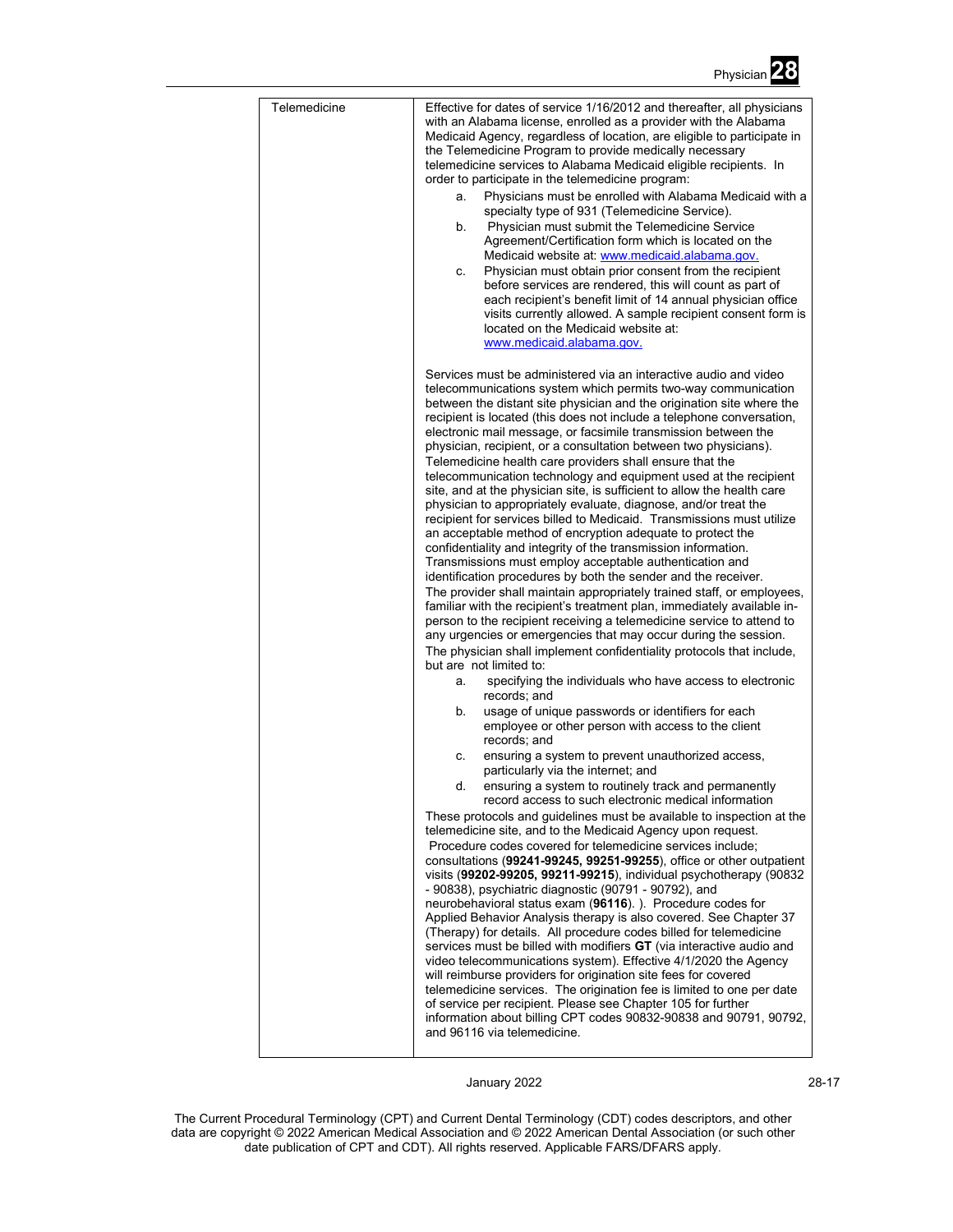| Therapy                      | Physician visits for therapy are counted as part of each recipient's<br>benefit limit of 14 physician visits per year. See Rule No. 560-X-6.14<br>for details about this benefit limit in the Alabama Medicaid Agency<br>Administrative Code, Chapter 6.<br>Physical Therapy is not covered when provided in a physician's<br>office. Physical therapy is covered only when prescribed by a<br>physician or non-physician practitioner and provided in a hospital<br>setting. Refer to Chapter 19, Hospital, for more information. For all<br>physical therapy services performed as a result of an EPSDT<br>screening refer to Chapter 37, Therapy, for policy only.<br>Group Therapy is a covered service when a psychiatric diagnosis is<br>present and the therapy is prescribed, performed, and billed by the<br>physician personally. Group Therapy is not covered when performed<br>by a caseworker, social services worker, mental health worker, or<br>any counseling professional other than physician. Group Therapy is<br>included in the physician visit limit of 14 visits per year.<br>Speech Therapy for a speech related diagnosis, such as stroke<br>(CVA) or partial laryngectomy, is a covered benefit when prescribed<br>by and performed by a physician in his office. Speech therapy<br>performed in an inpatient or outpatient hospital setting or in a nursing<br>facility is a covered benefit, but is considered covered as part of the<br>reimbursement made to the facility and should not be billed by the<br>physician.<br>Family Therapy is a covered service when a psychiatric diagnosis is<br>present and the physician providing the service supplies<br>documentation that justifies the medical necessity of the therapy for<br>each family member. Family therapy is not covered unless the<br>patient is present. Family Therapy is not covered when performed by<br>a caseworker, social service worker, mental health worker, or any<br>counseling professional other than a physician. Family Therapy is<br>included in the physician visit limit of 14 visits per year. |
|------------------------------|---------------------------------------------------------------------------------------------------------------------------------------------------------------------------------------------------------------------------------------------------------------------------------------------------------------------------------------------------------------------------------------------------------------------------------------------------------------------------------------------------------------------------------------------------------------------------------------------------------------------------------------------------------------------------------------------------------------------------------------------------------------------------------------------------------------------------------------------------------------------------------------------------------------------------------------------------------------------------------------------------------------------------------------------------------------------------------------------------------------------------------------------------------------------------------------------------------------------------------------------------------------------------------------------------------------------------------------------------------------------------------------------------------------------------------------------------------------------------------------------------------------------------------------------------------------------------------------------------------------------------------------------------------------------------------------------------------------------------------------------------------------------------------------------------------------------------------------------------------------------------------------------------------------------------------------------------------------------------------------------------------------------------------------------------------------------------------------------------------------------|
| Transplants                  | See Chapter 19, Hospitals, for transplant coverage.                                                                                                                                                                                                                                                                                                                                                                                                                                                                                                                                                                                                                                                                                                                                                                                                                                                                                                                                                                                                                                                                                                                                                                                                                                                                                                                                                                                                                                                                                                                                                                                                                                                                                                                                                                                                                                                                                                                                                                                                                                                                 |
| <b>Ventilation Study</b>     | Ventilation study is covered if done in physician's office by the<br>physician or under the physician's direct supervision. Documentation<br>in the medical record must contain all of the following:<br>Graphic record<br>Total and timed vital capacity<br>Maximum breathing capacity<br>Always indicate if the studies were performed with or without a                                                                                                                                                                                                                                                                                                                                                                                                                                                                                                                                                                                                                                                                                                                                                                                                                                                                                                                                                                                                                                                                                                                                                                                                                                                                                                                                                                                                                                                                                                                                                                                                                                                                                                                                                          |
|                              | bronchodilator.                                                                                                                                                                                                                                                                                                                                                                                                                                                                                                                                                                                                                                                                                                                                                                                                                                                                                                                                                                                                                                                                                                                                                                                                                                                                                                                                                                                                                                                                                                                                                                                                                                                                                                                                                                                                                                                                                                                                                                                                                                                                                                     |
| <b>Newborn Care Services</b> | Well baby coverage is covered only on the initial visit, which must be<br>provided within 8 weeks of birth. When the well-baby checkup is<br>done, the physician should bill procedure code 99461.<br>Diagnosis codes V20.2, V20.31 and V20.32 for ICD-9 and Z00.129.<br>Z00.110 and Z00.111 for ICD-10 are acceptable to bill for routine<br>newborn care/well baby checkup. Only one well-baby checkup can<br>be paid per lifetime, per recipient. Refer to Appendix A, EPSDT, for<br>information on additional preventive services.                                                                                                                                                                                                                                                                                                                                                                                                                                                                                                                                                                                                                                                                                                                                                                                                                                                                                                                                                                                                                                                                                                                                                                                                                                                                                                                                                                                                                                                                                                                                                                              |

# **NOTE:**

For newborn hospital discharge services performed on a subsequent admission date, use code 99238. Please use code 99463 when filing claims for newborns assessed and discharged from the hospital or birthing room on the same date.

28-18 January 2022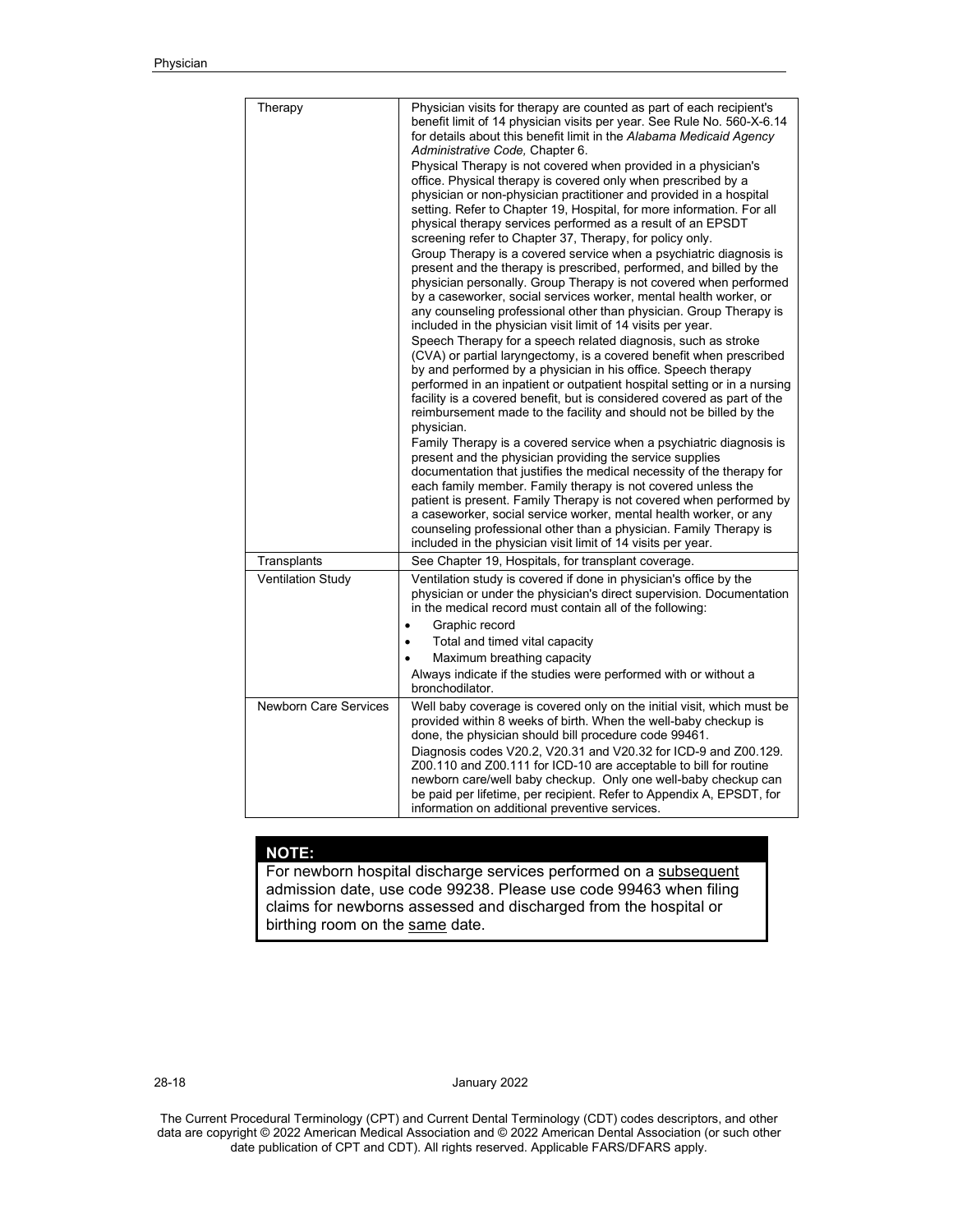

# **Coding Exceptions**

Specific codes sets in an audit were identified with an explanation as to why they should be removed or modified in the audit process. Medicaid agrees these codes sets can be billed together as an exception to NCCI and/or CPT policy. As indicated, the multiple surgery rule will be applied.

| <b>Code Sets</b>                                 |       |       |       |       |       |       |       | <b>Multiple</b><br><b>Surgery</b> |            |
|--------------------------------------------------|-------|-------|-------|-------|-------|-------|-------|-----------------------------------|------------|
| Procedure code 64450 is allowed with code 54160. |       |       |       |       |       |       |       |                                   | <b>Yes</b> |
| Tympanostomy 69436 - codes below                 |       |       |       |       |       |       |       |                                   | Yes        |
| Allowed<br>with 69436                            |       | 21030 | 30545 | 31238 | 31511 | 31615 | 40819 | 42720                             | 42831      |
| 11300                                            | 12052 | 21555 | 30801 | 31240 | 31515 | 31622 | 40820 | 42806                             | 42835      |
| 11305                                            | 14040 | 21556 | 30802 | 31254 | 31525 | 31624 | 41010 | 42810                             | 42836      |
| 11401                                            | 15120 | 30115 | 30901 | 31255 | 31526 | 31625 | 41110 | 42815                             | 42870      |
| 11420                                            | 15760 | 30130 | 30903 | 31256 | 31535 | 31641 | 41115 | 42820                             | 42960      |
| 11440                                            | 17000 | 30140 | 31000 | 31267 | 31540 | 38510 | 41520 | 42821                             | 42961      |
| 11441                                            | 17017 | 30200 | 31020 | 31276 | 31541 | 38542 | 42140 | 42825                             | 43200      |
| 11444                                            | 17250 | 30310 | 31231 | 31287 | 31575 | 38724 | 42145 | 42826                             | 43202      |
| 11900                                            | 20922 | 30520 | 31237 | 31288 | 31613 | 40808 | 42200 | 42830                             | 43830      |

# *28.2.3 Non-covered Services*

| <b>Service</b>                      | <b>Coverage and Conditions</b>                                                                                                                                                                                                                                                                                                                                                               |
|-------------------------------------|----------------------------------------------------------------------------------------------------------------------------------------------------------------------------------------------------------------------------------------------------------------------------------------------------------------------------------------------------------------------------------------------|
| Acupuncture                         | Acupuncture is not covered.                                                                                                                                                                                                                                                                                                                                                                  |
| After Office<br><b>Hours</b>        | The following services are not covered: After office hours, services<br>provided in a location other than the physician's office, and office<br>services provided on an emergency basis.                                                                                                                                                                                                     |
| Autopsies                           | Autopsies are not covered.                                                                                                                                                                                                                                                                                                                                                                   |
| <b>Bariatric</b><br>Procedures      | Considered cosmetic unless specific medical criteria are met                                                                                                                                                                                                                                                                                                                                 |
| <b>Biofeedback</b>                  | Biofeedback is not covered.                                                                                                                                                                                                                                                                                                                                                                  |
| <b>Blood Tests</b>                  | Blood tests are not covered for marriage licenses.                                                                                                                                                                                                                                                                                                                                           |
| Casting and<br>Supplies             | Some surgical codes are considered an inclusive package of<br>professional services and/or supplies and are not considered<br>separately allowable or reimbursable as the fracture repair or<br>surgical codes is inclusive of these services. An example of this<br>would be a surgical code for a fracture repair which is inclusive of<br>any casting and strapping services or supplies. |
| Cerumen<br>Removal                  | CPT Code 69210 is not covered if the ear wax is not impacted and<br>the service does not meet the criteria outlined in section 28.2.2,<br>Covered Services                                                                                                                                                                                                                                   |
| Chiropractors                       | Chiropractic services are not covered, except for QMB recipients and<br>for services referred directly as a result of an EPSDT screening.                                                                                                                                                                                                                                                    |
| Chromosomal<br><b>Studies</b>       | Chromosomal studies (amniocentesis) on unborn children being<br>considered for adoption are not covered.<br>Medicaid can pay for these studies on prospective mothers in an<br>effort to identify conditions that could result in the birth of an<br>abnormal child                                                                                                                          |
| Dressing and<br>Compression<br>Wrap | Any dressing/compression wrap performed in conjunction with<br>wound debridement is considered part of the debridement services<br>and is not separately covered / billable.                                                                                                                                                                                                                 |

# January 2022 28-19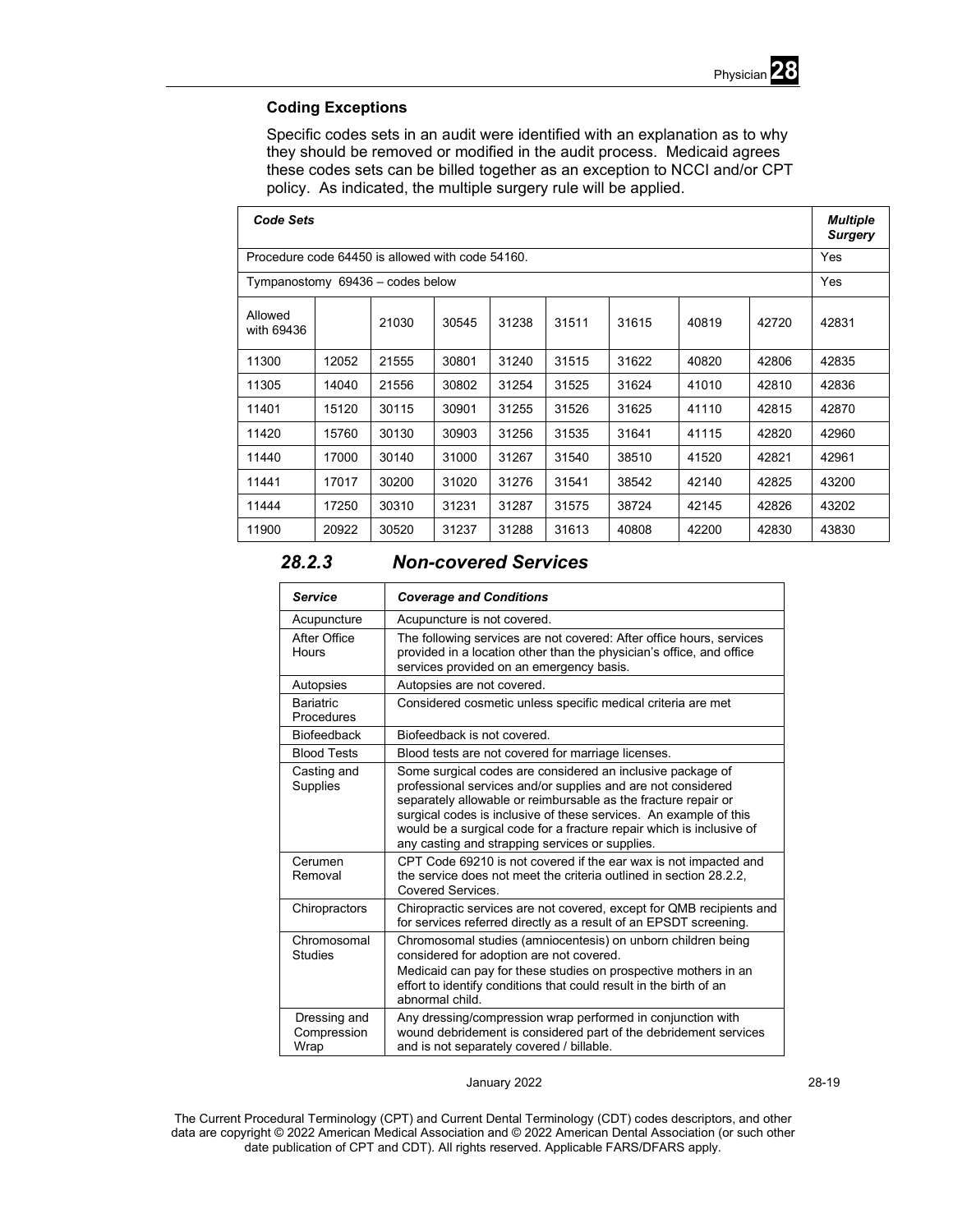| Experimental<br>Treatment or<br>Surgery | Experimental treatment or surgery is not covered.                                                                                                                                                                                                                                                                                                                                                                                                                                                                                                                                               |
|-----------------------------------------|-------------------------------------------------------------------------------------------------------------------------------------------------------------------------------------------------------------------------------------------------------------------------------------------------------------------------------------------------------------------------------------------------------------------------------------------------------------------------------------------------------------------------------------------------------------------------------------------------|
| <b>Filing Fees</b>                      | Filing Fees are not covered.                                                                                                                                                                                                                                                                                                                                                                                                                                                                                                                                                                    |
| Hypnosis                                | Hypnosis is not covered.                                                                                                                                                                                                                                                                                                                                                                                                                                                                                                                                                                        |
| Laetrile<br>Therapy                     | Laetrile therapy is not covered.                                                                                                                                                                                                                                                                                                                                                                                                                                                                                                                                                                |
| Mutually<br>Exclusive<br>Procedures     | Mutually exclusive procedures are those codes that cannot<br>reasonably be done in the same session and are considered not<br>separately allowable or reimbursable. For example, a vaginal and<br>abdominal hysterectomy on the same date of service.                                                                                                                                                                                                                                                                                                                                           |
| Oxygen and<br>Compressed<br>Gas         | Oxygen therapy is a covered service based on medical necessity<br>and requires prior authorization. Please refer to Chapter 14, DME,<br>for more information.                                                                                                                                                                                                                                                                                                                                                                                                                                   |
| <b>Pulse Oximetry</b>                   | Effective January 1, 2009, Non-invasive ear or pulse oximetry<br>services (procedure codes 94760-94762) will no longer be<br>considered separately billable/payable by Medicaid for physician and<br>outpatient services.<br>These procedure codes, per policy dated July 2006, are considered<br>bundled services which are included in Evaluation and Management<br>codes for both physician and outpatient services.                                                                                                                                                                         |
| Surgery                                 | When multiple and/or bilateral procedures are billed in conjunction<br>with one another and meet the CPTs definition of "Format of<br>Terminology" (bundled or subset) and/or comprehensive/component<br>(bundled) codes, then the procedure with the highest allowed<br>amount will be paid while the procedure with the lesser amount will<br>not be considered for payment as the procedure is considered an<br>integral part of the covered service. Please refer to Section 28.6.3<br>Procedure Codes and Modifiers.<br>Incidental surgical procedures are defined as those codes that are |
|                                         | commonly carried out as integral parts of a total service and as such<br>do not warrant a separate charge. An example of this would be lysis<br>of adhesions during the same session as an abdominal surgery.<br>Refer to this link, https://www.medicaid.gov/medicaid/program-<br>integrity/national-correct-coding-initiative-medicaid/index.html for<br>more information regarding NCCI.                                                                                                                                                                                                     |
| Post-Surgical<br>Visits                 | Post-surgical hospital or office visits for conditions directly related to<br>major surgical procedures are covered by the surgical fee. Surgical<br>visits cannot be billed separately the day of surgery or up to 90 days<br>after surgery.<br>Visits by Assistant Surgeon or Surgeons are not covered.                                                                                                                                                                                                                                                                                       |
| Preventive<br>Medicine                  | Medicaid does not cover preventive medicine other than those<br>specified elsewhere, including but not limited to, EPSDT screening.                                                                                                                                                                                                                                                                                                                                                                                                                                                             |
| Syntocin                                | Syntocin is not covered.                                                                                                                                                                                                                                                                                                                                                                                                                                                                                                                                                                        |
| Telephone<br>Consultations              | Telephone consultations are not covered.                                                                                                                                                                                                                                                                                                                                                                                                                                                                                                                                                        |
| Therapy                                 | Occupational and Recreational Therapies are not covered.                                                                                                                                                                                                                                                                                                                                                                                                                                                                                                                                        |

28-20 January 2022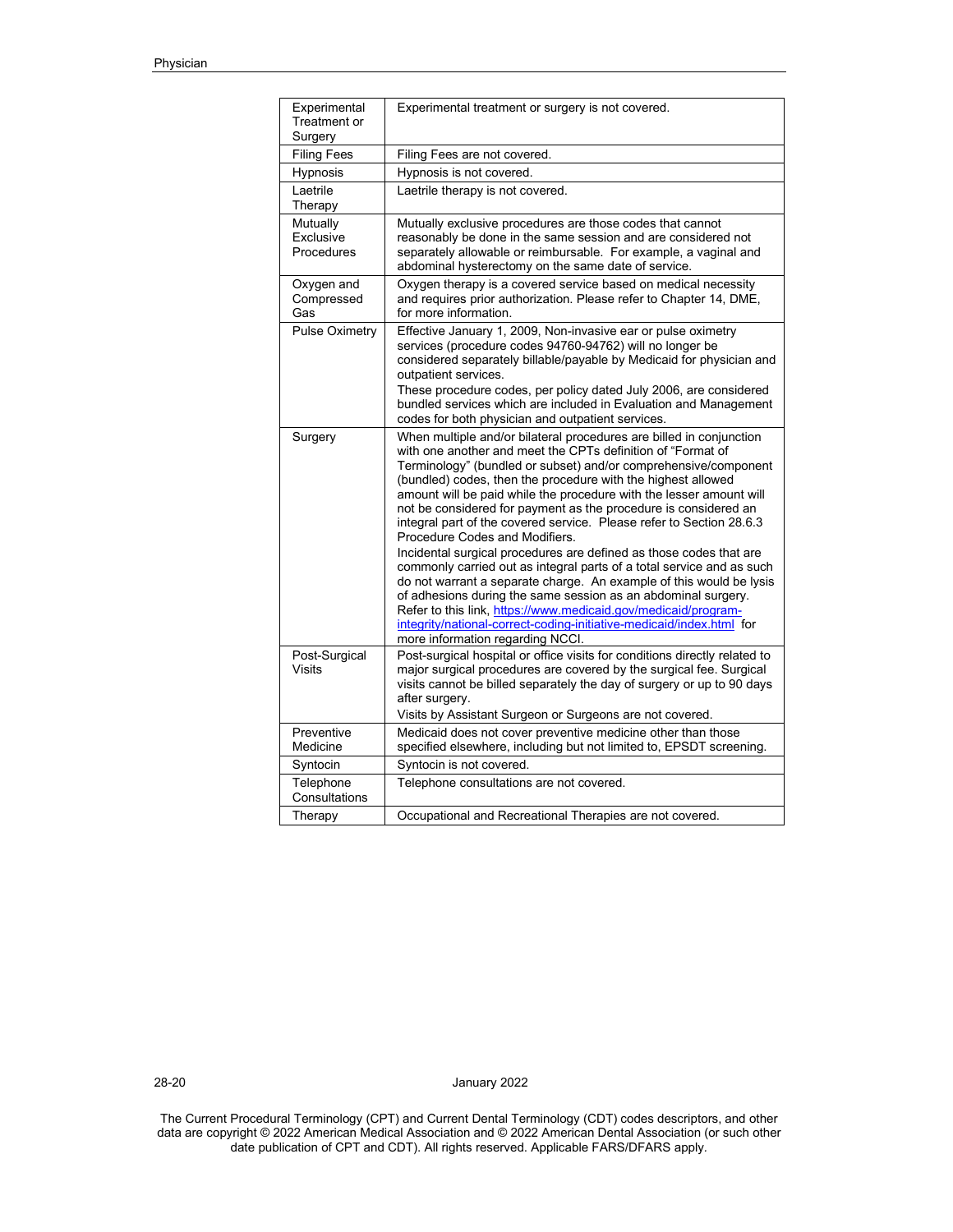

# *28.2.4 Limitations on Services*

Within each calendar year each recipient is limited to no more than a total of 14 physician visits in offices, hospital outpatient settings, nursing facilities, rural health clinics or Federally Qualified Health Centers. Visits not counted under this benefit limit will include, but not be limited to, visits for: EPSDT, prenatal care, postnatal care, and family planning. Physicians services provided in a hospital outpatient setting that have been certified as an emergency do not count against the physician benefit limit of 14 per calendar year. If a patient receives ancillary services in a doctor's office, by the physician or under his/her direct supervision, and the doctor submits a claim only for the ancillary services but not for the office visit, then the services provided will not be counted as a visit.

Office visits are limited to one per day per recipient per provider. For purposes of this limitation, a physician or physician of the same specialty and subspecialty from the same group practice are considered a single provider. Annual office visit benefit limits are 14 office visits per calendar year. Medicaid will continue to pay covered ancillary services (injections, lab, x-rays etc.…) for recipients after they have exhausted the 14 physician office visit limitation.

For further information regarding outpatient maintenance dialysis and ESRD, refer to Chapter 35, Renal Dialysis Facility.

A new patient office visit codes shall not be paid to the same physician or same group practice for a recipient more than once in a three-year period.

# **Prolonged Services Direct Face-to-Face Patient Contact (Procedure Codes 99354 and 99355) in Office or Other Outpatient Setting**

# **Requirement for Physician Presence and Documentation:**

- Physicians may count **only** the duration of **direct face-to-face** contact between the physician and the patient (whether the service was continuous or not) beyond the typical/average time of the visit code billed to determine whether prolonged services can be billed and to determine the prolonged service codes that are allowable. In the case of prolonged office services, time spent by office staff with the patient, or time the patient remains unaccompanied in the office cannot be billed. In the case of prolonged outpatient services, time spent reviewing charts or discussion of a patient with medical staff and not with direct face-to-face contact with the patient, or waiting for test results, for changes in the patient's condition, for end of a therapy, or for use of facilities cannot be billed as prolonged services.
- Documentation is required in the medical record about the **duration** and **content** of the **medically necessary** evaluation and management service and prolonged services billed. The medical record must be appropriately and sufficiently documented by the physician to show that the physician personally furnished the direct face-to-face time with the patient specified in the CPT code definition. Time must be

#### January 2022 28-21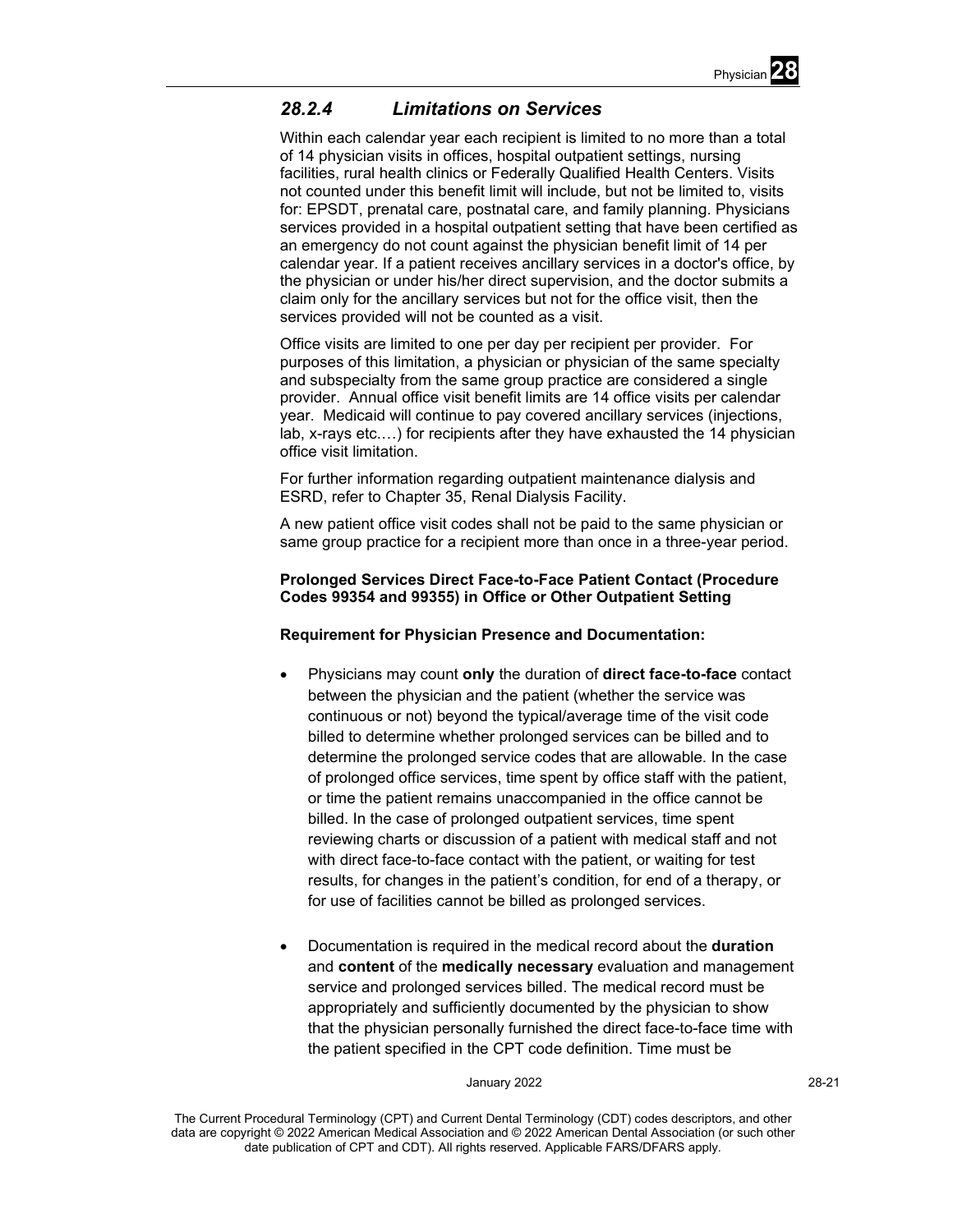documented clearly in the medical record to indicate the beginning of service time and the end of service time to justify these codes being billed in addition to the office visit.

- When the **evaluation and management** service is dominated by counseling and/or coordination of care (counseling and/or coordination of care represents more than 50% of the total time with the patient) in a face-to-face encounter between the physician and the patient in the office, the E&M code is selected based on the typical/average time associated with the code levels. The time approximation must meet or exceed the specific CPT code billed (determined by the typical/average time associated with the E&M code) and should not be "rounded to the next higher level". For E&M services in which the code level is selected based on time, you may only report prolonged services with the highest code level in that family of codes as the companion code.
- Prolonged service of less than 30 minutes total duration on a given date is not separately reported because the work involved is included in the total work of the evaluation and management codes.

Effective July 1, 2011, Procedure Codes 99354 and 99355:

- May be billed only in conjunction with companion procedure codes 99202-99205, 99212-99215 99241-99245, 99324-99337, and 99341- 99350. Effective April 1, 2012, Procedure Code 99211 is excluded from coverage with prolonged services and may not be billed.
- May not be billed with codes including the EP modifier.
- May not be billed without the above listed companion codes.

Effective January 1, 2012:

Procedure code **99354** prolonged physician services in the office or other outpatient setting requiring direct (face-to-face) patient contact beyond the usual service; first hour and Procedure code **99355** prolonged physician services in the office or other outpatient setting requiring direct (face-toface) patient contact beyond the usual service; each additional 30 minutes will be limited to **one per recipient per provider per year**. For purposes of this limitation, a physician or physicians of the same specialty and subspecialty from the same group practice are considered a single provider. These services will be subject to post-payment review.

# *28.2.5 Physician Services to Hospital Inpatients*

In addition to the 14 physician visits, Medicaid covers up to 16 inpatient dates of service per physician, per recipient, per calendar year. For purposes of this limitation, each specialty within a group or partnership is considered a single provider. Physician visits are limited to one per day.

28-22 January 2022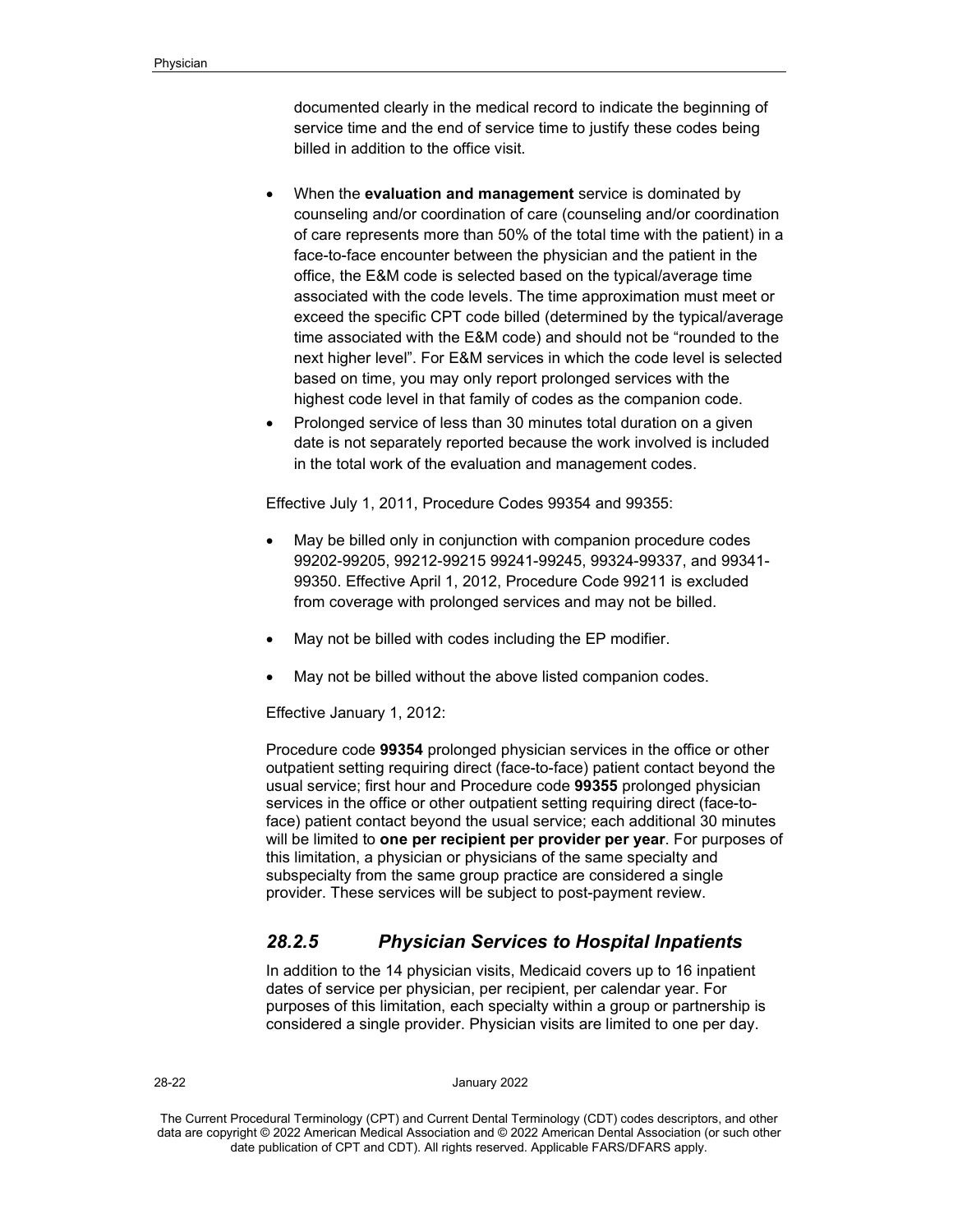When filing claims for recipients enrolled in the ACHN Program, refer to Chapter 40.

Physician hospital visits are limited to one visit per day, per recipient, per provider.

Physician(s) may bill for inpatient professional interpretation(s), when that interpretation serves as the official and final report documented in the patient's medical record. Professional interpretation may be billed in addition to a hospital visit if the rounding physician also is responsible for the documentation of the final report for the procedure in the patient's medical record. The procedure code must be billed with modifier **26** (Professional Component) and modifier **CG** (Policy criteria applied) appended.

Physician(s) may **not** bill for inpatient professional interpretation(s) in addition to hospital visits if the provider reviews results in the medical record or unofficially interprets medical, laboratory, or radiology tests. Review and interpretation of such tests and results are included in the evaluation and management of the inpatient. Medicaid will cover either one hospital visit or professional interpretation(s) up to the allowed benefit limit for most services.

- Echocardiography (i.e., M-mode, transthoracic, complete and follow up)
- Echocardiography (i.e., 2D, transesophageal)
- Echocardiography (i.e., Doppler pulsed or continuous wave with spectral display, complete and follow up)
- Cardiac Catheterizations
- Comprehensive electrophysiologic evaluations and follow up testing
- Programmed stimulation and pacing
- Intra-operative epicardial and endocardial pacing and mapping
- Intracardiac catheter ablations; intracardiac echocardiography
- Evaluation of cardiovascular function
- Plethysmography, total body and tracing
- Ambulatory blood pressure monitoring
- Cerebrovascular arterial studies, extremity arterial studies, venous studies, and visceral and penile studies
- Circardian respiratory pattern recording (i.e., pediatric pneumogram), infant
- Needle electromyography
- Ischemic limb exercise test
- Assessment of aphasia
- Developmental testing

#### January 2022 28-23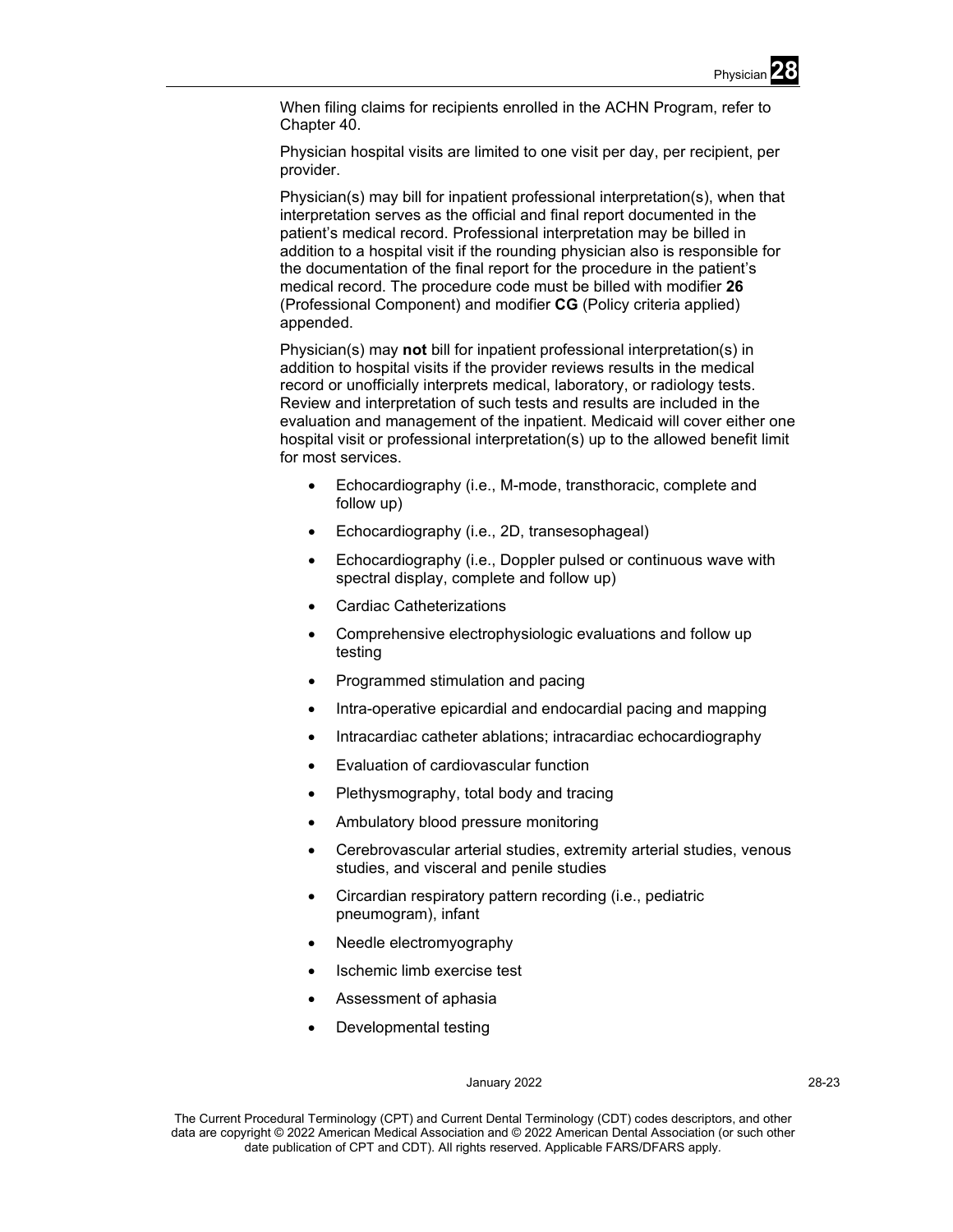• Neurobehavioral status exam and neuropsychological testing battery

Professional interpretations for lab and x-ray (CPT code 70000 through 80000 services) in the inpatient setting can only be billed by pathologists and radiologists. The only exception is for professional interpretations by cardiologists for catheterization or arterial studies and for select laboratory procedures by oncologists and hematologists. Professional interpretations/components done by other physicians for services in this procedure code range are included in the hospital visit if one is done. If no hospital visit is made, professional interpretation by physicians other than radiologists, pathologists, oncologists, hematologists, and cardiologists should not be billed as these services are covered only for the abovementioned specialties.

A physician hospital visit and hospital discharge shall not be paid to the same physician on the same day. If both are billed, only the discharge shall be paid.

Professional interpretations performed for an inpatient are counted by dates of service rather than the number of interpretation performed.

An office visit shall not be paid to the same provider or other physicians in the same group practice with the same specialty and subspecialty on the same day as an inpatient visit. If both are billed, then the **first** Procedure Code billed will be paid.

Physician consults are limited to one per day per recipient.

# *28.2.6 Critical Care (99291 & 99292)*

When caring for a critically ill patient, for whom the constant attention of the physician is required, the appropriate critical care procedure code (99291 and 99292) must be billed. Critical care guidelines are defined in the Current Procedural Terminology (CPT) and Provider Manual. Critical care is considered a daily global inclusive of all services directly related to critical care.

Coverage of critical care may total no more than four hours per day.

The actual time period spent in attendance at the patient's bedside or performing duties specifically related to that patient, irrespective of breaks in attendance, must be documented in the patient's medical record.

## RESTRICTIONS:

No individual procedures related to critical care may be billed in addition to procedure codes 99291 and 99292, except:

- An EPSDT screening may be billed in lieu of the initial hospital care (P/C 99221, 99222, or 99223). If screening is billed, the initial hospital care cannot be billed.
- Procedure code 99082 (transportation or escort of patient) may also be billed with critical care (99291 and/or 99292 for recipients 25 months of age and older or 99466 and/or 99467 for recipients 24 months of age or less). Only the attending physician may bill this service and critical care. Residents or nurses who escort a patient may not bill either service.

#### 28-24 January 2022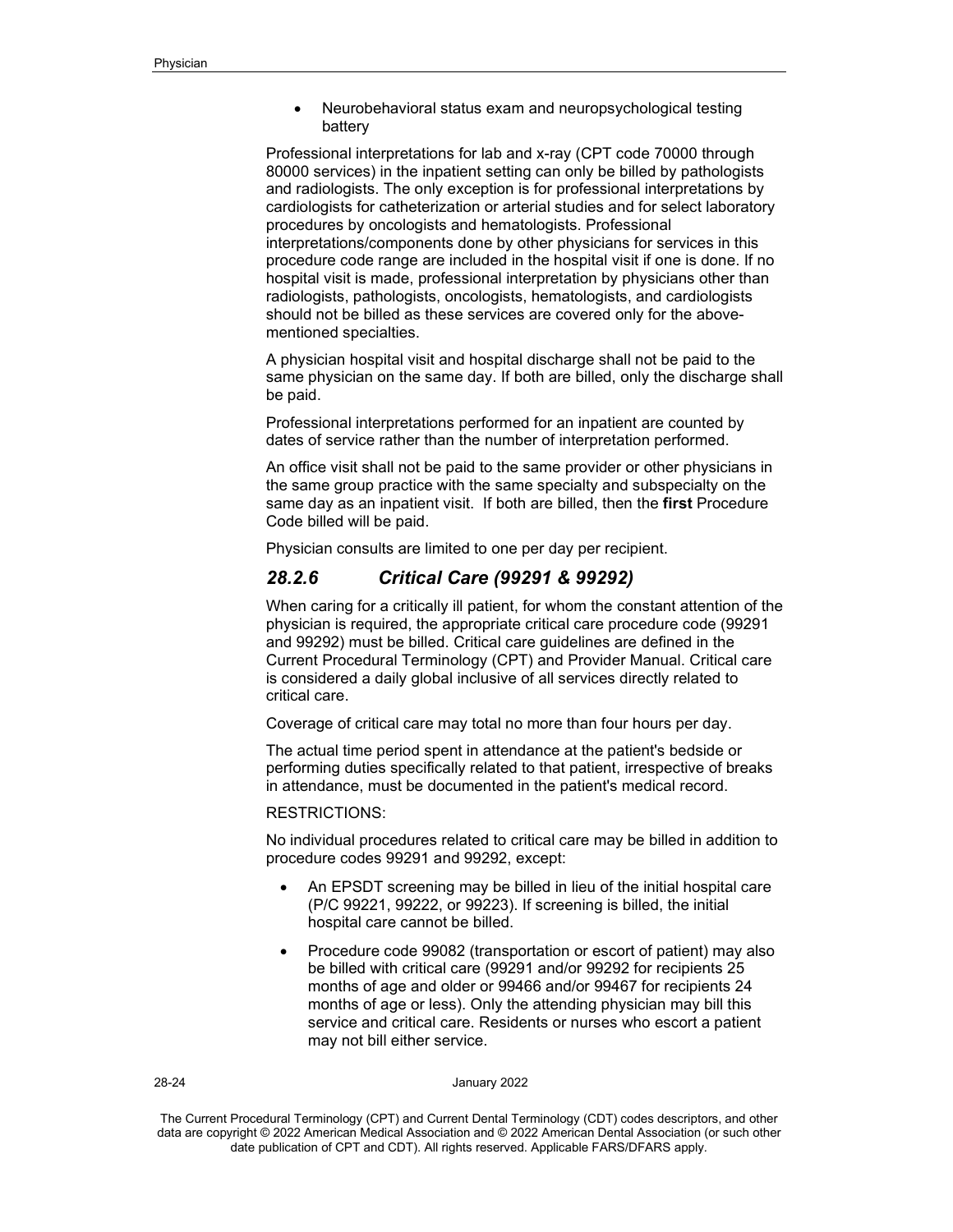

# LIMITATIONS:

# **PROCEDURE CODES NOT BILLABLE IN ADDITION TO CRITICAL CARE (99291 & 99292):**

| <b>FROM</b> | ΤО    | <b>FROM</b> | ТΟ    | <b>FROM</b> | ΤO    | <b>FROM</b> | ТΟ    |
|-------------|-------|-------------|-------|-------------|-------|-------------|-------|
| 31500       | 31500 | 43752       | 43757 | 92265       | 92275 | 95925       | 95937 |
| 36000       | 36440 | 51100       | 51100 | 92280       | 92287 | 99090       | 99091 |
| 36468       | 36479 | 51701       | 51702 | 92920       | 93299 | 99170       | 99199 |
| 36510       | 36510 | 62270       | 62270 | 93303       | 93352 | 99460       | 99463 |
| 36555       | 36555 | 71010       | 71020 | 93561       | 93562 |             |       |
| 36591       | 36591 | 82800       | 82820 | 93668       | 93799 |             |       |
| 36600       | 36680 | 91105       | 91105 | 93875       | 94799 |             |       |

• Procedure codes 99291, 99292, 99466 and 99467 may be billed by the physician providing the care of the critically ill or injured patient in place of service 41, Ambulance, if care is personally rendered by the physician providing the care of the critically ill or injured patient.

| <b>CPT Code</b> | <b>Description</b>                                                                                                                                                                        | Criteria                                                                                            |
|-----------------|-------------------------------------------------------------------------------------------------------------------------------------------------------------------------------------------|-----------------------------------------------------------------------------------------------------|
| 99468           | Initial Inpatient Neonatal Critical<br>Care, per day for the evaluation<br>and management of a critically ill<br>neonate, 28 days of age or less                                          | Not valid for 29 days or<br>older, can be billed by<br>any physician provider<br>type               |
| 99469           | Subsequent Inpatient Neonatal<br>Critical Care, per day for the<br>evaluation and management of a<br>critically ill neonate, 28 days of<br>age or less                                    | Not valid for ages 29 days<br>or older, can be billed by<br>any physician provider<br>type          |
| 99471           | Initial Inpatient Pediatric Critical<br>Care, per day for the evaluation<br>and management of a critically ill<br>infant or young child, 29 days<br>through 24 months of age              | Not valid for 28 days or<br>less, can be billed by any<br>physician provider type                   |
| 99472           | <b>Subsequent Inpatient Pediatric</b><br>Critical Care per day, for the<br>evaluation and management of a<br>critically ill infant or young child,<br>29 days through 24 months of<br>age | Not valid for ages 28 days<br>or less, can be billed by<br>any physician provider<br>type           |
| 99475           | Initial inpatient pediatric critical<br>care, per day, for the evaluation<br>and management of a critically ill<br>infant or young child, 2 through 5<br>years of age                     | May be billed by any<br>physician provider type<br>for infant or child. 2<br>through 5 years of age |
| 99476           | Subsequent inpatient pediatric<br>critical care, per day, for the<br>evaluation and management of a<br>critically ill infant or young child, 2                                            | May be billed by any<br>physician provider type<br>for infant or child, 2<br>through 5 years of age |

# *28.2.7 Pediatric and Neonatal Critical Care*

January 2022 28-25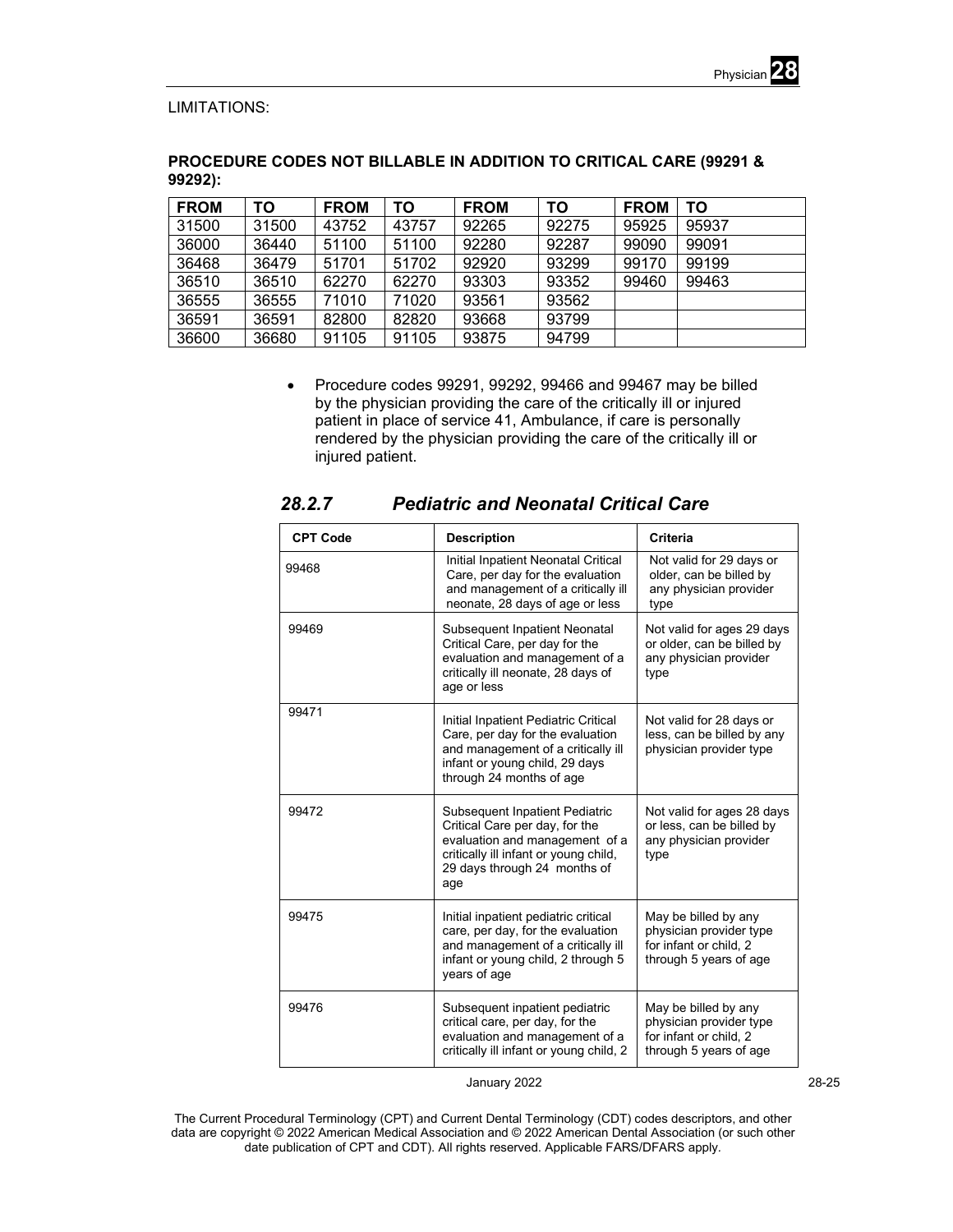| <b>CPT Code</b> | <b>Description</b>     | <b>Criteria</b> |
|-----------------|------------------------|-----------------|
|                 | through 5 years of age |                 |

The pediatric and neonatal critical care codes (99468-99476) include management, monitoring and treatment of the patient, including respiratory, pharmacological control of the circulatory system, enteral and parenteral nutrition, metabolic and hematologic maintenance, parent/family counseling, case management services and personal direct supervision of the health care team in the performance of their daily activities.

The following criteria should be used as guidelines for the correct reporting of neonatal and pediatric critical care codes for the critically ill neonate/infant. Only one criterion is required to be classified as critically ill.

- Respiratory support by ventilator or CPAP
- Nitric oxide or ECMO
- Prostaglandin, Indotropin of Chronotropic or Insulin infusions
- NPO with IV fluids
- Acute Dialysis (renal or peritoneal)
- Weight less than 1,250 grams
- Acute respiratory distress in a pediatric admission requiring oxygen therapy with at least daily adjustment and FIO2>35% oxygen by oxyhood.

# RESTRICTIONS:

No individual procedures related to critical care may be billed in addition to procedure codes 99468-99476 except:

- Chest tube placement
- Pericardiocentesis or thoacentesis
- Intracranial taps
- Initial hospital care history and physical or EPSDT screen may be billed in conjunction with 99468. Both may not be billed. NOTE: One EPSDT screen for the hospitalization will encompass all diagnoses identified during the hospital stay for referral purposes.
- Standby (99360), resuscitation (99465), or attendance at delivery (99464) may be billed in addition to critical care. Only one of these codes may be billed in addition to neonatal intensive care critical care codes.

## LIMITATIONS:

- Pediatric, neonatal critical care codes and intensive (non-critical) low birth weight service codes are reported once per day per recipient.
- Subsequent Hospital Care codes (99231-99233) cannot be billed on the same date of service as neonatal critical care codes (99468-99476)

#### 28-26 January 2022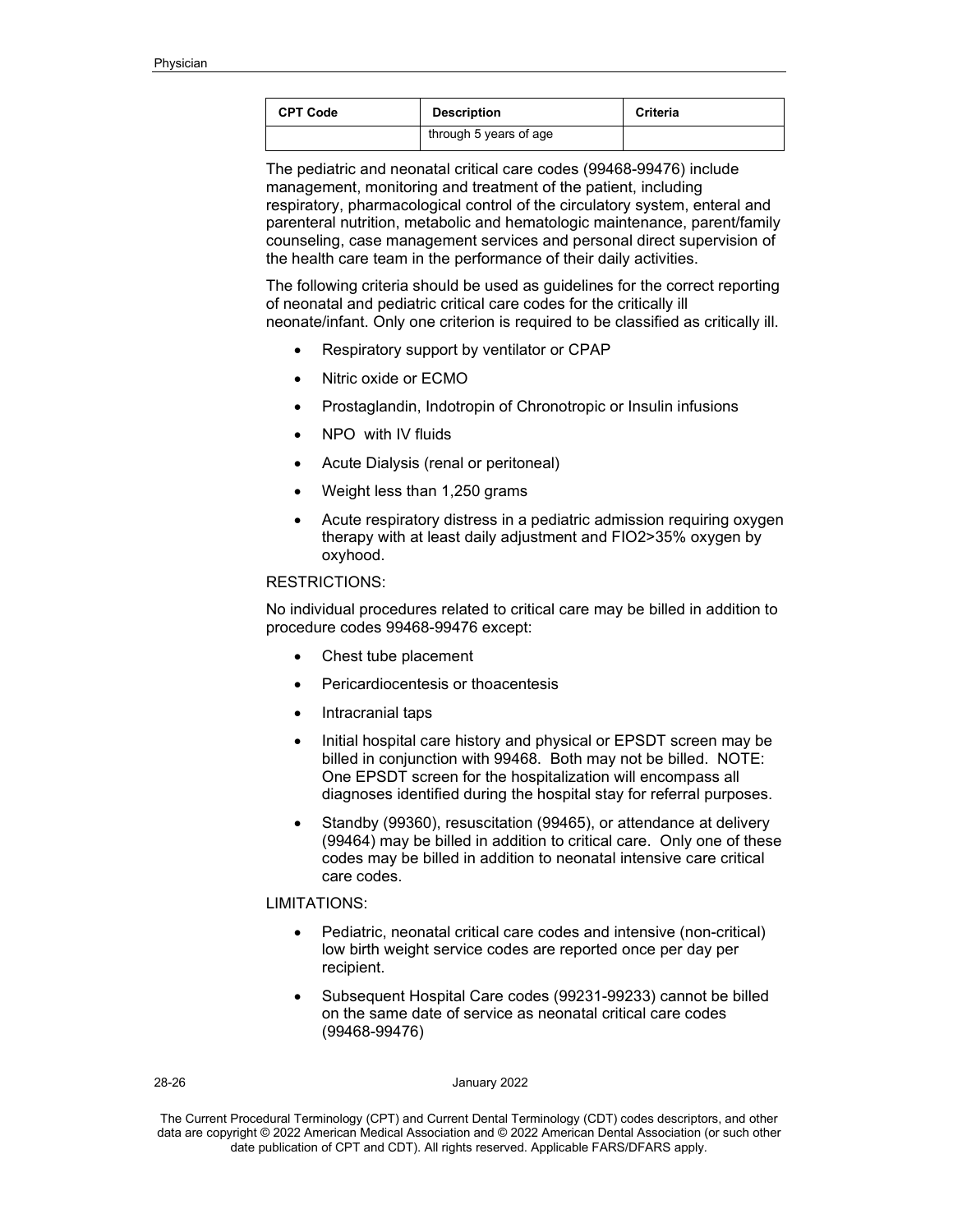- Only one unit of critical care can be billed per child per day in the same facility. Medicaid pays the first claim received and denies subsequent claims (first in, first out policy).
- Critical care is considered to be an evaluation and management service. Although usually furnished in a critical or intensive care unit, critical care may be provided in any inpatient health care setting. Services provided which do not meet critical care criteria, should be billed under the appropriate hospital care codes. If a recipient is readmitted to the NICU/ICU, the provider must be the primary physician in order for NICU critical care codes to be billed again.
- Once the patient is no longer considered by the attending physician to be critical, the Subsequent Hospital Care codes (99231-99233) should be billed. Only one unit can be billed per day per physician regardless of specialty. Medicaid pays the first claim received and denies subsequent claims (first in, first out policy).
- Transfers to the pediatric unit from the NICU cannot be billed using critical care codes. Subsequent hospital care would be billed in these instances.
- Global payments encompass all care and procedures that are included in the rate. Providers may not perform an EPSDT screen and refer to a partner or other physician to do procedures. All procedures that are included in the daily critical care rate, regardless of who performed them, are included in the global critical care code.
- Consultant care rendered to children for which the provider is not the primary attending physician must be billed using consultation codes. Appropriate procedures may be billed in addition to consultations. If, after the consultation the provider assumes total responsibility for care, critical care may be billed using the appropriate critical care codes as defined above. The medical record must clearly indicate that the provider is assuming total responsibility for care of the patient and is the primary attending physician for the patient.

# *28.2.8 Initial and Continuing Observation or Intensive Care Services*

| CPT Code | Description                                                                                                                                                                                                              | Criteria                                 |
|----------|--------------------------------------------------------------------------------------------------------------------------------------------------------------------------------------------------------------------------|------------------------------------------|
| 99477    | Initial hospital care, per day for the evaluation and<br>management of the neonate, 28 days of age or<br>younger, which requires intensive observation,<br>frequent interventions, and other intensive care<br>services. | May only be billed<br>by a neonatologist |
| 99478    | Subsequent intensive care, per day, for the evaluation<br>and management of the recovering very low birth<br>weight infant (present body weight less than 1500<br>qrams)                                                 | May only be billed<br>by a neonatologist |
| 99479    | Subsequent intensive care, per day, for the evaluation                                                                                                                                                                   | May only be billed                       |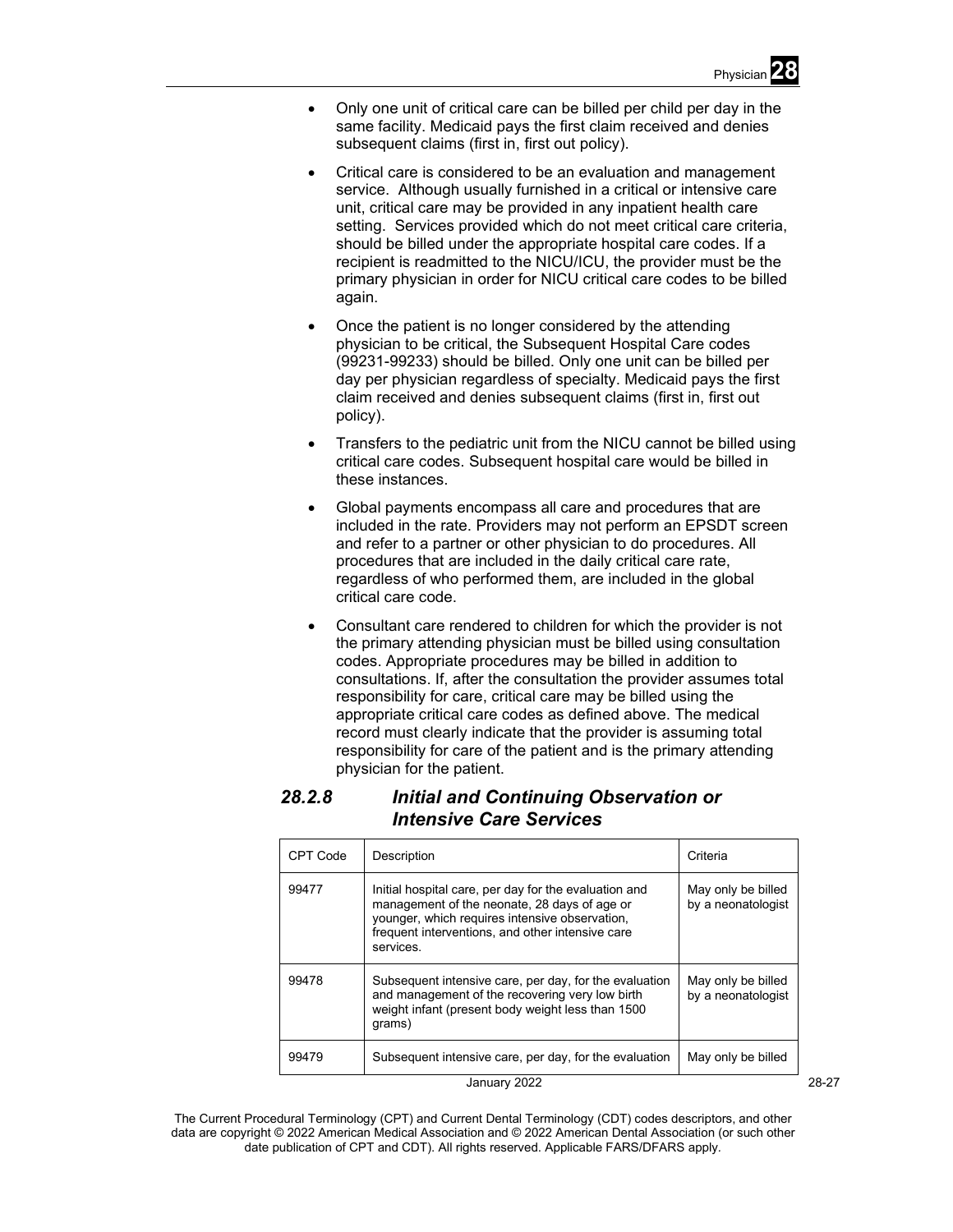| CPT Code | Description                                                                                                                                   | Criteria                                 |
|----------|-----------------------------------------------------------------------------------------------------------------------------------------------|------------------------------------------|
|          | and management of the recovering very low birth<br>weight infant (present body weight of 1500-2500<br>qrams)                                  | by a neonatologist                       |
| 99480    | Subsequent intensive care, per day, for the evaluation<br>and management of the recovering infant (present<br>body weight of 2501-5000 grams) | May only be billed<br>by a neonatologist |

These codes are used to report care subsequent to the day of admission provided by a neonatologist directing the continuing intensive care of the very low birth weight infant who no longer meets the definition of being critically ill. Low birth weight services are reported for neonates less than 2500 grams who do not meet the definition of critical care but continue to require intensive observation and frequent services and intervention only available in an intensive care setting. Services provided to these infants exceed those available in less intensive hospital areas of medical floors. These infants require intensive cardiac and respiratory monitoring, continuous and/or frequent vital signs monitoring, heat maintenance, enteral and/or parenteral nutritional adjustments, laboratory and oxygen monitoring and constant observation by the health care team under direct supervision.

# **Restrictions:**

No individual procedures related to critical care may be billed in addition to procedure codes 99478-99480 except:

- Chest tube placement
- Pericardiocentesis or thoracentesis
- Intracranial taps

## **Limitations:**

- Once the patient is no longer considered by the attending physician to be critical, the Subsequent Hospital Care codes (99231-99233) should be billed. Only one unit can be billed per day per physician regardless of specialty. Medicaid pays the first claim received and denies subsequent claims (first in, first out policy).
- Global payments encompass all care and procedures that are included in the rate. Providers may not perform an EPSDT screen and refer to a partner or other physician to do procedures. All procedures that are included in the daily critical care rate, regardless of who performed them, are included in the global critical care code.
- Consultant care rendered to children for which the provider is not the primary attending physician must be billed using consultation codes. Appropriate procedures may be billed in addition to consultations. If, after the consultation the provider assumes total responsibility for care, critical care may be billed using the appropriate critical care codes as per the setting. The medical record must clearly indicate that the provider is assuming total

#### 28-28 January 2022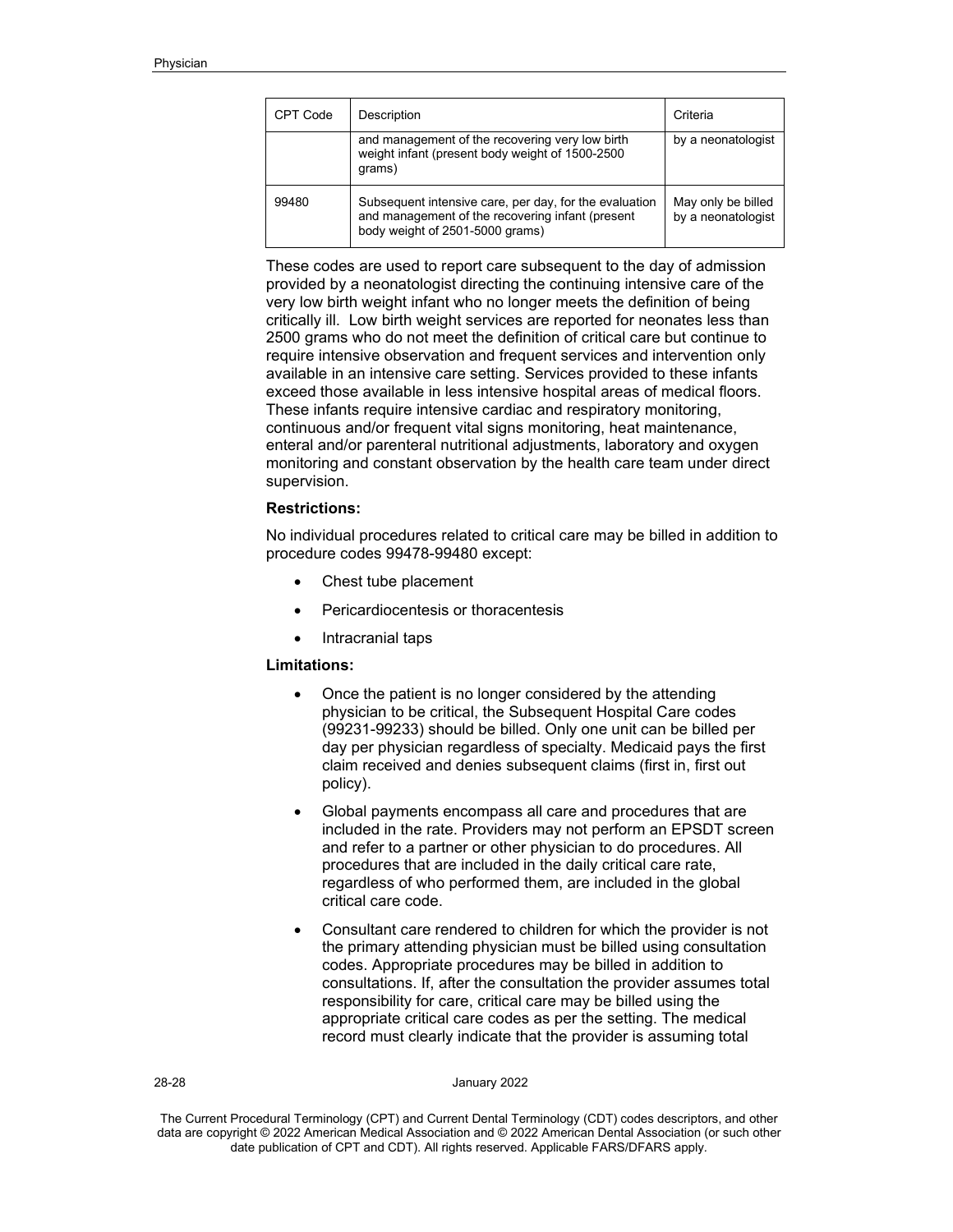responsibility for care of the patient and is the primary attending physician for the patient.

• Pediatric, neonatal critical care codes and intensive (non-critical) low birth weight services codes are only reported once per day per recipient.

# **PROCEDURE CODES NOT BILLABLE IN ADDITION TO INITIAL AND CONTINUING OBSERVATION OR INTENSIVE CARE SERVICES**

| <b>FROM</b> | TO    | <b>FROM</b> | TO    | <b>FROM</b> | ΤO    | <b>FROM</b> | TO    |
|-------------|-------|-------------|-------|-------------|-------|-------------|-------|
| 31500       | 31579 | 62263       | 62368 | 94002       | 94004 | 99218       | 99220 |
| 36000       | 36830 | 90470       | 90471 | 94010       | 94772 | 99231       | 99239 |
| 43752       | 43761 | 90760       | 90781 | 95831       | 95857 | 99251       | 99275 |
| 51000       | 51010 | 92081       | 92081 | 95880       | 95882 | 99291       | 99292 |
| 51100       | 51102 | 92551       | 92551 | 96101       | 96125 | 99431       | 99435 |
| 51600       | 51798 | 92950       | 92950 | 96360       | 96379 | 99460       | 99463 |
| 53670       | 53675 | 93000       | 93352 | 99090       | 99091 |             |       |

# *28.2.9 End-Stage Renal Disease (ESRD)*

Physician services rendered to each outpatient maintenance dialysis patient provided during a full month shall be billed on a monthly capitation basis using the appropriate procedure code by age as outlined in the CPT. Monthly maintenance dialysis payment (i.e., uninterrupted maintenance dialysis) is comprehensive and covers most of a physician's services whether a patient dialyzes at home or in an approved ESRD outpatient facility. Dialysis procedures are allowed in addition to the monthly maintenance dialysis payment. In general, the Agency follows Medicare guidelines related to monthly capitation payments for physicians.

Physician services included in the monthly capitation payment for ESRD related services include, but are not limited to:

- Assessment and determination of the need for outpatient chronic dialysis therapy
- Assessment and determination of the type of dialysis access and dialyzing cycle,
- Management of the dialysis visits including outpatient visits for evaluation and management, management during the dialysis, and telephone calls.
- Assessment and determination if a recipient meets preliminary criteria as a renal transplant candidate including discussions with family members
- Assessment for a specified diet and nutritional supplementation for the control of chronic renal failure, including specifying quantity of total protein, sodium, potassium, amount of fluids, types of anemia and appropriate treatments, type of arthropathy or neuropathy and appropriate treatment or referral, estimated ideal dry weight, etc. Assessment for diabetic patient's diet and caloric intake is included also.
- Prescribing the parameters of intradialytic management including anticoagulant, dialysis blood flow rates and temperature, duration and frequency of treatments, etc.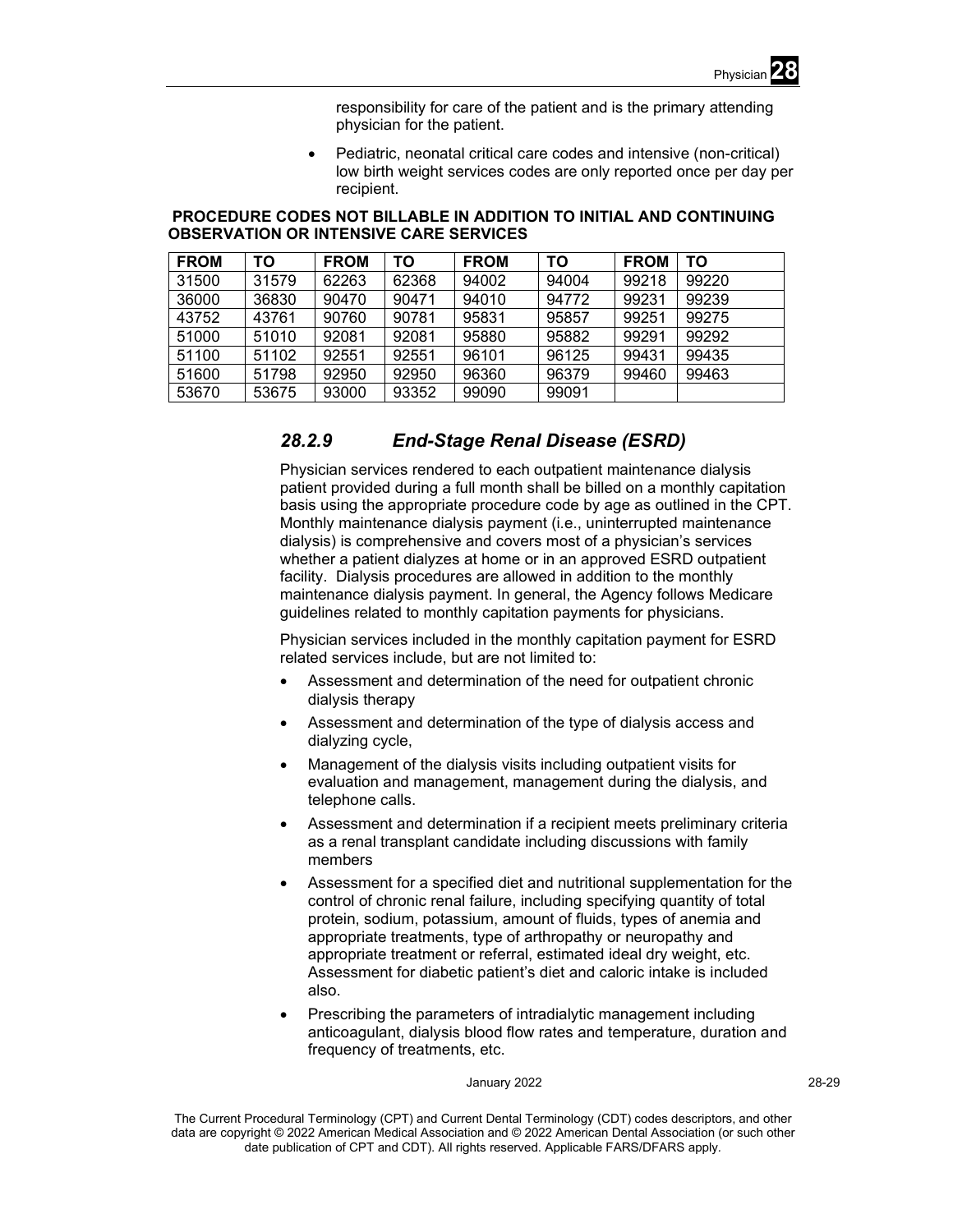The monthly capitation payment is limited to once per month, per recipient, per provider.

The following services are not covered by the monthly capitation payment (MCP) for the attending dialysis physicians and are reimbursed in accordance with usual and customary charge rules:

- Declotting of shunts
- Covered physician services furnished to hospital inpatients by a physician who elects not to receive the MCP for these services. For example, an attending physician who provides evaluation and management (E & M) services for a renal patient in an inpatient setting may bill appropriate CPT hemodialysis procedures in lieu of certain other E & M services for inpatient visits.

Nonrenal related physician services furnished by the physician providing renal care or by another physician. (These services may not be incidental to services furnished during a dialysis session or office visit necessitated by the renal condition.) For example, physician services rendered to hospitalized inpatient recipients who require dialysis but are not receiving dialysis on that day may use the appropriate procedure code as described in the CPT.

Physician services are allowed for outpatient maintenance dialysis patients not performed as prescribed during a full month or interruptedly. An example of interrupted monthly outpatient dialysis maintenance is preceding and/or following the period of hospitalization.

The CPT codes described by age for physicians rendering outpatient dialysis services that are interrupted during a full month should be billed on a per day basis. These codes should be billed for the days of the month in which the outpatient ESRD related services were performed.

Single or repeated physician assessments are allowed for hemodialysis or dialysis procedures other than hemodialysis. These services are comprehensive and include assessment and management related to the patient's renal dialysis. Please utilize the most descriptive and appropriate CPT dialysis procedure when billing for single or repeated physician evaluation(s).

Dialysis training is a covered service when billed by an approved ESRD facility.

Refer to Chapter 35, Renal Dialysis Facility, for further details.

## **Parenteral Nutrition**

The Alabama Medicaid Agency may reimburse for total parenteral nutritional (TPN) solutions through the pharmacy program if the recipient meets certain requirements as listed below. TPN solutions include those used for hyperalimentation, intradialytic parenteral nutrition (IDPN), and intraperitoneal nutrition (IPN). Requirements must be met and clearly documented in the medical record for coverage of all TPN. All services rendered are subject to post payment review.

28-30 January 2022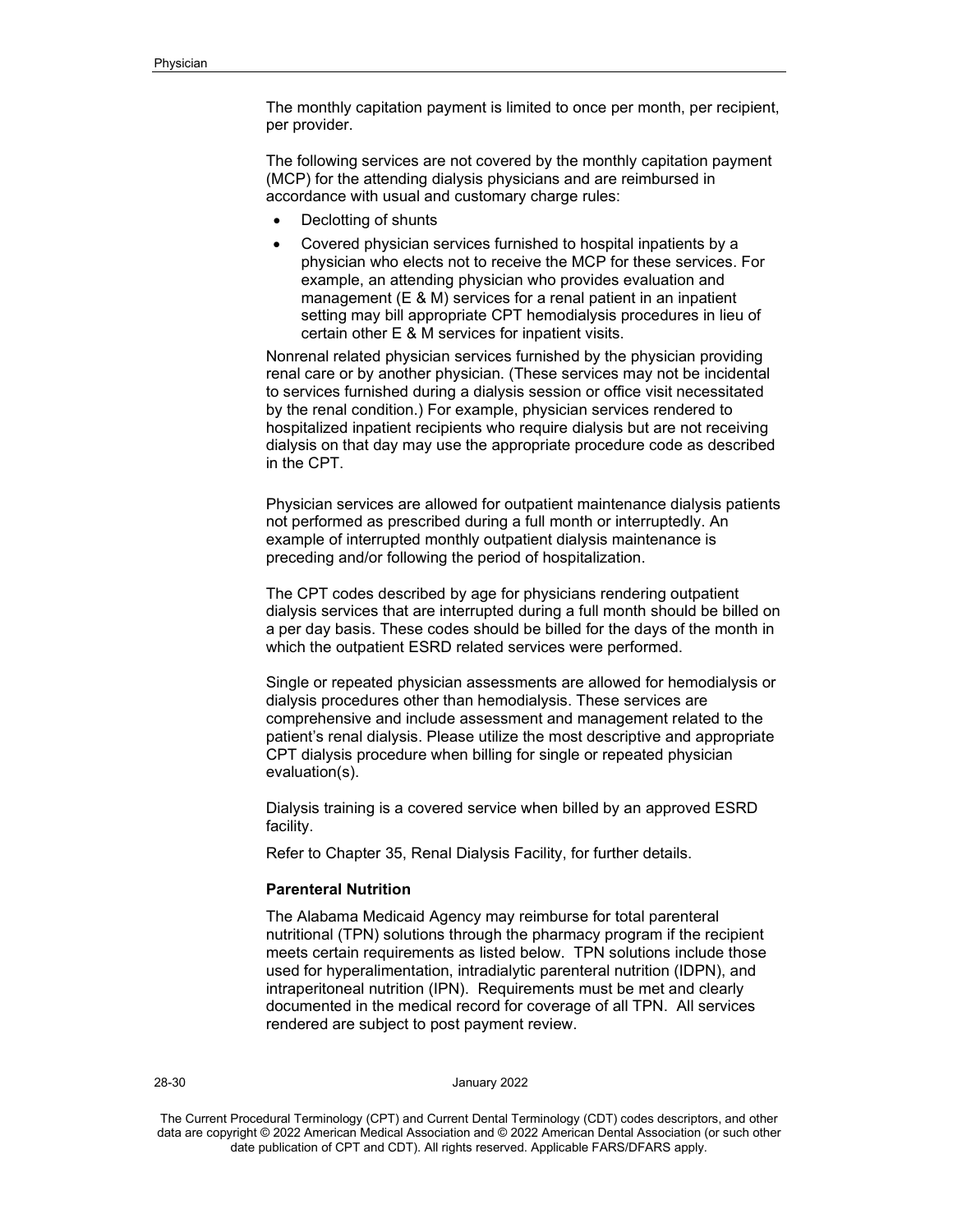# **Statement of Medical Necessity**

The ordering physician will be responsible for writing a statement of medical necessity. This statement shall certify that the patient cannot be maintained on oral or enteral feedings and that due to severe pathology of the alimentary tract either hyperalimentation or IDPN/IPN must be given for 100% of nutritional needs. The original signed statement of medical necessity must be kept in the patient's medical record. This certification statement must be written or stamped on the prescription or reproduced on a form accompanying the prescription. The statement must be signed and dated by the certifying physician at the time of the initial order and updated yearly in accordance with Medicaid billing practice.

# **Hyperalimentation**

Medicaid covers hyperalimentation for recipients who meet certain requirements of medical necessity and documentation in the medical record is sufficient based on the following:

- Documentation in the medical record must validate the patient suffers from a permanently impaired gastrointestinal tract and that there is insufficient absorption of nutrients to maintain adequate strength and weight. The following are considered conditions which could cause insufficient absorption:
	- 1. Crohn's disease
	- 2. Obstruction secondary to stricture or neoplasm of the esophagus or stomach

3. Loss of ability to swallow due to central nervous system disorder, where the risk of aspiration is great

4. Short bowel syndrome secondary to massive small bowel resection

5. Malabsorption due to enterocolic, enterovesical or

enterocutaneous fistulas (TPN temporary until the repair of the fistula)

6. Motility disorder (pseudo-obstruction)

7. Prolonged paralytic ileus following a major surgical procedure or multiple injuries

8. Newborn infants with catastrophic gastrointestinal anomalies such as tracheoesophageal fistulas, gastroschisis, omphalocele or massive intestinal atresia

9. Infants and young children who fail to thrive due to systemic disease or secondary to insufficiency associated with short bowel syndrome, malabsorption or chronic idiopathic diarrhea.

Medical record documentation must include supporting evidence that the patient cannot be maintained on oral or enteral feedings and that due to severe pathology of the alimentary tract, hyperalimentation must be given in order to meet 100% of the patient's nutritional needs.

## January 2022 28-31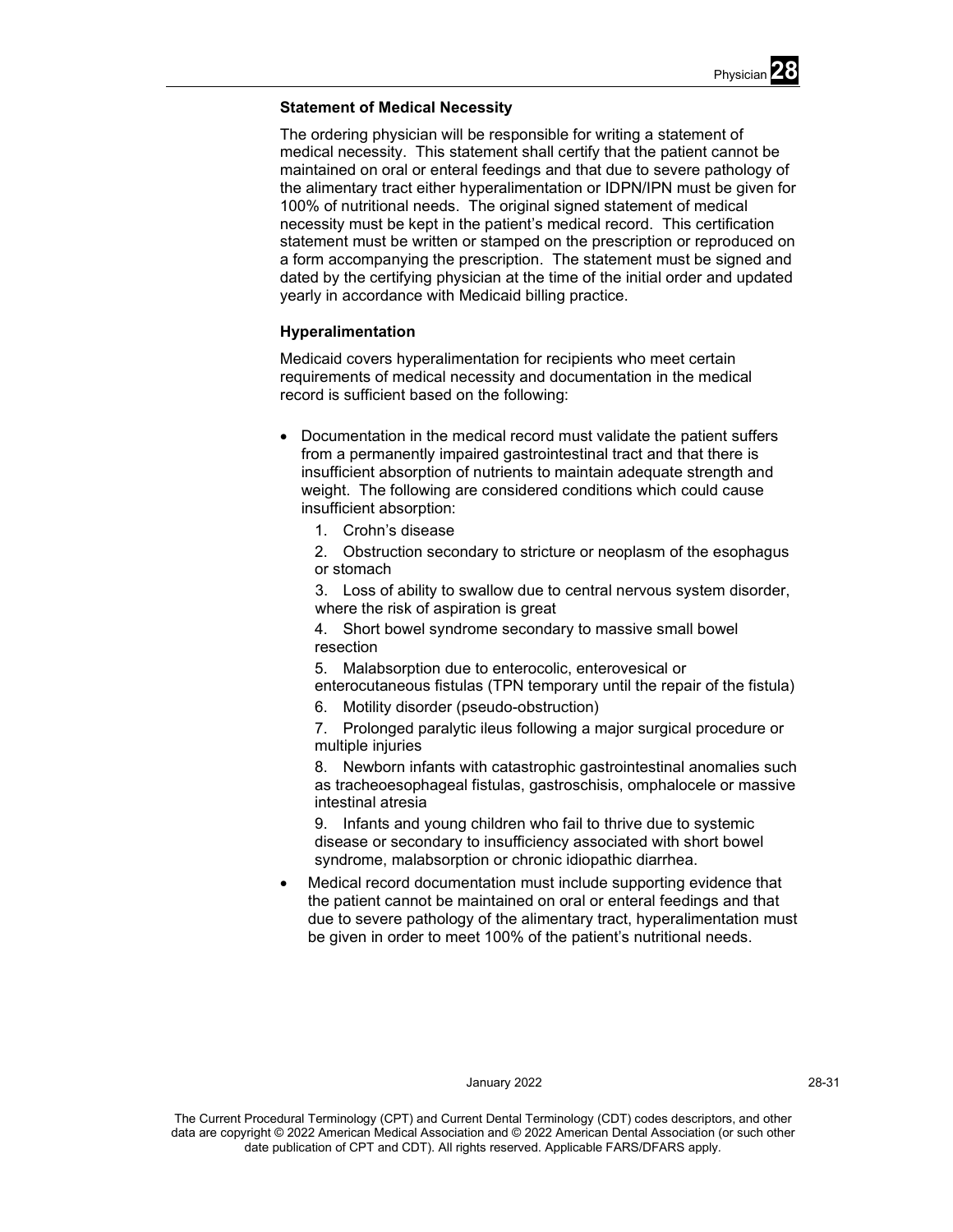• Physical signs, symptoms and test results indicating severe pathology of the alimentary tract must be clearly documented in the medical record. This would include BUN, serum albumin, and phosphorus. Medical records must document inability to maintain weight during a trial of at least four weeks of enteral feeding.

# **Intradialytic Parenteral Nutrition (IDPN) and Intraperitoneal Nutrition (IPN)**

IDPN and IPN involves infusing hyperalimentation fluids as part of dialysis, through the vascular shunt or intraperitoneally to normalize the amounts of albumin, glucose, and other nutrients in the blood stream to decrease morbidity and mortality associated with protein calorie malnutrition. IDPN and IPN solutions are considered **not covered** for the recipient with a functioning gastrointestinal tract whose need for parenteral nutrition is only due to the following:

- If IDPN or IPN is offered as an addition to regularly scheduled infusions of TPN
- If the recipient would not qualify as a candidate for TPN
- A swallowing disorder
- A temporary defect in gastric emptying such as a metabolic or electrolyte disorder
- A psychological disorder, such as depression, impairing food intake
- A metabolic disorder inducing anorexia, such as cancer
- A physical disorder impairing food intake, such as dyspnea or severe pulmonary or cardiac disease
- A side effect of medication
- Renal failure and/or dialysis

The following requirements must be met in order to bill for IDPN or IPN solutions:

- Documentation in the medical record must validate the patient suffers from a permanently impaired gastrointestinal tract and that there is insufficient absorption of nutrients to maintain adequate strength and weight.
- Documentation must include that the patient cannot be maintained on oral or enteral feedings and that due to severe pathology of the alimentary tract, IDPN or IPN must be given in order to meet 100% of the patient's nutritional needs.
- Infusions must be vital to the nutritional status of the recipient and not supplemental to a deficient diet or deficiencies caused by dialysis.
- Physical signs, symptoms and test results indicating severe pathology of the alimentary tract must be clearly documented in the medical record. This would include creatinine (predialysis), serum albumin (predialysis), a low or declining serum cholesterol level, and

28-32 January 2022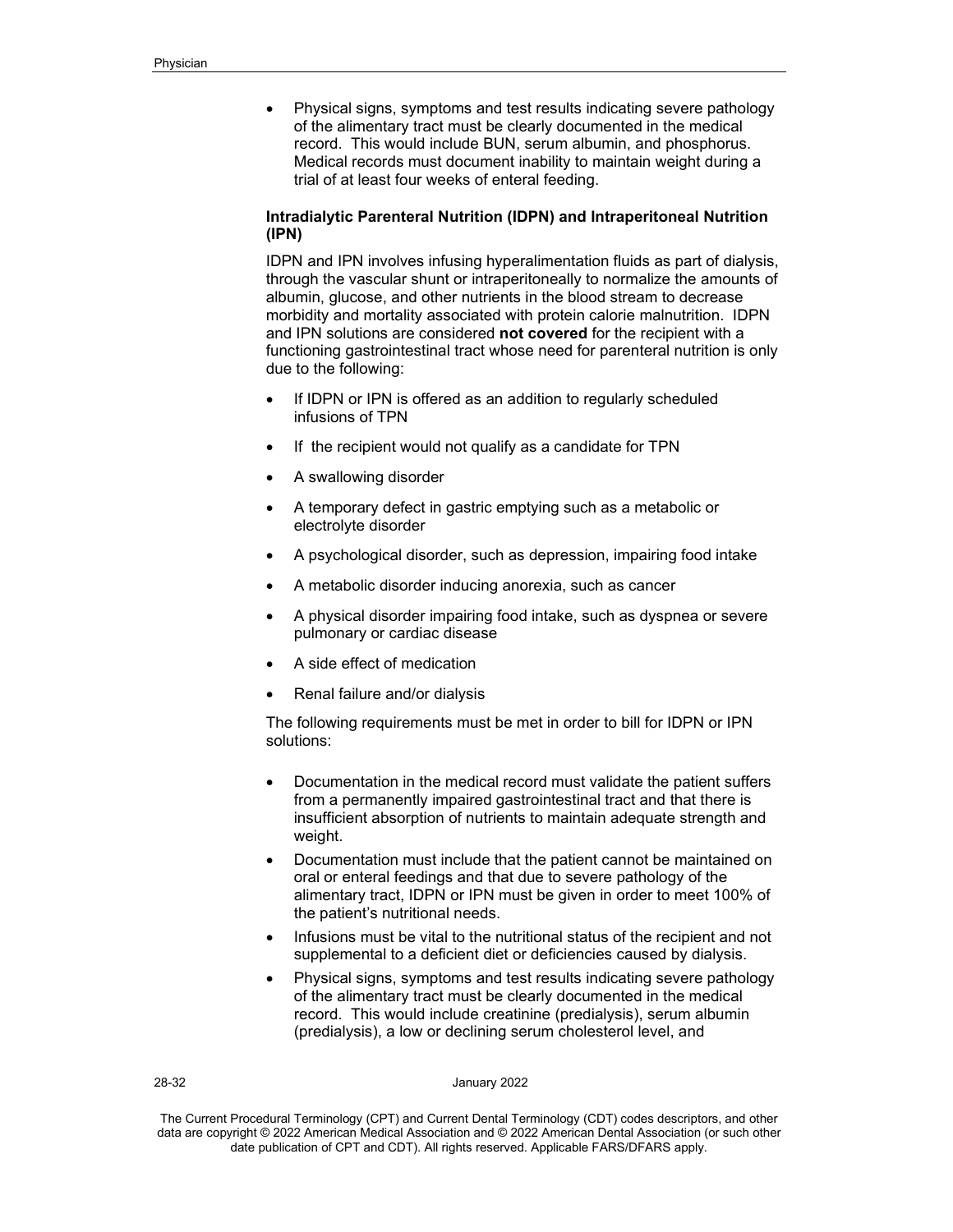

phosphorus. Medical records must document inability to maintain weight during a trial of at least four weeks of enteral feeding.

## **Restrictions**

A few solutions used in TPN preparation are considered payable as part of the composite rate for dialysis and should not be billed separately by the pharmacist; these are as follows:

- **Glucose**
- **Dextrose**
- Trace Elements
- **Multivitamins**

# *28.2.10 Anesthesiology*

Administration of anesthesia is a covered service when administered by or directed by a duly licensed physician for a medical procedure that is covered by Medicaid. Medical direction by an anesthesiologist of more than four Certified Registered Nurse Anesthetists (CRNAs) or Anesthesiology Assistants (AAs) concurrently will not be covered.

Administration of anesthesia by an AA is a covered service when the AA has met the qualifications and standards set forth by the Alabama Board of Medical Examiners. The AA must enroll with a NPI to bill the Alabama Medicaid Program. Refer to Chapter 38, Anesthesiology, for more information.

# *28.2.11 Obstetrical and Related Services*

The following policy refers to maternity care billed as fee-for-service. Refer to Chapter 40, for details regarding the Delivering Health Care Professionals (DHCPs) information.

Physician visits for obstetrical care are counted as part of each recipient's benefit limit of 14 physician visits per year under the conditions listed below.

# **Maternity Care and Delivery**

The services normally provided in maternity cases include antepartum care, delivery, and postpartum care. When a physician provides total obstetrical care, the procedure code which shall be filed on the claim form is the code for all-inclusive "global" care. The indicated date of service on "global" claims should be the date of delivery. If a woman is pregnant at the time she becomes eligible for Medicaid benefits, only those services provided during the time she is eligible will be covered.

# **NOTE:**

When a physician provides eight (8) or more prenatal visits, performs the delivery, and provides the postpartum care, the physician must use a "global" obstetrical code in billing.

#### January 2022 28-33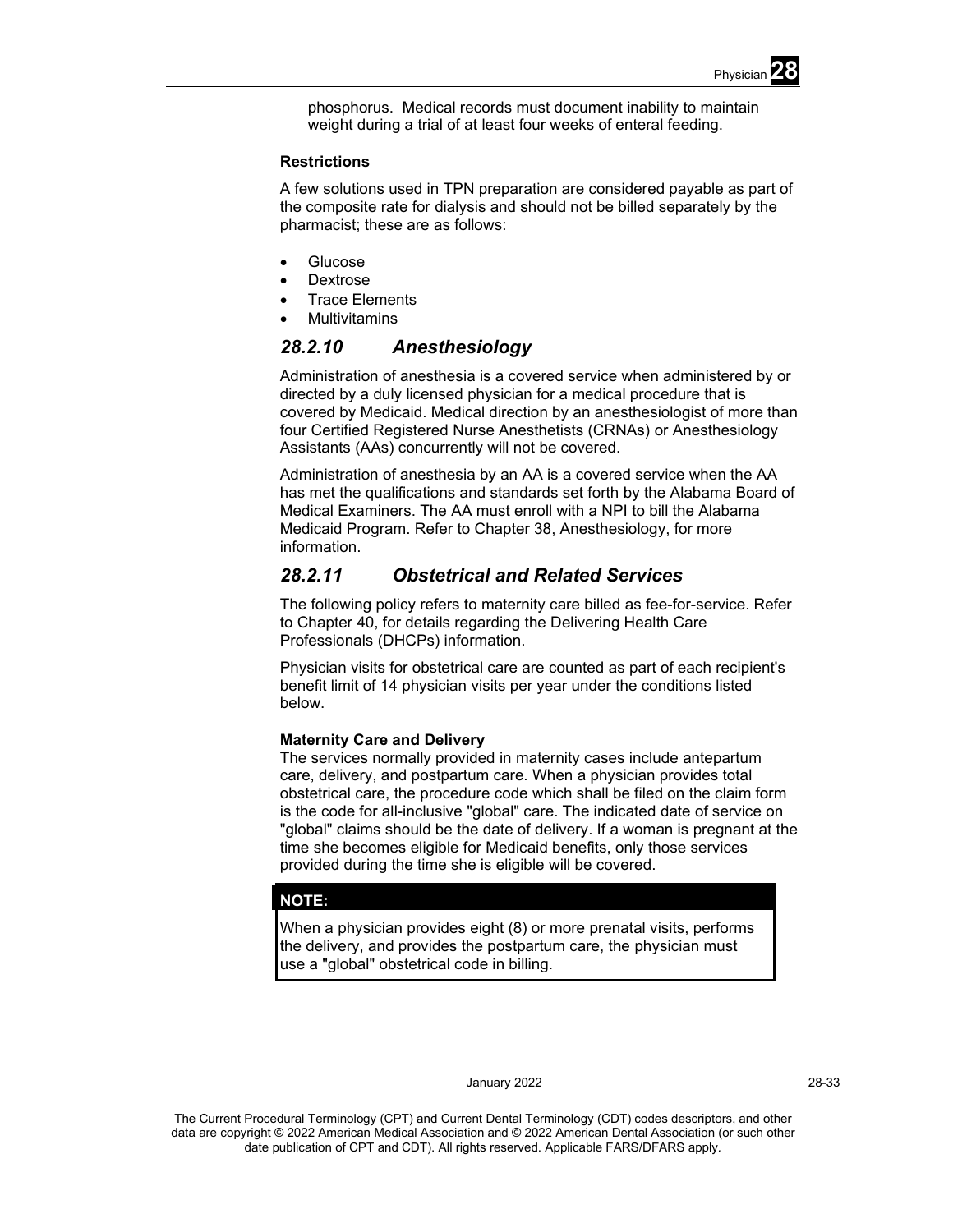If a physician submits a "global" fee for maternity care and delivery, the visits covered by these codes are not counted against the recipient's limit of 14 physician office visits a calendar year. For purposes of "global" obstetrical billing, services rendered by members of a group practice are to be considered as services rendered by a single provider.

## **NOTE:**

The date of service on the "global" OB claim must be the date of delivery.

Antepartum care includes all usual prenatal services such as initial office visit at which time pregnancy is diagnosed, initial and subsequent histories, physical examinations, blood pressure recordings, fetal heart tones, maternity counseling, etc.; therefore, additional claims for routine services should not be filed. Antepartum care also includes routine lab work (e.g., hemoglobin, hematocrit, chemical urinalysis, etc.); therefore, additional claims for routine lab work should not be filed.

To justify billing for global antepartum care services, physicians must utilize the CPT-4 antepartum care global codes (either 4-6 visits or 7 or more visits), as appropriate. Claims for antepartum care filed in this manner do not count against the recipient's limit of 14 office visits per year.

#### **NOTE:**

Physicians who provide less than four (4) visits for antepartum care must utilize CPT-4 codes under office medical services when billing for these services. These office visit codes will be counted against the recipient's limit of 14 physician visits a calendar year.

Billing for antepartum care services in addition to "global" care is not permissible. However, in cases of pregnancy complicated by toxemia, cardiac problems, diabetes, neurological problems or other conditions requiring additional or unusual services or hospitalization, claims for additional services may be filed. If the physician bills fragmented services in any case other than high-risk or complicated pregnancy and then bills a "global" code, the fragmented codes shall be recouped. Claims for such services involved in complicated or high risk pregnancies may be filed utilizing CPT codes for Office Medical Services. Claims for services involving complicated or high-risk pregnancies must indicate a diagnosis other than normal pregnancy and must be for services provided outside of scheduled antepartum visits. These claims for services shall be applied against the recipient's limit of 14 physician office visits a calendar year.

#### **NOTE:**

Claims submitted by teaching facilities and board certified Perinatologist for services provided for high risk pregnancies must be billed with a TG modifier. Provider Specialty Type 922 is limited to bill three (3) office visits without the TG modifier.

28-34 January 2022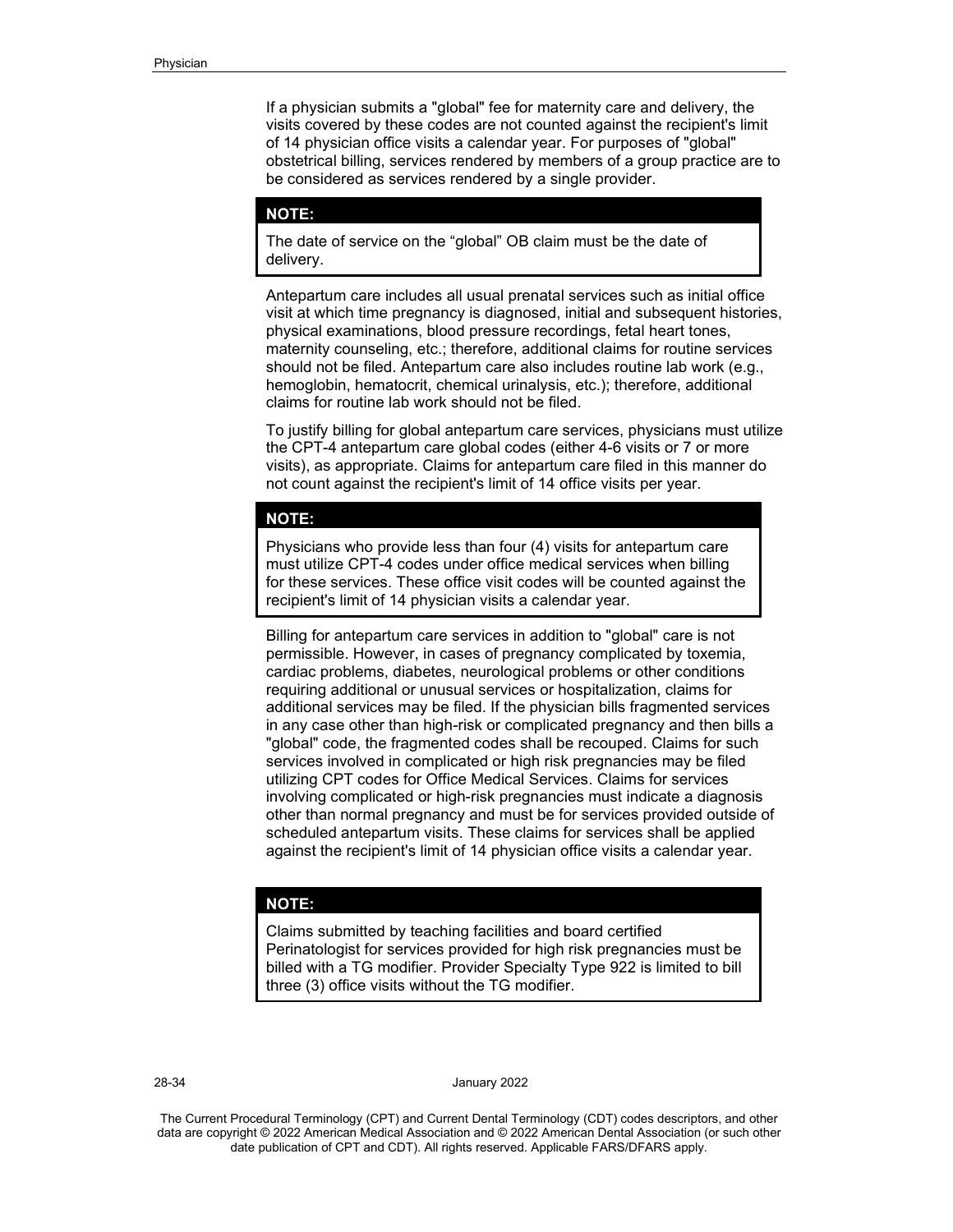# **Delivery and Postpartum Care**

Delivery shall include vaginal delivery (with or without episiotomy) or cesarean section delivery and all in-hospital postpartum care. More than one delivery fee may not be billed for a multiple birth (twins, triplets, etc.) delivery, regardless of delivery method(s). Delivery fees include all professional services related to the hospitalization and delivery which are provided by the physician; therefore, additional claims for physician's services in the hospital such as hospital admission, may not be filed in addition to a claim for delivery or a claim for "global" care.

EXCEPTION: When a physician's first and only encounter with the recipient is for delivery ("walk-in" patient) he may bill for a hospital admission (history and physical) in addition to delivery charges.

Postpartum care includes office visits following vaginal or cesarean section delivery for routine postpartum care within 62 days post-delivery. Routine postpartum care includes a physical exam as well as family planning services to include prescribing and/or administering contraception. Additional claims for routine visits during this time should not be filed.

# **Delivery Only**

If the physician performs the delivery only, he must utilize the appropriate CPT-4 delivery only code (vaginal delivery only or C-section delivery only). More than one delivery fee may not be billed for a multiple birth (twins, triplets, etc.) delivery, regardless of the delivery method(s). Delivery fees include all professional services related to the hospitalization and delivery which are provided by the physician; therefore, additional claims for physician's services in the hospital such as hospital admission, may not be filed in addition to a claim for delivery only.

EXCEPTION: When a physician's first and only encounter with the recipient is for delivery ("walk-in" patient) he may bill for a hospital admission (history and physical) in addition to delivery charges.

## **Ultrasounds**

Generally, ultrasounds are conducted to detect gestational age, multiple pregnancies, and major malformations, detect fetal growth disorders (intrauterine growth retardation, macrosomia) and anomalies. All ultrasounds must be medically necessary with medical diagnosis documented supporting the benefit of the ultrasound procedure.

Some medical conditions that are medically necessary are:

- Gestational diabetes with complications (Type 1 diabetes, vascular disease, hypertension, elevated alpha-fetoprotein values, poor patient compliance)
- Failure to gain weight, evaluation of fetal growth
- Pregnancy-induced hypertension
- Vaginal bleeding of undetermined etiology
- Coexisting adnexal mass
- Abnormal amniotic fluid volume (polyhydramnios, oligohydramnios)
- Pregnant trauma patient

#### January 2022 28-35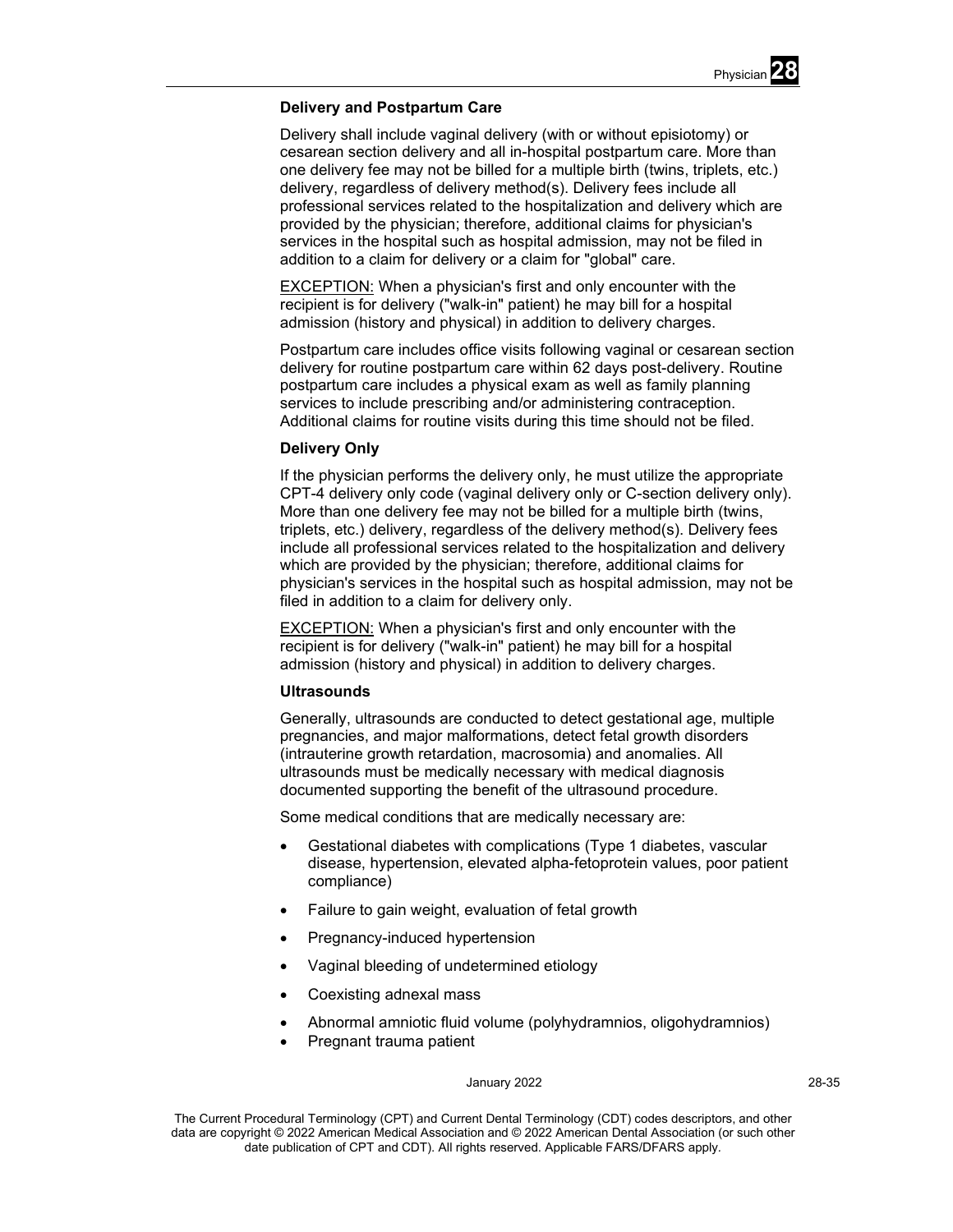- Congenital diaphragmatic hernia (CDH)
- Monitoring for special tests such as fetoscopy, amniocentesis, or cervical cerclage placement
- Assist in operations performed on the fetus in the uterus
- Detection of fetal abnormalities with other indicators or risk factors (Low human chorionic gonadotrophin (HCG) and high-unconjugated estriol (uE3) are predictive of an increased risk for Trisomy 18. Echogenic bowel grades 2 and 3 are indicative of an increased risk of cystic fibrosis and Trisomy 21)
- Determination of fetal presentation
- Suspected multiple gestation, serial evaluation of fetal growth in multiple gestation
- Suspected hydatidiform mole
- Suspected fetal death
- Suspected uterine abnormality
- Suspected abrupt placenta
- Follow-up evaluation of placental location for identified placenta previa

For information on diagnostic radiology procedures that require prior authorization, please refer to Chapter 22, Independent Radiology.

#### **Emergency Services For Non-Citizens**

#### **Miscarriages**

Miscarriages are not currently billable electronically. Requests concerning miscarriages for aliens who are not eligible for pregnancy or full coverage Medicaid continue to be processed manually, until further notice. Aliens, who had miscarriages, must continue to present bills timely (within three months) to the SOBRA worker, who determines eligibility; then forwards information to Central Office for manual processing. Providers will receive a check from Medicaid for miscarriages as well as other alien services approved for reimbursement.

## **Delivery Services Billable Through Gainwell**

For CMS-1500 (formerly HCFA-1500) medical claims, the following procedures are covered:

- 59409-vaginal delivery only
- 59612-vaginal only, after previous C-section
- 59514-c-section only
- 59620-c-section only, after attempted vaginal, after previous C-section
- 01960-vaginal anesthesia
- 01961-c-section anesthesia
- 01967-neuraxial labor analgesia/anesthesia

28-36 January 2022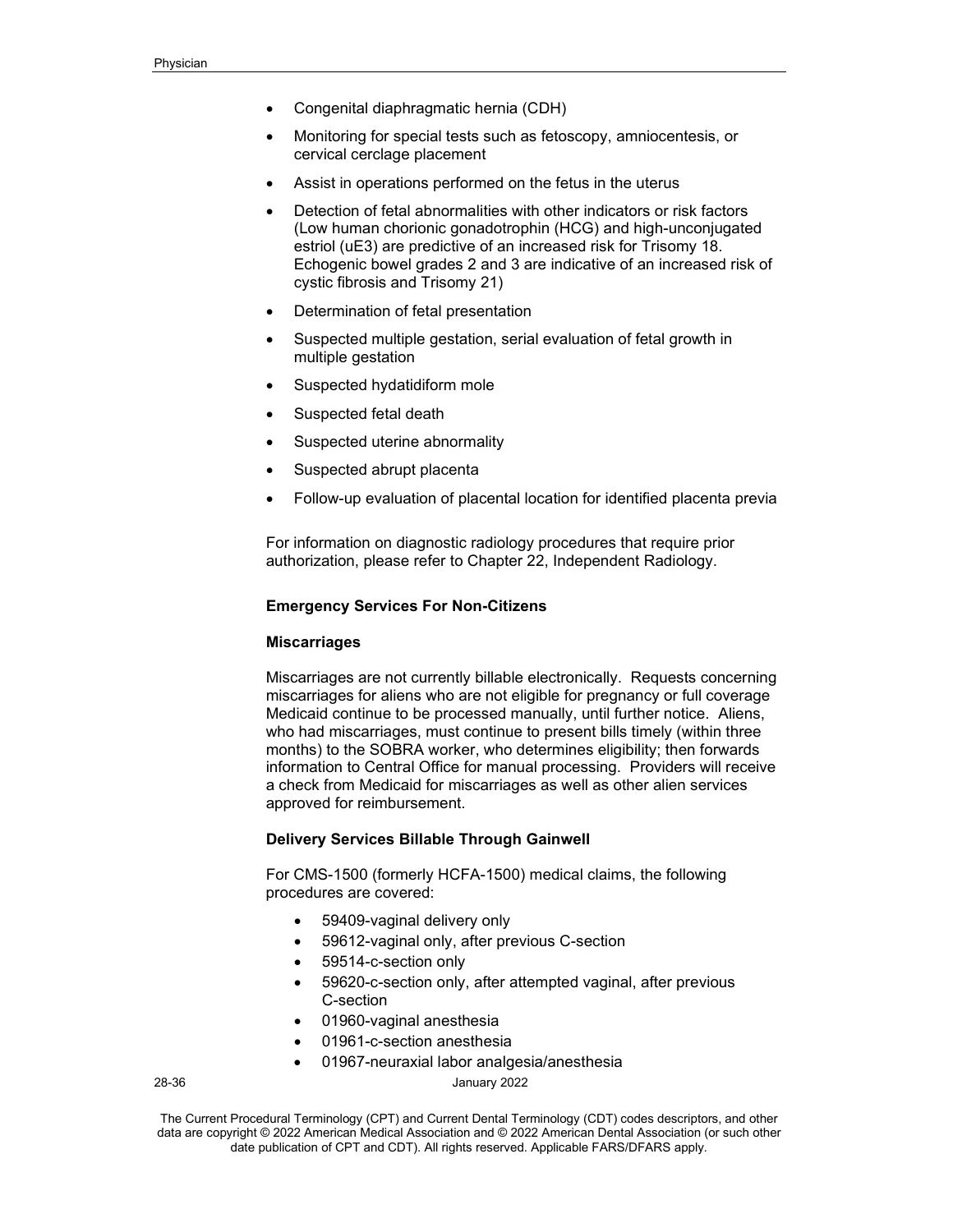

• 62319-epidurals

For UB-04 inpatient claims, the following per diem is covered:

- Up to 2 days for vaginal delivery
- Up to 4 days for C-section delivery.

Allowable diagnosis codes for CMS 1500 or UB-04 are: **For ICD-9** 

- V270-V279
- V300-V3921
- 65100-65993
- 6571-6573.

# **For ICD-10**

- Z37.3-Z37.4
- Z37.50-Z37.54
- Z37.59
- Z37.60-Z37.64
- Z37.69
- Z37.7
- Z37.9
- Z38.00-Z38.5
- Z38.61-Z38.69
- Z38.7-Z38.8
- O09.40-O09.529
- O30.001-O36.93X9
- O40.1XX0-O43.93
- O61.0-O61.9
- O64.1XX0-O64.9XX9
- O65.0-O66.6
- O68
- O75.2-O75.3
- O75.5
- O75.89-O75.9
- O76-O77.9

Allowable surgical codes for CMS 1500 or UB-04 are:

# **For ICD-9**

 $• 740 - 7499.$ 

**For ICD-10** 

- 10A00ZZ-10A04ZZ
- 10D00Z0-10D00Z2

## January 2022 28-37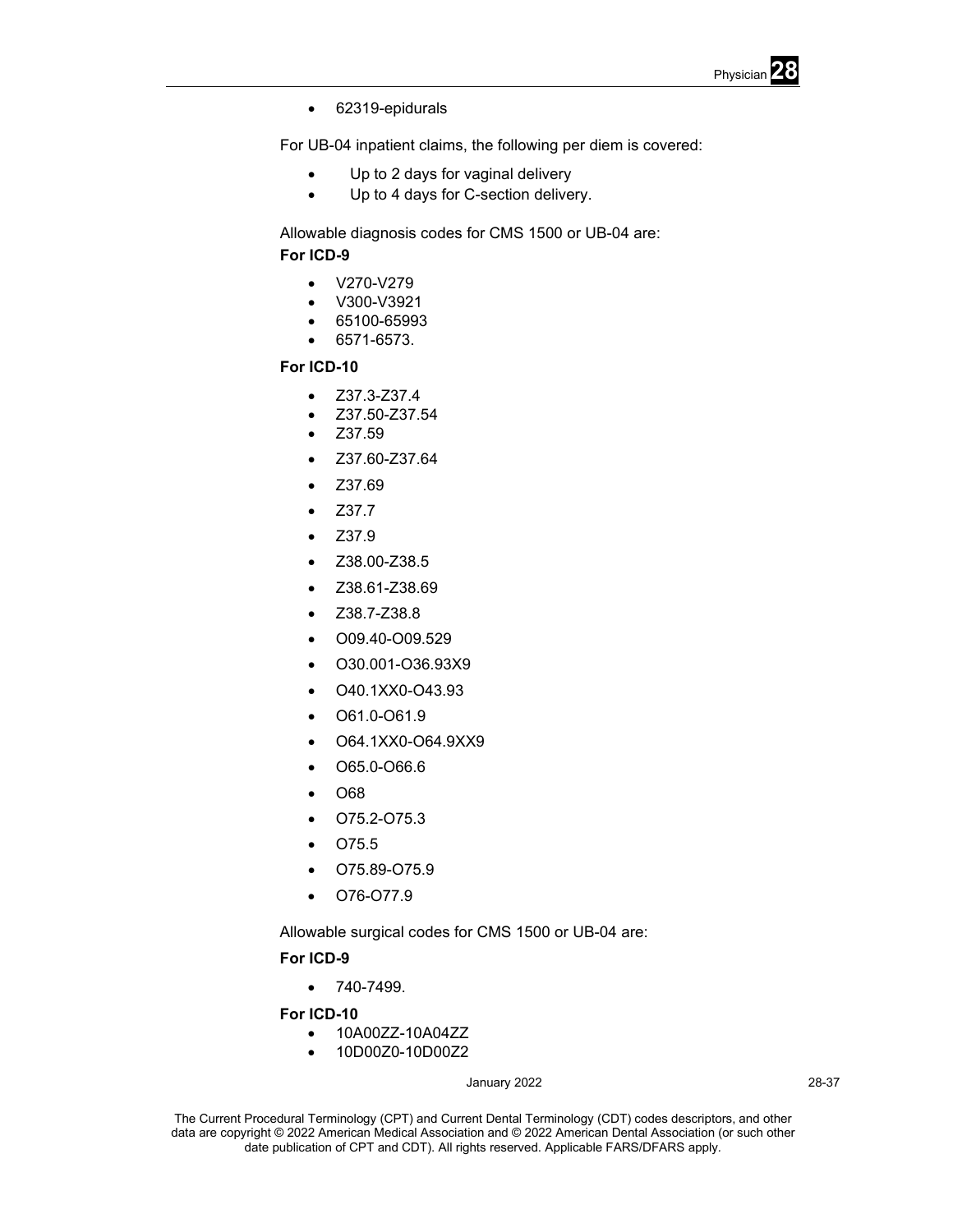• 10T20ZZ-10T24ZZ

# *28.2.12 Vaccines For Children (VFC)*

The Department of Public Health provides vaccines at no charge to Medicaid providers enrolled in the Vaccines For Children (VFC) Program as recommended by the Advisory Committee on Immunization.

Medicaid reimburses administration fees for vaccines provided free of charge through the VFC Program. The rate for the administration fee is \$8.00; it is not the rate on the pricing file. Please refer to Appendix A, Well Child Check-Up, Section A.6.1 (Fees) for information regarding the use of designated VFC codes for billing immunization administration fee(s).

A VFC provider may or may not choose to become an enrolled Medicaid provider. Enrollment as a VFC provider or a Medicaid provider is independent of each other.

Refer to Appendix A, EPSDT, for procedure codes for VFC.

# *28.2.13 Lab Services*

Collection of laboratory specimens may be billed only when sending specimens to another site for analysis if the other site is not owned, operated, or financially associated with the site in which the specimen was collected. The collection fee may not be billed if the lab work is done at the same site where the specimen was collected or in a lab owned, operated, or financially associated with the site in which the specimen was collected. Providers will not be paid for and should not submit claims for laboratory work done for them by independent laboratories or by hospital laboratories.

Providers may submit claims for laboratory work done by them in their own offices or own laboratory facilities. Providers who send specimens to independent laboratories for analysis may bill a collection fee. This fee shall not be paid to any provider who has not actually extracted the specimen from the patient.

# **Lab Tests Performed in Physician's Offices**

When performing laboratory tests in the physician's office:

- 1. The Physician must be CLIA certified to perform the test,
- 2. The Physician must have the appropriate equipment to perform the test, and
- 3. The Physician's office bills for the tests performed but not the collection fee.

When specimens are sent to an outside lab:

- 1. The Physician's office should not bill the laboratory code, and
- 2. The Physician's office may bill a collection fee with a "90" modifier for blood specimens.

#### 28-38 January 2022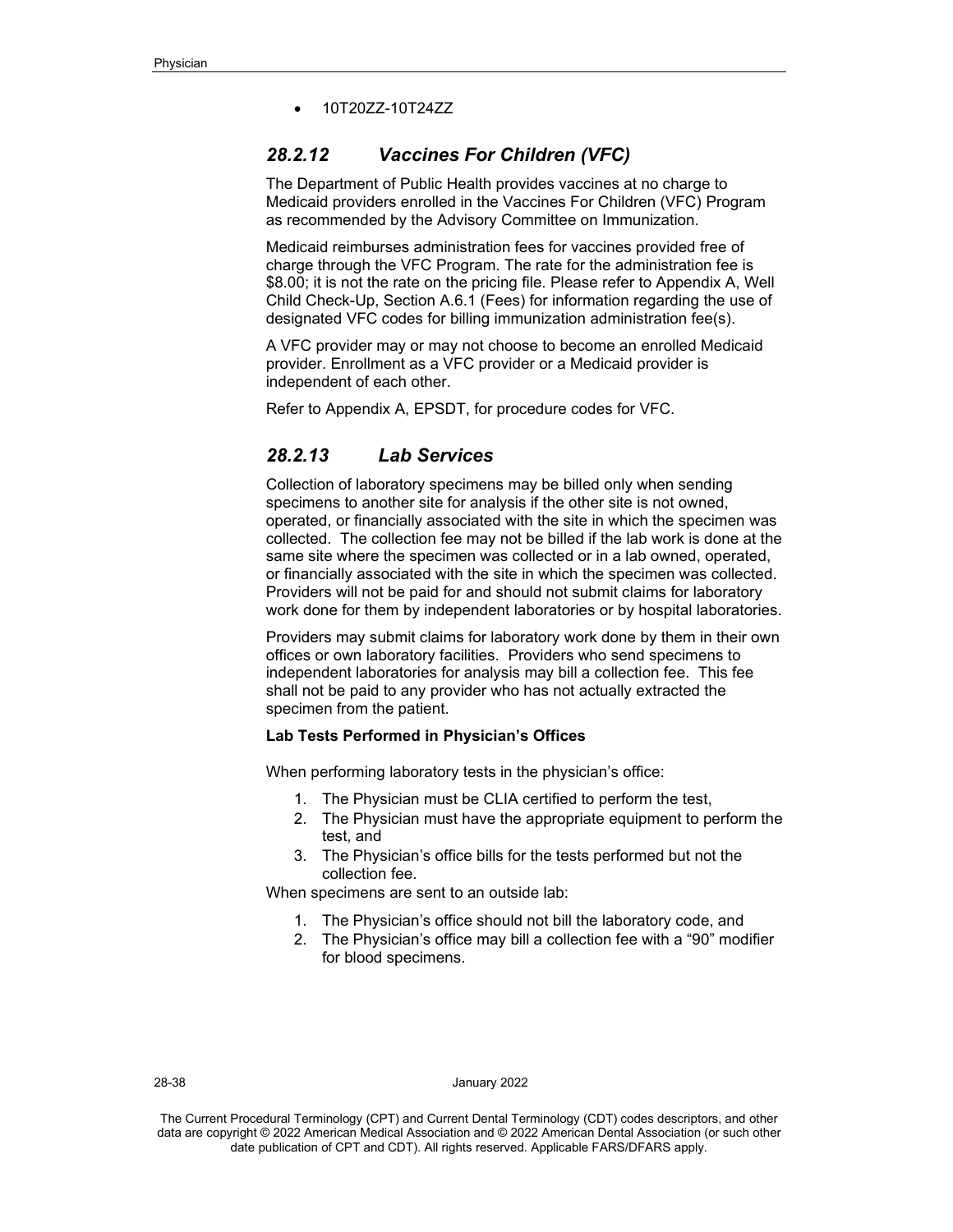

# **EXAMPLE:**

## **Lead Levels**

Procedure Code 83655 (Lead) should only be billed when the office has the equipment to perform the test. When collecting a specimen only and then sending the blood sample to an outside lab for analysis, you must bill Procedure Code 36415 with modifier 90. The utilization of procedure code 36415-90 will enable you to receive a collection and handling fee for the specimen obtained.

Procedure code 36415-90 should not be billed when lab procedures are performed in the office. The appropriate lab procedure code(s) must be billed when actually performing the lab test. Again, the correct equipment must be utilized to perform the test. These services are subject to postpayment review. Medical record documentation must support the performance and medical necessity of the laboratory test.

# **NOTE:**

Providers should use procedure code 36415-90 for routine venipuncture collection, 36416-90 for collection of capillary blood specimen (e.g., finger, heel, ear stick) and Q0091-90 for collection of Pap smear specimen.

## **Repeat Lab Procedures**

Modifier 91 may be utilized to denote a repeat clinical laboratory test performed on the same date of service for the same recipient. Providers should use modifier 91 instead of modifier 76 for repeat lab procedures.

# **NOTE:**

A physician CANNOT bill the following pathology/laboratory procedure codes; however the above collection fee can be billed, if applicable:

82775 Galactose – 1 – phosphate uridyl transferase; quantitative

83498 Hydroxyprogesterone, 17 – d

84030 Phenylalanine (PKU) blood

84437 Thyroxine; total requiring elution (e.g., neonatal)

# *28.2.14 Supply Code*

The procedure code 99070 is utilized by physicians to bill for supplies and materials over and above those usually included with the office visit. Examples of supplies and materials over and beyond usual supplies include elastic wraps, disposable tubing for bronchial dilating equipment or post-operative dressing changes when no office visit is allowable.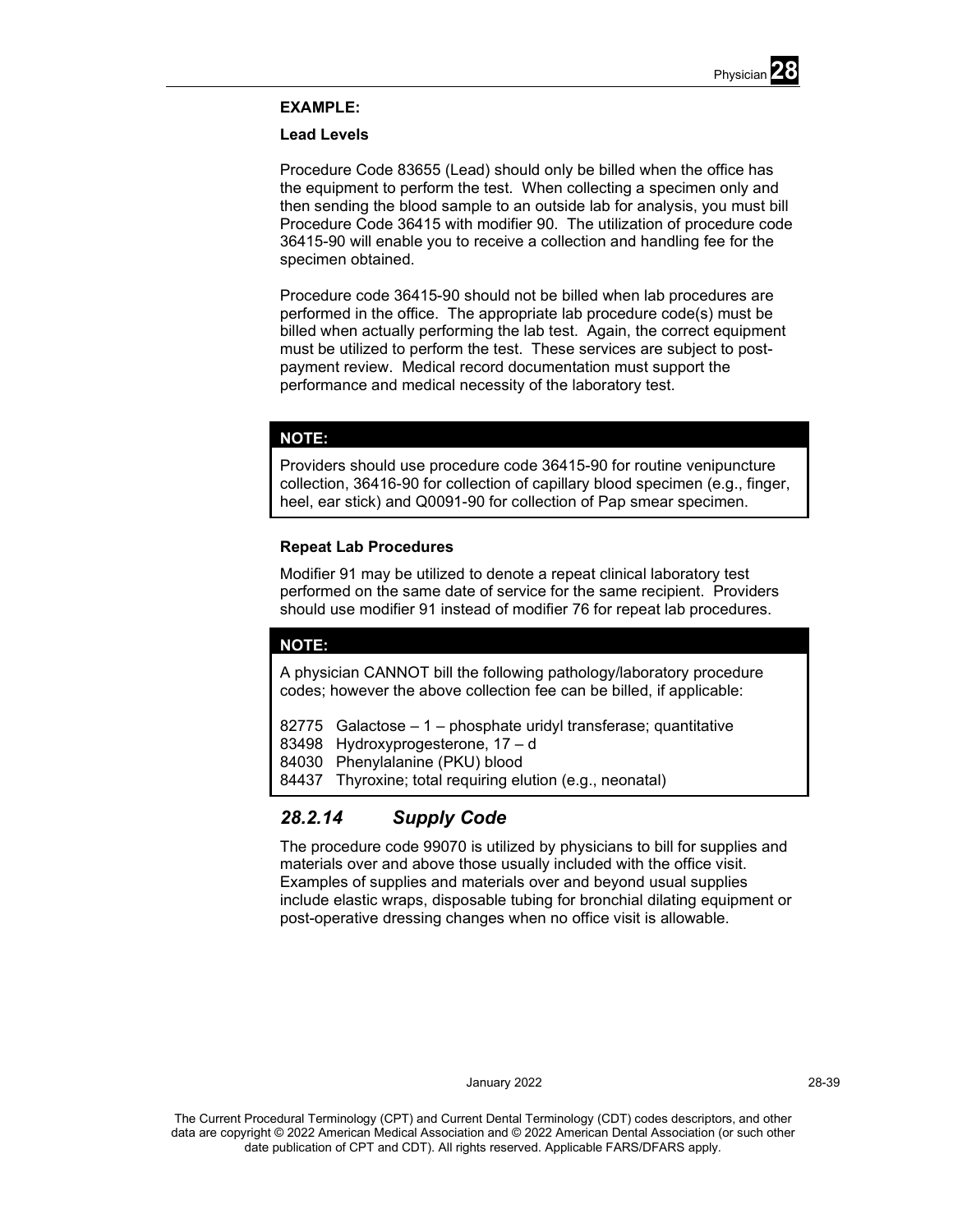# **28.3 Prior Authorization and Referral Requirements**

Medical care and services that require prior authorization for in-state providers will continue to require prior authorization for out-of-state providers, e.g., organ transplants and select surgical procedures. Please refer to Chapter 4, Obtaining Prior Authorization for more information.

For information regarding Prior Authorization for MRI's, CT scans, CTA's, MRA's, and PET scans, refer to chapter 22, Independent Radiology.

Unlisted services and procedure codes are not covered by the Alabama Medicaid Agency, with the exception of Medicare crossover claims and rare instances when approval is granted prior to service provision after the agency has determined that the service is covered and that no other procedure code exists for reimbursement.

# **NOTE:**

It is the responsibility of the physician to obtain prior authorization for any outpatient surgical procedure to be performed in an outpatient hospital.

# **28.4 Signature Requirements**

**Signature Requirement for Referrals:** Effective May 16, 2012, for hard copy referrals, the printed, typed, or stamped name of the primary care physician with an original signature of the physician or designee is required. **Stamped or copied signatures will not be accepted.** For electronic referrals, provider certification is made via standardized electronic signature protocol.

Services that require a physician's order must be written according to practice guidelines and state/federal law and must include the date and signature of the provider, the service(s) ordered and the recipient's name. The EPSDT referral form may be considered the physician's order as long as these guidelines are met. Refer to the individual provider manual chapters for detailed description of what must be included in an order.

All entries in the medical record must be legible and complete, and must be authenticated and dated promptly by the person (identified by name and discipline) who is responsible for ordering, providing, or evaluating the service furnished. The author of each entry must be identified and must authenticate his/her entry. Authentication may include handwritten or electronic signatures, or written initials, **Stamped or copied signatures will not be accepted.**

# **28.5 Cost Sharing (Copayment)**

The copayment amount for office visit\* including crossovers is:

\$3.90 for procedure codes reimbursed \$50.01 and greater \$2.60 for procedure codes reimbursed between \$25.01 and \$50.00 \$1.30 for procedure codes reimbursed between \$10.01 and \$25.00

\* The following CPT codes are considered office visits and the copayment is based on Medicaid's allowed amount (fee schedule) for each procedure:

#### 28-40 January 2022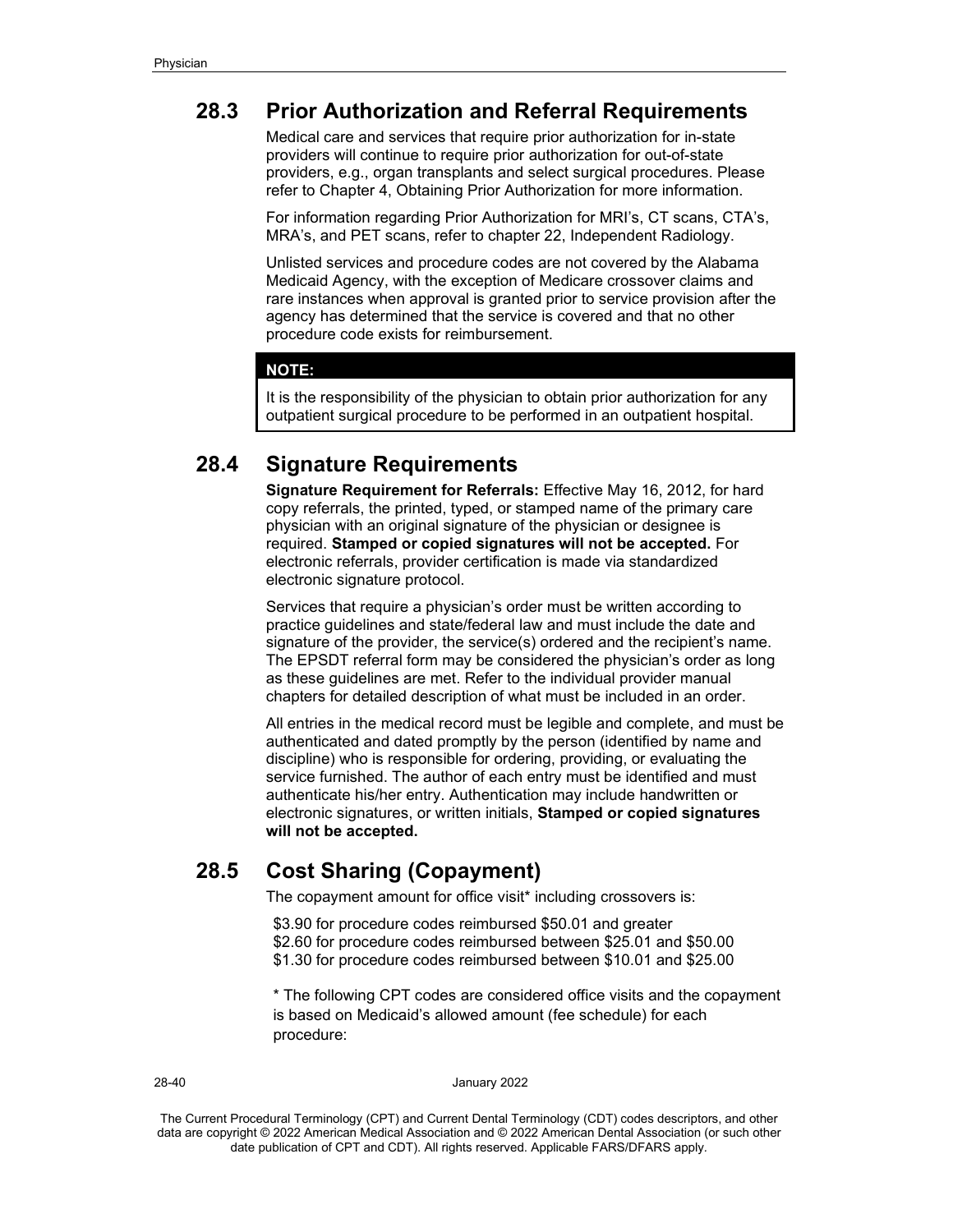90847, 90849, 90853, 90865, 92002, 92004, 92012, 92014, 99202, 99203, 99204, 99205, 99211, 99212, 99213, 99214, 99215, 99241, 99242, 99243, 99244, 99245, 99281, 99282, 99283, 99284, 99285, 99341, 99342, 99343, 99344, 99345, 99347, 99348, 99349, 99350

If one of these CPT codes is applicable for your practice, then copay applies.

Copayment does not apply to services provided for pregnant women, nursing facility residents, recipients less than 18 years of age, emergencies, and family planning. Native American Indians that present an "active user letter" issued by Indian Health Services (IHS) will be exempt from the Medicaid required copayment.

The provider may not deny services to any eligible Medicaid recipient because of the recipient's inability to pay the cost-sharing (copayment) amount imposed.

# **28.6 Completing the Claim Form**

To enhance the effectiveness and efficiency of Medicaid processing, providers should bill Medicaid claims electronically.

Physicians who bill Medicaid claims electronically receive the following benefits:

- Quicker claim processing turnaround
- Immediate claim correction
- Enhanced online adjustment functions
- Improved access to eligibility information

Refer to Appendix B, Electronic Media Claims Guidelines, for more information about electronic filing.

# **NOTE:**

When filing a claim on paper, a CMS-1500 claim form is required. Medicare-related claims must be filed using the Medical Medicaid/Medicare-related Claim Form.

This section describes program-specific claims information. Refer to Chapter 5, Filing Claims, for general claims filing information and instructions.

# *28.6.1 Time Limit for Filing Claims*

Medicaid requires all claims for physicians to be filed within one year of the date of service. Refer to Section 5.1.5, Filing Limits, for more information regarding timely filing limits and exceptions.

# *28.6.2 Diagnosis Codes*

The *International Classification of Diseases - 10th Revision - Clinical Modification* (ICD-10-CM) manual lists required diagnosis codes. These manuals may be obtained by contacting the American Medical Association,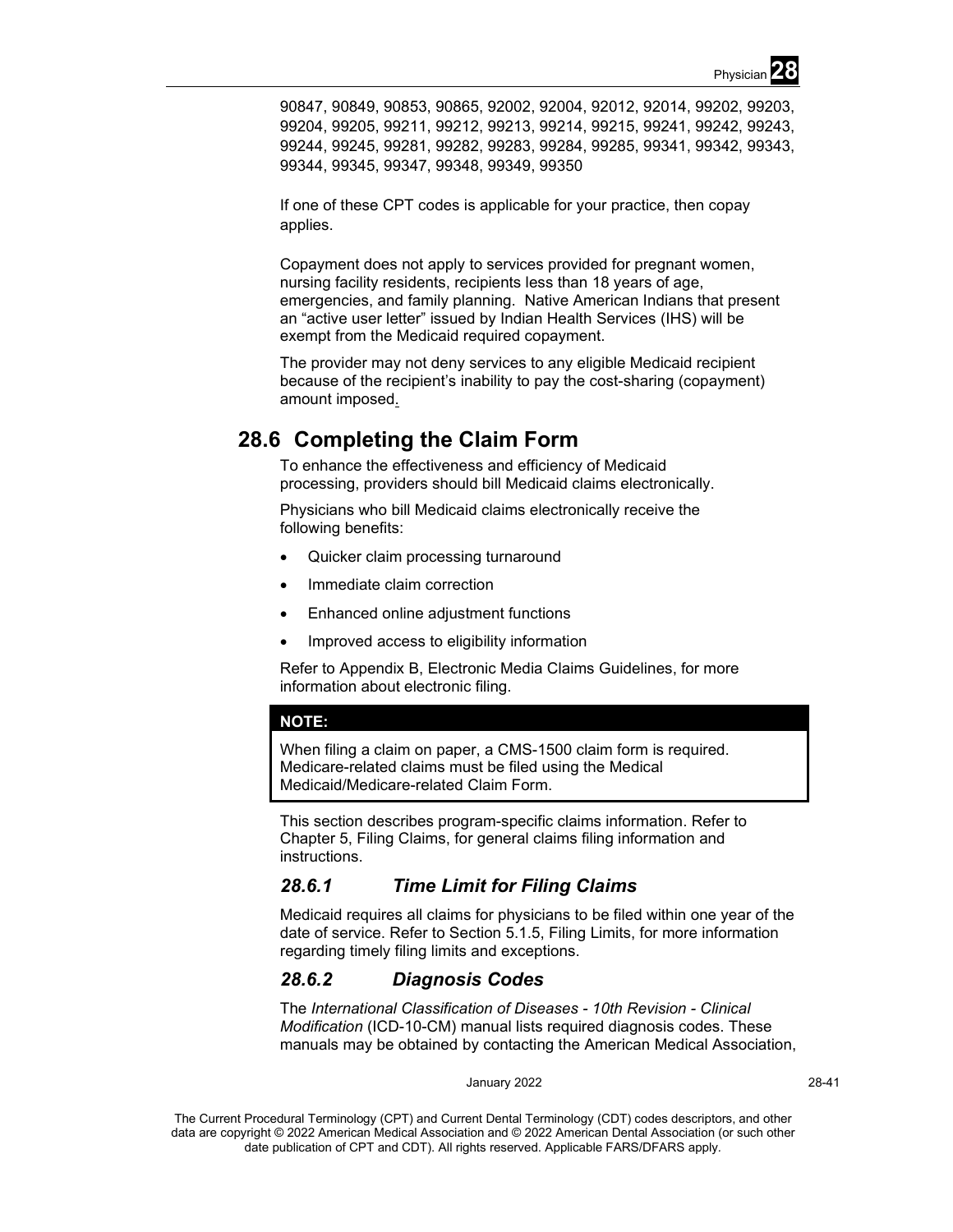AMA Plaza 330 North Wabash Ave, Suite 39300 Chicago, IL 60611-5885, or 1-800-621-8335.

# **NOTE:**

ICD-9 codes should be used for claims submitted with dates of service prior to or equal to 09/30/2015.

ICD-10 codes should be used for claims submitted with dates of service on or after 10/01/2015.

#### **NOTE:**

ICD-9 or ICD-10 diagnosis codes must be listed to the highest number of digits possible (3, 4, or 5 digits). Do not use decimal points in the diagnosis code field.

# *28.6.3 Procedure Codes and Modifiers*

Medicaid uses the Healthcare Common Procedure Coding System (HCPCS). HCPCS is composed of the following:

- American Medical Association's Current Procedural Terminology (CPT)
- Nationally assigned codes developed for Medicare
- Locally assigned codes issued by Medicaid. Effective for dates of service on or after 01/01/2004, use national codes.

# **Filing Claims with Modifiers**

Appropriate use of CPT and HCPCS modifiers is required to differentiate between sites and procedures. It is necessary to append the appropriate anatomical modifiers to surgical codes to differentiate between multiple surgeries and sites.

#### **Appropriate Use of Modifiers**

Please refer to this CMS link for more information regarding NCCI edits: [https://www.medicaid.gov/medicaid/program-integrity/national-correct](https://www.medicaid.gov/medicaid/program-integrity/national-correct-coding-initiative-medicaid/index.html)[coding-initiative-medicaid/index.html](https://www.medicaid.gov/medicaid/program-integrity/national-correct-coding-initiative-medicaid/index.html)

28-42 January 2022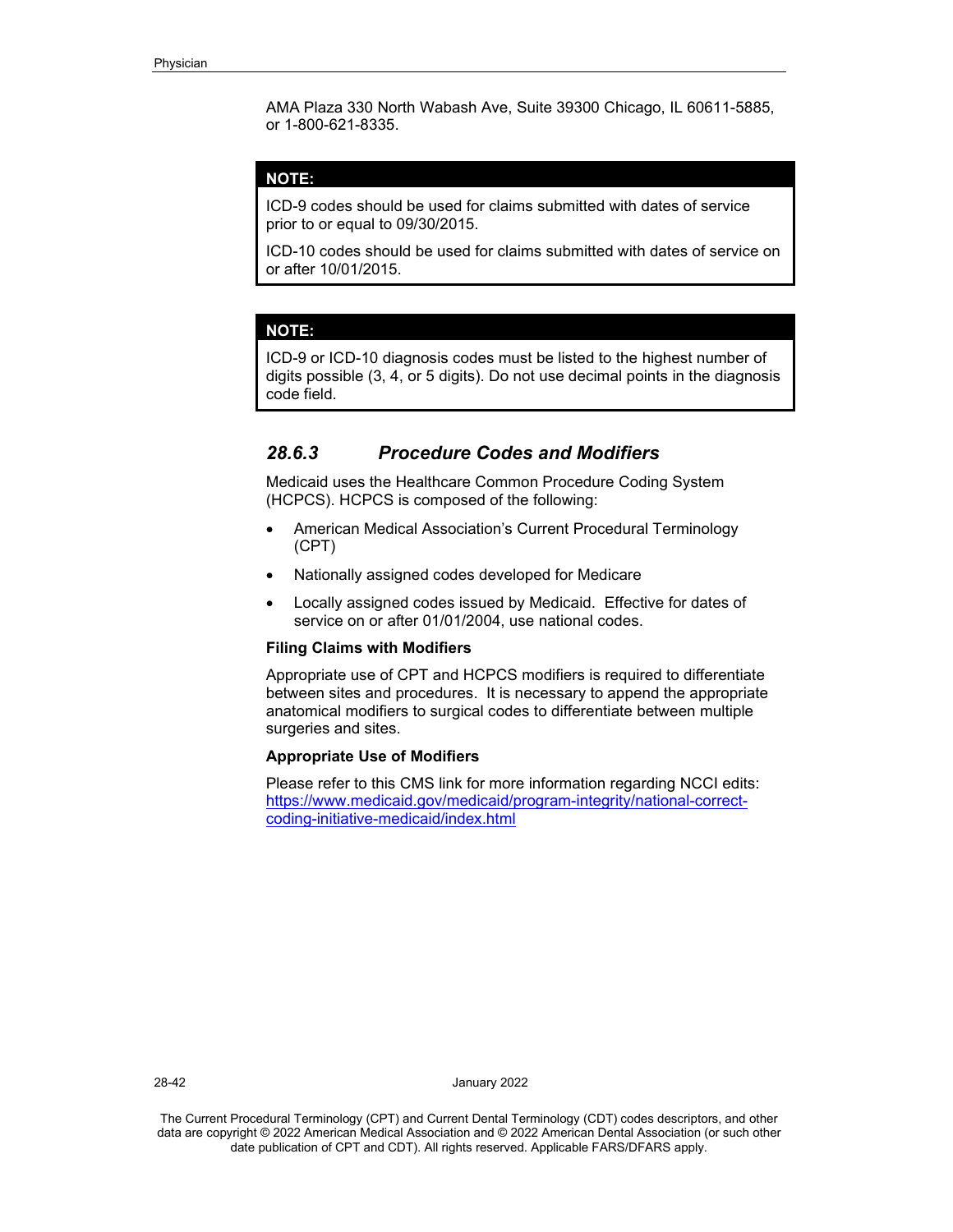# **Modifier 24 (Unrelated Evaluation and Management Service by the Same Physician During a Postoperative Period)**

The Physician may need to indicate that an evaluation and management service was performed during a postoperative period for a reason(s) unrelated to the original procedure. This circumstance may be reported by adding modifier 24 to the appropriate level of E&M service. From a coding perspective, modifier 24 is appropriate when a physician provides a surgical service related to one problem and, during the postoperative period or follow-up care for the surgery, provides and E&M service unrelated to the problem requiring the surgery.

# **Modifier 25 (Significant, Separately Identifiable Evaluation and Management Service by the Same Physician on the Same Day of the Procedure or Other Service)**

It may be necessary to indicate that on the day a procedure or service identified by a CPT code was performed, the patient's condition required a significant, separately identifiable E&M service above and beyond the other service provided or beyond the usual preoperative and postoperative care associated with the procedure that was performed. A significant, separately identifiable E&M service is defined or substantiated by documentation that satisfies the relevant criteria for the respective E&M service to be reported.

# **Modifiers 59, XE, XP, XS, and XU (Distinct Procedural Services)**

Under certain circumstances, the physician may need to indicate that a procedure or service was distinct or independent from other non-E&M services performed on the same day. Modifiers 59, XE, XP, XS, and XU are used to identify procedures/services, other than E&M services, that are not normally reported together, but are appropriate under the circumstances. Documentation must support a different session, different procedure or surgery, different site or organ system, separate incision/excision, separate lesion, or separate injury (or area of injuries in extensive injuries) not ordinarily encountered or performed on the same day by the same individual. This may represent a different session or patient encounter, different procedure or surgery, different site or organ system, separate incision/excision, separate lesion, or separate injury (or area of injury in extensive injuries) not ordinarily encountered or performed on the same day by the same physician. However, when another already established modifier is appropriate, it should be used rather than modifier 59. Only if no more descriptive modifier is available, and the use of modifier 59 best explains the circumstances, should modifier 59 be used.

Modifiers XE, XP, XS, and XU are effective for dates of service beginning January 1, 2015 and thereafter. These modifiers were developed to provide greater reporting specificity in situations where modifier 59 was previously reported and may be utilized in lieu of modifier 59 whenever possible. (Modifier 59 should only be utilized if no other more specific modifier is appropriate.) The modifiers are defined as follows:

• **XE – Separate encounter**: A service that is distinct because it occurred during a separate encounter.

#### January 2022 28-43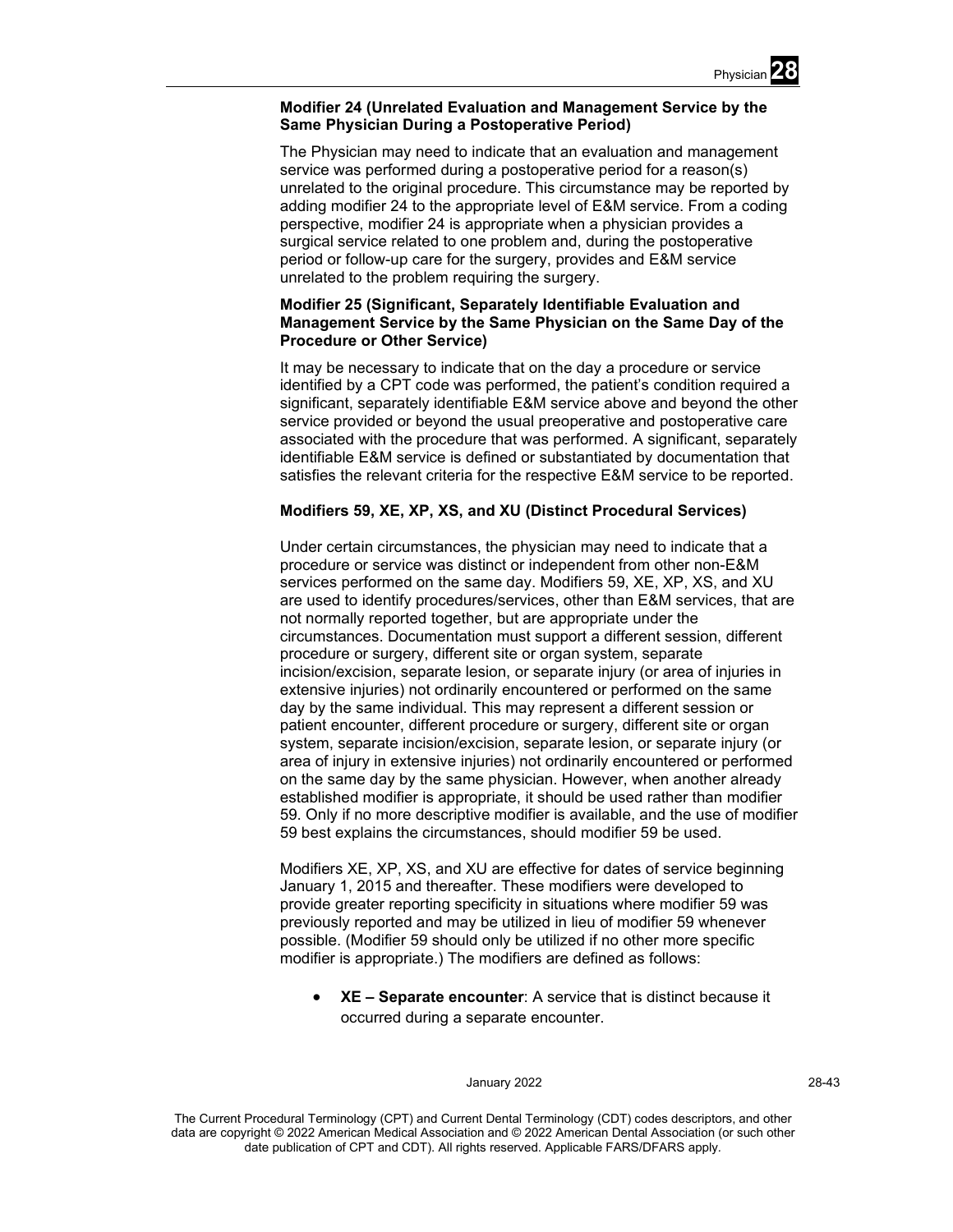- **XP – Separate practitioner**: A service that is distinct because it was performed by a different practitioner.
- **XS – Separate structure**: A service that is distinct because it was performed on a separate organ/structure.
- **XU – Unusual non-overlapping service**: The use of a service that is distinct because it does not overlap usual components of the main service.

# **Modifier 76 (Repeat Procedure by Same Physician)**

The physician may need to indicate that a procedure or service was repeated subsequent to the original procedure or service. This circumstance may be reported by adding the modifier 76 to the repeated procedure/service. From a coding perspective, modifier 76 is intended to describe the same procedure or service repeated, rather than the same procedure being performed at multiple sites.

# **Modifier 78 (Return to the Operating Room for a Related Procedure During the Postoperative Period)**

It may be necessary to indicate that another procedure was performed during the postoperative period of the initial procedure. When the subsequent procedure is related to the first, and requires the use of the operating room, it may be reported by adding the modifier 78 to the related procedure. Modifier 78 is not used for procedures that indicate in the code descriptor "subsequent, related or redo."

# **Modifiers 80, 81, 82 and AS (Assistant-at-Surgery Modifiers)**

An assistant-at-surgery serves as an additional pair hands for the operating surgeon. Assistants-at-surgery do not carry primary responsibility for or "perform distinct parts" of the surgical procedure. Assistant-at-surgery coverage is limited to fully qualified physicians and non-physician practitioner (i.e., PAs, CRNP, etc.) if it is within the scope of their licenses.

- **Modifier 80**  Assistant surgeon
- **Modifier 81**  Minimum assistant surgeon
- **Modifier 82** Assistant surgeon (when qualified resident surgeon not available)
- **Modifier AS** Physician assistant, nurse practitioner, or clinical nurse specialist for assistant at surgery.

# **Modifier Q5 (Service Performed by a Substitute Physician under a Reciprocal Billing Agreement)**

28-44 January 2022 Under certain circumstances, the physician may need to indicate that a service was provided by a substitute physician. Modifier Q5 is reported when the regular physician arranges for a substitute physician to furnish

The Current Procedural Terminology (CPT) and Current Dental Terminology (CDT) codes descriptors, and other data are copyright © 2022 American Medical Association and © 2022 American Dental Association (or such other date publication of CPT and CDT). All rights reserved. Applicable FARS/DFARS apply*.*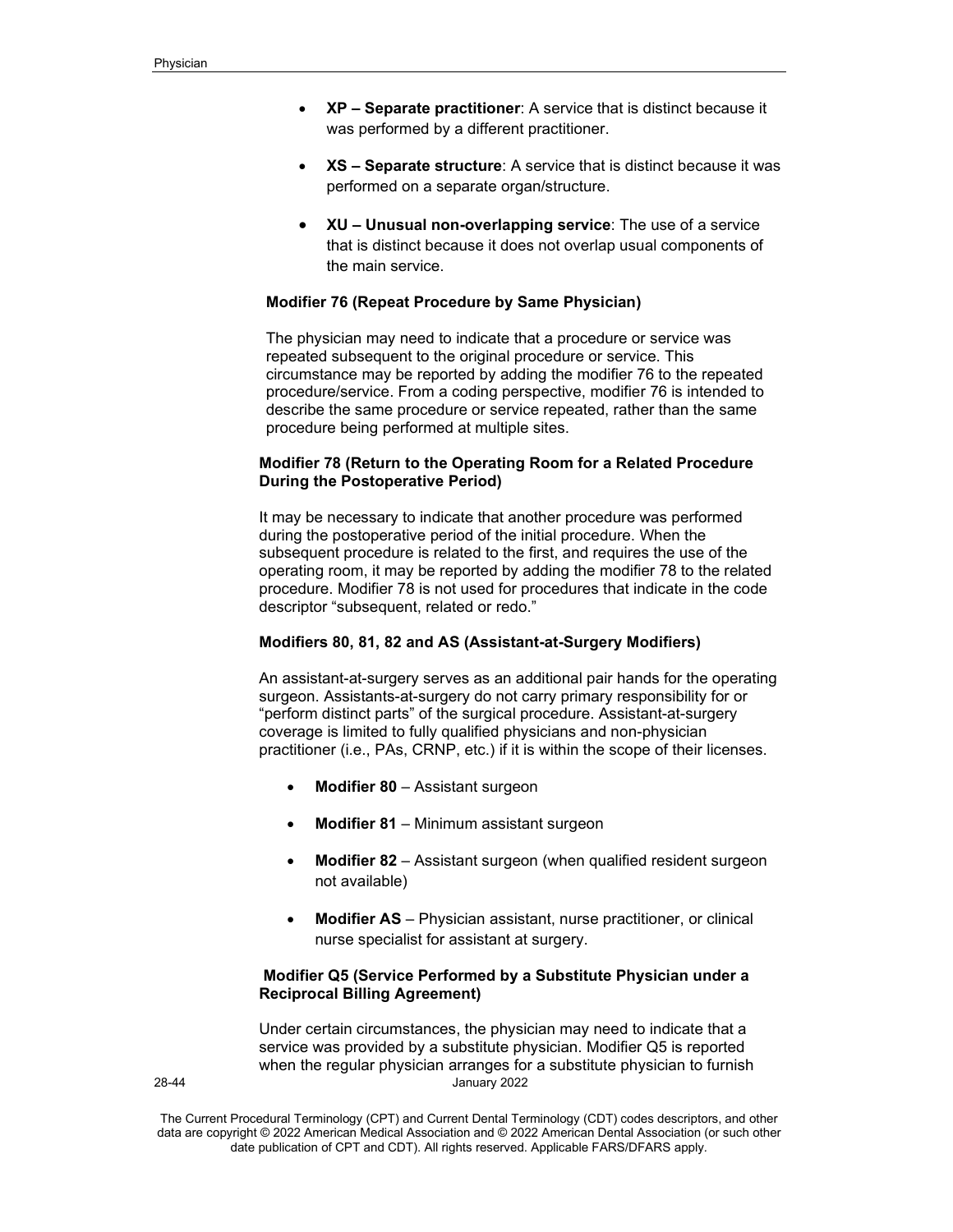services on an occasional reciprocal basis. Modifier Q5 should be appended after the procedure code to indicate that the service was provided by a substitute physician under a reciprocal arrangement. When appending modifier Q5, the regular provider is certifying that the services are covered services furnished by the substitute physician. The regular physician should keep a record on file of each service provided by the substitute physician and make this record available to Medicaid upon request.

# **Modifier Q6 (Service Furnished by a Locum Tenens Physician)**

Under certain circumstances, the physician may need to indicate that a service was provided by a locum tenens physician. A locum tenens physician generally has no practice of his/her own; he/she usually moves from area to area as needed. The regular physician generally pays the substitute physician a fixed per diem amount or other fee-for-time compensation, with the locum tenens physician having a status of an independent contractor rather than of an employee. Modifier Q6 should be appended after the procedure code to indicate that the service was provided by a locum tenens physician. The regular physician should keep a record on file of each service provided by the locum tenens physician and make this record available to Medicaid upon request.

# **Bilateral Procedures**

Effective for dates of adjudication October 1, 2006 and thereafter the procedure for billing bilateral procedures changed. In the past, (through September 30, 2006), providers were instructed to bill for bilateral procedures on one line with modifier 50. The reimbursement was adjusted to 150% of Medicaid's fee schedule.

Effective for dates of adjudication October 1, 2006 and thereafter, the new procedure is as follows:

- Bill the appropriate procedure code on 2 separate lines with RT and LT modifier, or other appropriate anatomical modifier,
- Modifier 50 will be used for informational purposes only and is no longer a pricing modifier.
- The payment will be 100% of Medicaid fee schedule for first line and 50% for second line.
- Claims will be subject to multiple surgery payment adjustments for multiple procedures.

Example:

Line 1: 27558 RT 27558 LT; 50 (Optional use of modifier 50)

Alabama Medicaid utilizes Medicare's RVU file to determine whether a 50 modifier, or RT and LT modifier should be allowed with the procedure code billed. When an inappropriate procedure code is billed with modifier 50, or RT and LT modifier, the claim will deny.

#### January 2022 28-45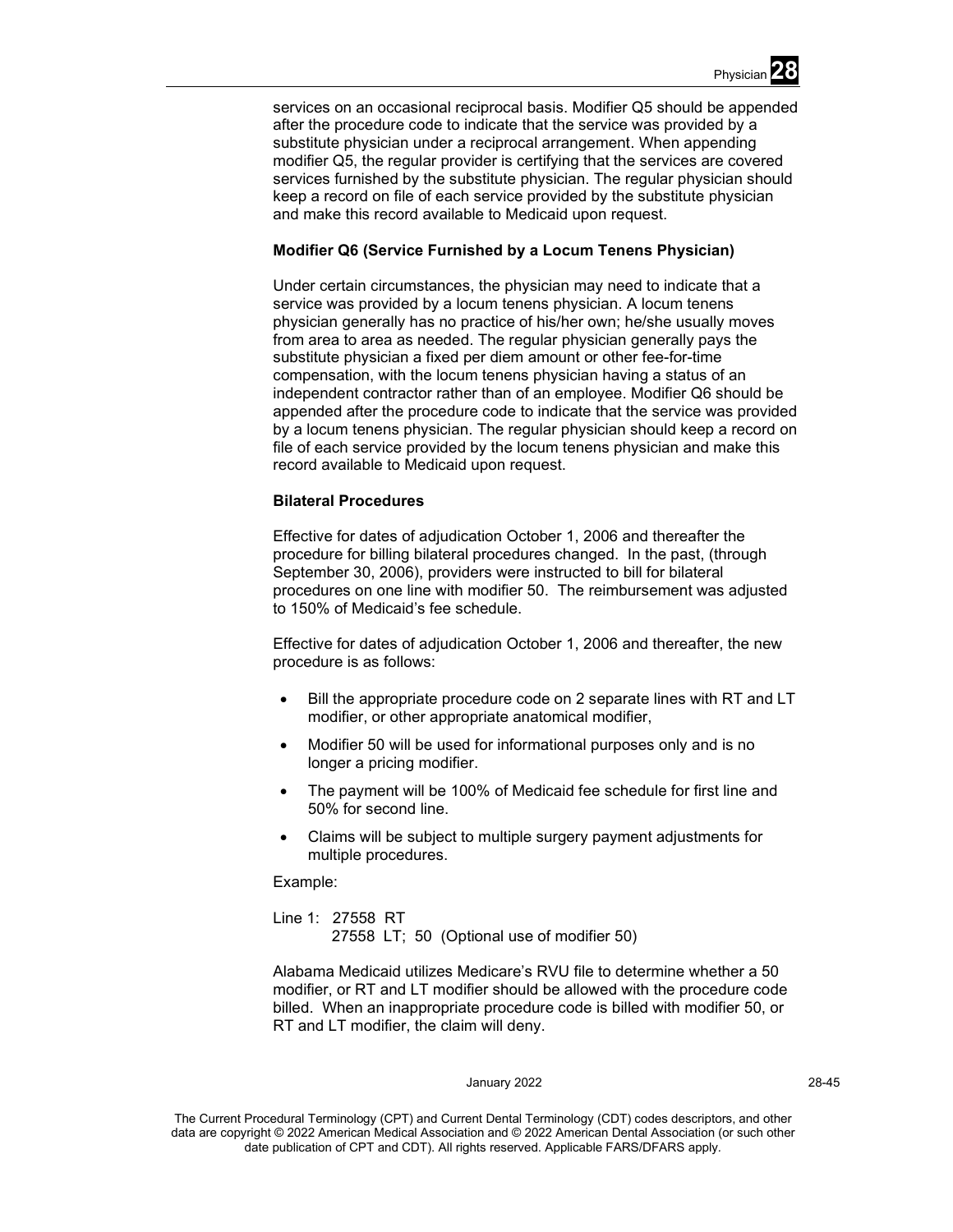#### **NOTE:**

When Medicaid payment occurs for a procedure code billed inappropriately with modifier 50, AND/OR RT (right) AND/OR LT (left), the claim will be subject to a system adjustment in payment, post payment review, and recoupment.

# **Procedure Codes**

The CPT manual lists most procedure codes required by Medicaid. This manual may be obtained by contacting the Order Department, American Medical Association, 515 North State Street, Chicago, IL 60610-9986. The (837) Professional electronic claim and the paper claim have been modified to accept up to four Procedure Code Modifiers.

#### **NOTE:**

Unlisted procedure codes are not covered by the Agency unless the provider requested and received approval for a prior authorization before the service is rendered. The Agency will deny all requests for payment of unlisted codes after the fact.

# **Physician-Employed Physician Assistants (PA) and Certified Registered Nurse Practitioners (CRNP)**

CRNP and PA payment will be made only for CPT codes identified in Chapter 21, physician administered drugs, and laboratory services, (must be CLIA certified). EPSDT screenings will be covered only if the provider is enrolled in that program. Refer to Appendix A, EPSDT, for EPSDT program requirements.

The Physician's Assistant or CRNP can make physician required inpatient visits to nursing facilities. However, physician required inpatient visits to hospitals or other institutional settings cannot be made by a PA or CRNP. CRNP and PA services have been expanded. Please refer to Chapter 21 for additional information.

## **Global Surgical Packages**

Effective for dates of adjudication 10/1/06 and thereafter, Medicaid will adopt Medicare's RVU file designation for global surgical days. In the past and through date of adjudication September 30, 2006, Medicaid has used a 62 day post op period after major surgeries.

Effective for dates of adjudication 10/1/06 and thereafter, Medicaid will use a zero, 10 day, and 90 day post op period for routine surgical care. Routine post-surgical care in the hospital or office setting for conditions directly related to surgical procedures is covered by the surgical fee. Depending on post-operative period, post-surgical visits cannot be billed separately the day of, or up to 90 days after surgery.

For conditions unrelated to the surgical procedure bill the appropriate (E&M) procedure code with a 24 modifier appended. The diagnosis must support use of the modifier 24.

Claims for these services will be subject to post payment review.

#### 28-46 January 2022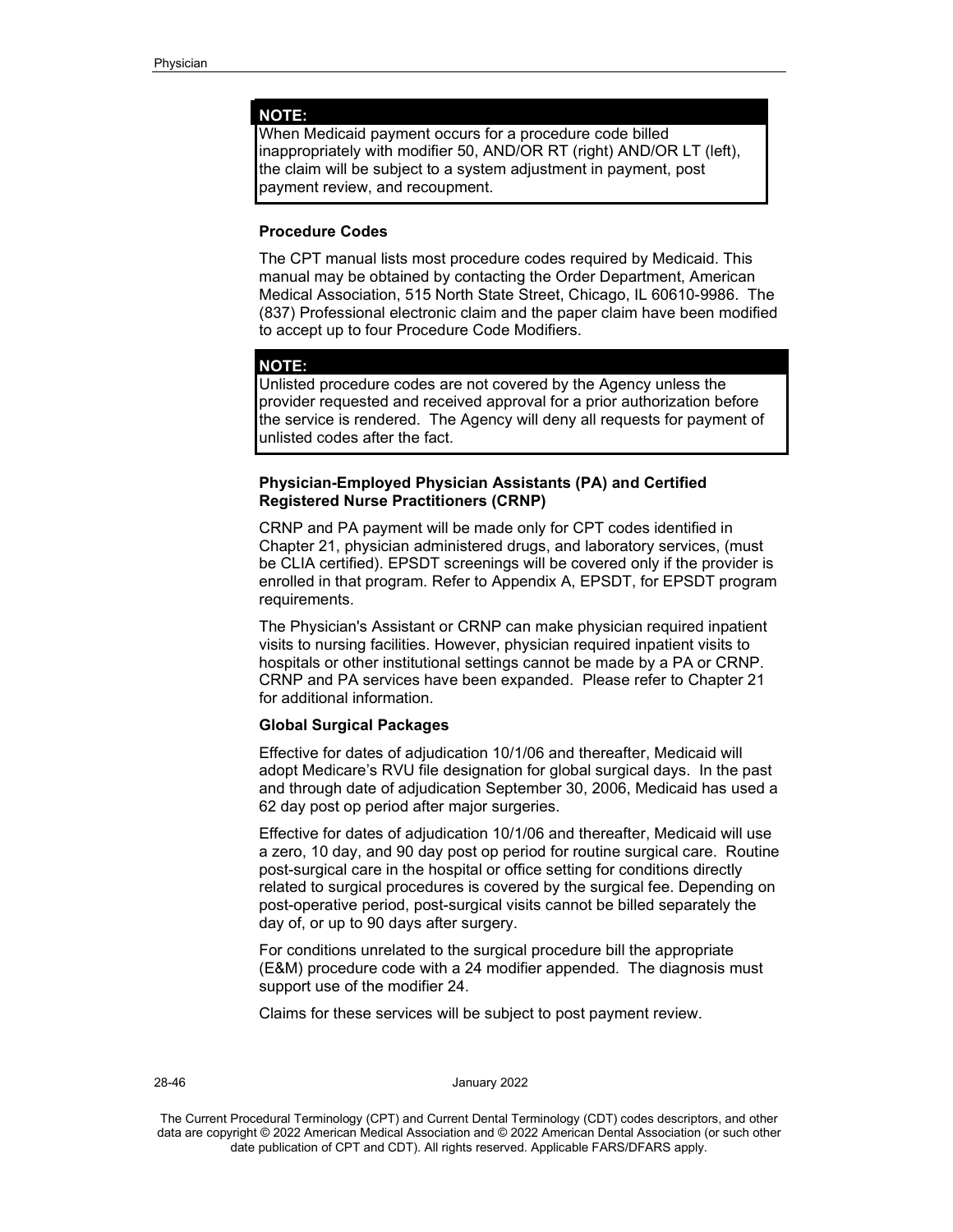

Refer to this Medicare RVU file[:http://www.cms.gov/apps/physician-fee](http://www.cms.gov/apps/physician-fee-schedule/overview.aspx)[schedule/overview.aspx](http://www.cms.gov/apps/physician-fee-schedule/overview.aspx) for global surgical procedure codes Zero, 10 and 90 day(s) post-operative period.

# **Professional and Technical Components**

Some procedure codes in the 70000, 80000, 90000, and G series are a combination of a professional component and a technical component. Therefore, these codes may be billed one of three different ways; (1) as a global, (2) as a professional component, or (3) as a technical component. NOTE: Not all providers are allowed to bill any or all of the three ways to bill. Specific coverage questions should be addressed to the Provider Assistance Center.

- **Global**, the provider must own the equipment, pay the technician, review the results, and provide a written report of the findings. The procedure code is billed with no modifiers. The Global component should be billed only for the following place of service locations:
	- − 11 (Office)
	- − 81 (Independent Laboratory)
- **Professional component**, the provider does not own or operate the equipment. The provider reviews the results, and provides a written report of the findings. The Radiological professional component is billed by adding modifier 26 to the procedure code, and should be billed only for the following place of service locations:
	- − 21 (inpatient hospital)
	- − 22 (outpatient hospital)
	- − 23 (emergency room hospital)
	- − 51 (inpatient psychiatric facility)
	- − 61 (comprehensive inpatient rehab facility)
	- − 62 (comprehensive outpatient rehab facility)
	- − 65 (end-stage renal disease facility)
	- − 81 (Independent Laboratory)
- **Technical component**, the provider must own the equipment, but does not review and document the results. The technical component charges are the facility's charges and are not billed separately by physicians. The technical component is billed by adding modifier TC to the procedure code. The technical component can only be billed by facilities.

# *28.6.4 Billing for ACHN Referred Service*

Please refer to Chapter 40 for information regarding the ACHN Program.

#### January 2022 28-47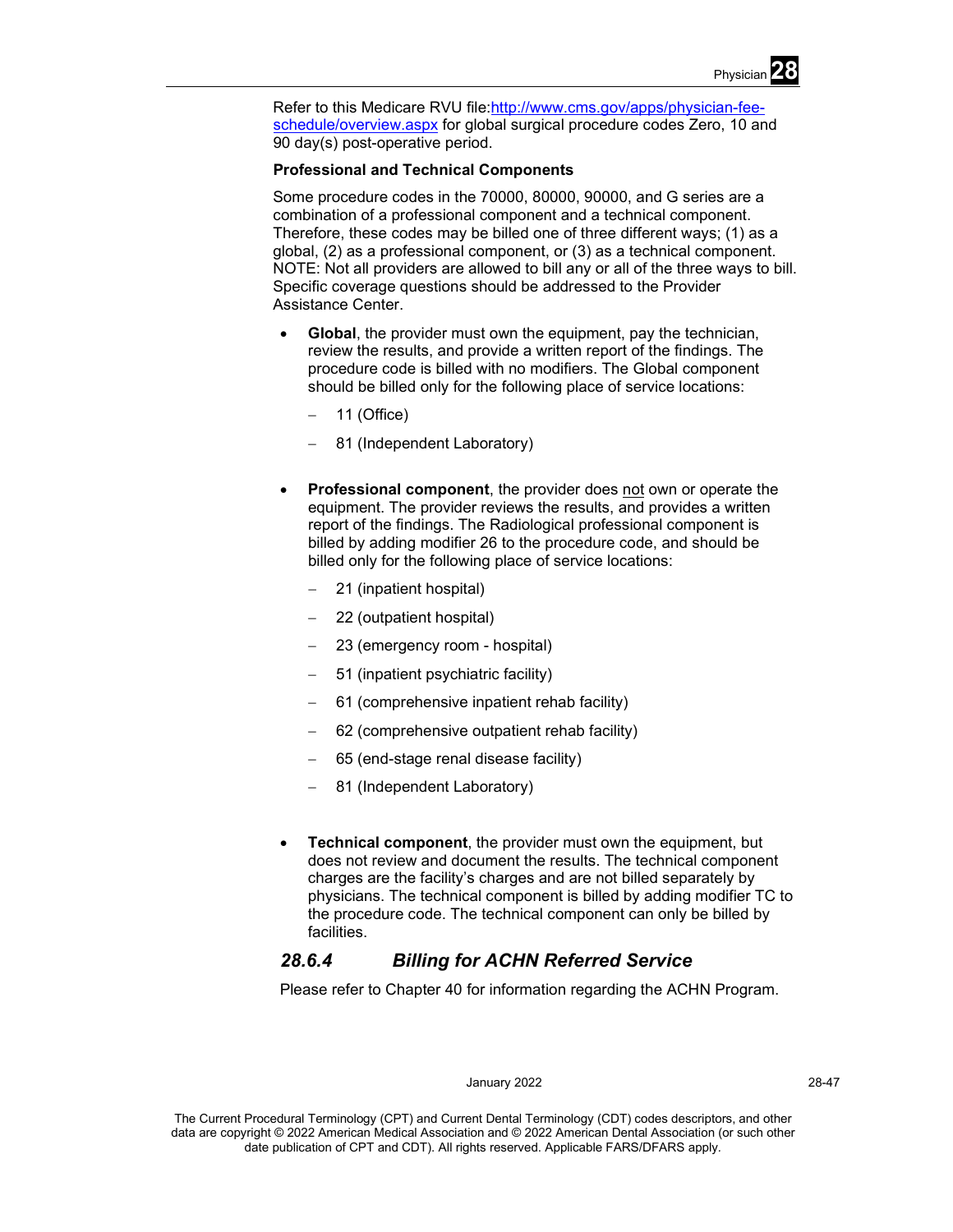# *28.6.5 Place of Service Codes*

The following place of service codes apply when filing claims for physicians:

| <b>POS</b> | <b>Description</b>                                                 |
|------------|--------------------------------------------------------------------|
| 11         | Office                                                             |
| 12         | Home                                                               |
| 21         | <b>Inpatient Hospital</b>                                          |
| 22         | <b>Outpatient Hospital</b>                                         |
| 23         | Emergency Room - Hospital                                          |
| 24         | Ambulatory Surgical Center                                         |
| 25         | <b>Birthing Center</b>                                             |
| 26         | <b>Military Treatment Facility</b>                                 |
| 31         | Skilled Nursing Facility or Nursing Facility                       |
| 32         | <b>Nursing Facility</b>                                            |
| 33         | <b>Custodial Care Facility</b>                                     |
| 34         | Hospice                                                            |
| 41         | Ambulance - Land                                                   |
| 42         | Ambulance - Air or water                                           |
| 51         | Inpatient Psychiatric Facility                                     |
| 52         | Psy. Fac. Partial Hospitalization                                  |
| 53         | <b>Community Mental Health Center</b>                              |
| 54         | Intermediate Care Fac./ Individuals with Intellectual Disabilities |
| 55         | Residential Substance Abuse Treatment Facility                     |
| 56         | <b>Psychiatric Residential Treatment Center</b>                    |
| 61         | Comprehensive Inpatient Rehabilitation Facility                    |
| 62         | Comprehensive Outpatient Rehabilitation Facility                   |
| 65         | End Stage Renal Disease Treatment Facility                         |
| 71         | State or Local Public Health Clinic                                |
| 72         | <b>Rural Health Clinic</b>                                         |

28-48 January 2022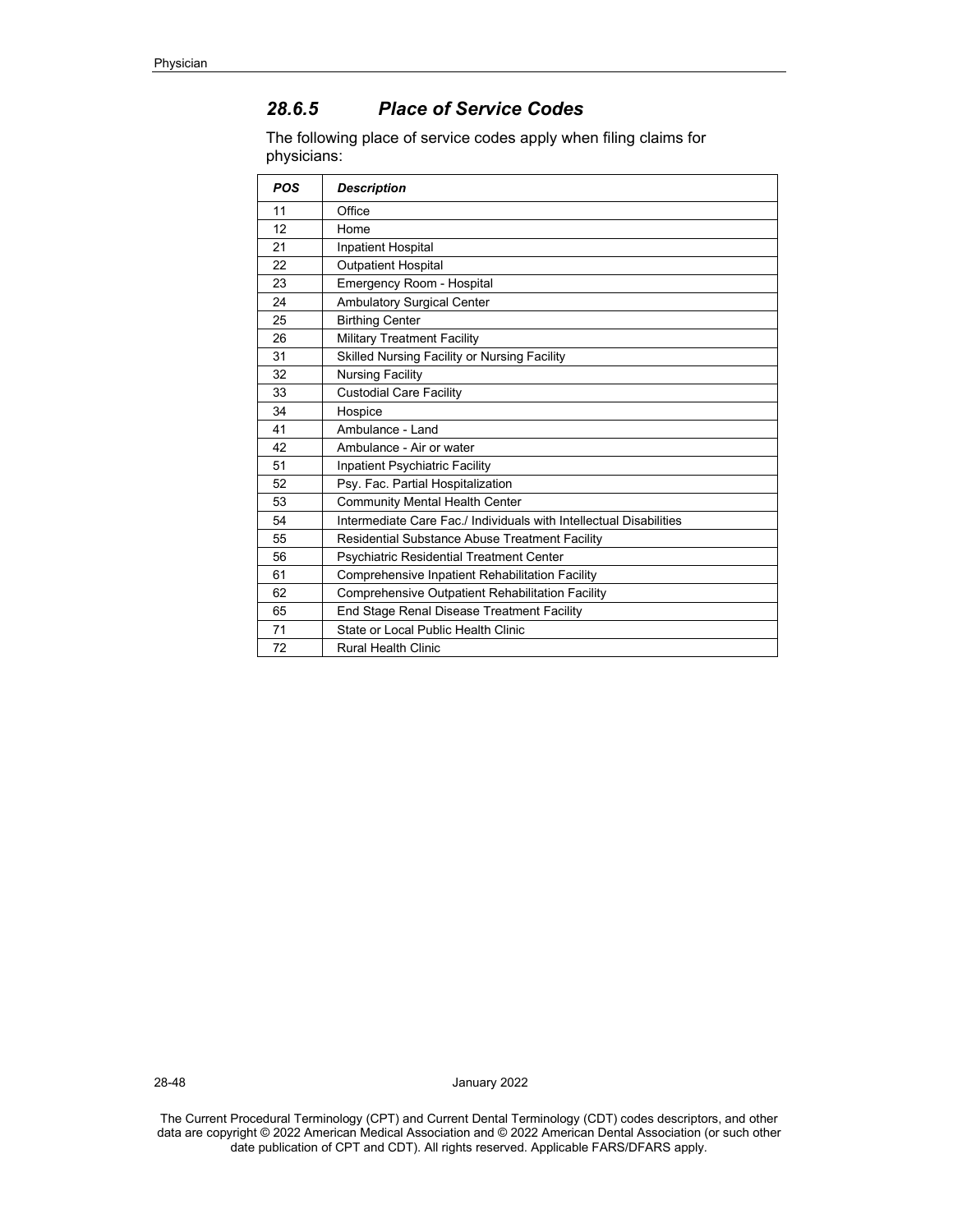

# *28.6.6 Required Attachments*

To enhance the effectiveness and efficiency of Medicaid processing, your attachments should be limited to the following circumstances:

• Claims With Third Party Denials

# **NOTE:**

When an attachment is required, a hard copy CMS-1500 claim form must be submitted.

Refer to Section 5.8, Required Attachments, for more information on attachments.

# *28.6.7 Consent Forms Required Before Payments Can Be Made*

# **NOTE:**

Gainwell will NOT pay any claims to ANY provider until a correctly completed original of the appropriate form is on file at Gainwell. Please note, **only the surgeon** should submit consent forms to Gainwell. All other providers should not request and or submit copies of the consent form. Multiple copies slow down the consent form review and claims payment process.

# **Abortions**

In accordance with federal law, abortions are covered only (1) if the pregnancy is the result of an act of rape or incest; or (2) where a woman suffers from a physical disorder, physical injury, or physical illness, including a life-endangering physical condition caused by or arising from the pregnancy itself, that would, as certified by a physician, place the woman in danger of death unless an abortion is performed.

On July 1, 2016, Alabama Medicaid implemented fillable Portable Document Format (PDF) versions of the Abortion Consent forms that enable faster processing of provider submitted information. Providers **must** use these fillable consent forms with the digital submission of Consent Forms and supporting documentation. Any form received that is not in a fillable format will be returned to the provider.

**Effective October 26, 2016,** providers will be able to upload or fax their fillable Consent Forms (Abortion) and supporting documentation for review and processing via the Forms menu of the Alabama Medicaid Interactive Web Portal. A new form will allow providers the ability to upload Consent Forms and supporting documents in PDF format or create a fax barcode cover sheet from the Web Portal. Providers may submit additional documentation via fax at a later time and have that documentation combined with original document through the use of the same barcode cover sheet.

Providers must submit the completed form and supporting documentation via Provider Web Portal upload or fax to Gainwell at: (334) 215-7416.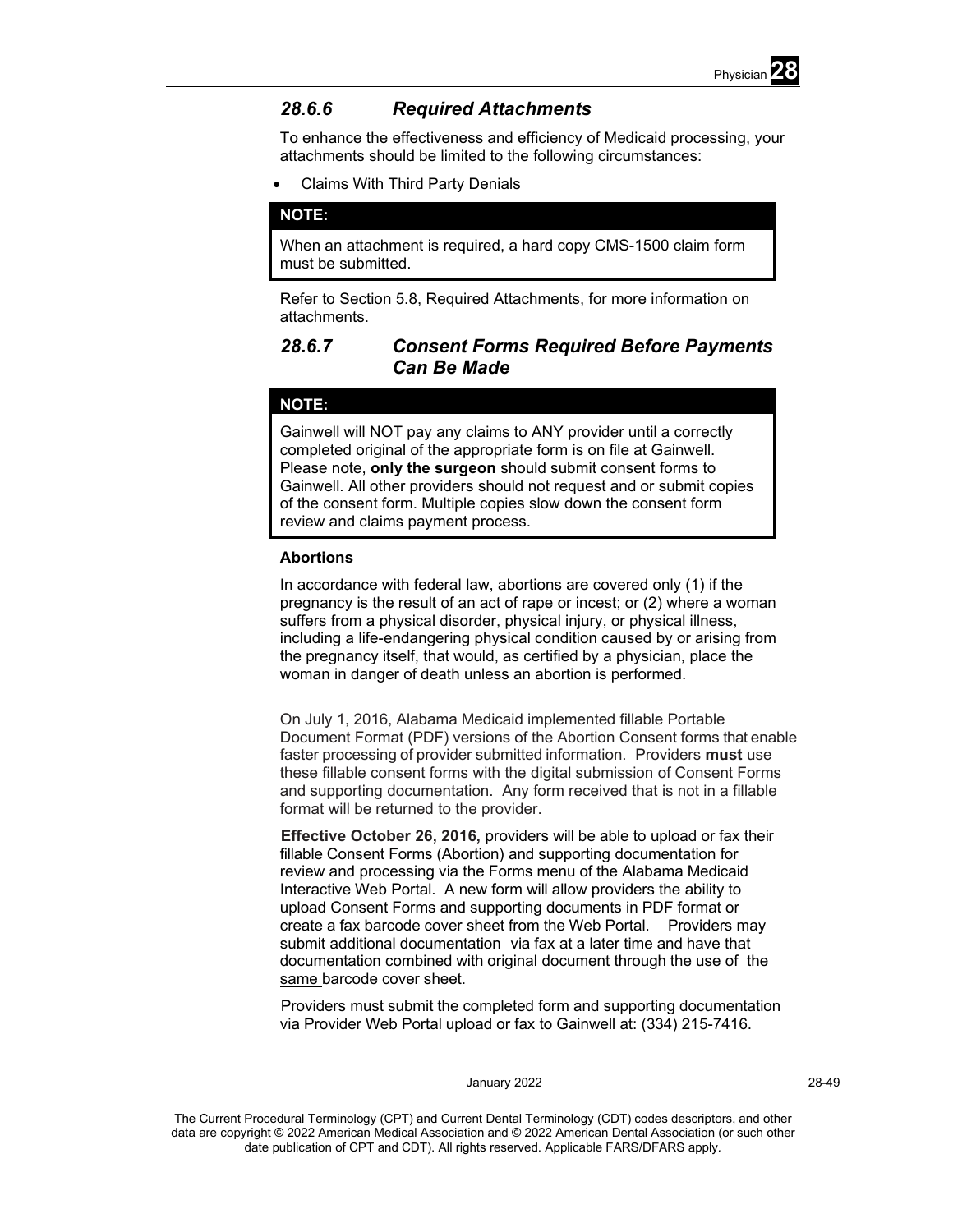# **NOTE:**

Abortion Consent forms and supporting documentation will be accepted in paper format via mail or fax until November 26, 2016. After that date, consent forms and supporting documentation submitted to Gainwell on paper will be returned to the provider.

Please refer to Chapter 5, Filing Claims, for instructions on using the digital submission of Consent Forms and supporting documentation.

In the case of abortions performed secondary to pregnancies resulting from rape or incest, the documentation required is a letter from the recipient or provider certifying that the pregnancy resulted from rape or incest.

• A second copy of the consent form or certification letter must be placed in the recipient's medical record.

All claims relating to abortions must have the above-specified documentation on file at Gainwell prior to payment.

This documentation is not required when a recipient presents with a spontaneous abortion.

If the recipient does not qualify for payment by Medicaid and elects to have the abortion, providers may bill the recipient for the abortion as a non-covered service.

The fillable consent forms are available under the Resource tab on the Alabama Medicaid website at: [www.medicaid.alabama.gov.](http://www.medicaid.alabama.gov/)

## **Sterilization**

Gainwell must have on file the Medicaid-approved sterilization form. Refer to Appendix C, Family Planning, for more information. See Appendix E, Medicaid Forms for a copy of this form, or visit the Medicaid website at: www.medicaid.alabama.gov. for an electronic fillable version of this form.

**Effective October 27, 2016,** providers will be able to upload or fax their fillable Consent Forms (Sterilization) and supporting documentation for review and processing via the Forms menu of the Alabama Medicaid Interactive Web Portal. A new form will allow providers the ability to upload Consent Forms and supporting documents in PDF format or create a fax barcode cover sheet from the Web Portal. Providers may submit additional documentation via fax at a later time and have that documentation combined with original document through the use of the same barcode cover sheet. The provider must submit a copy of the recipient's signed sterilization consent form to Gainwell via Provider Web Portal upload or fax. Fax form and supporting documentation to Gainwell at: (334) 215-7416.

Refer to Appendix C for detailed instructions.

28-50 January 2022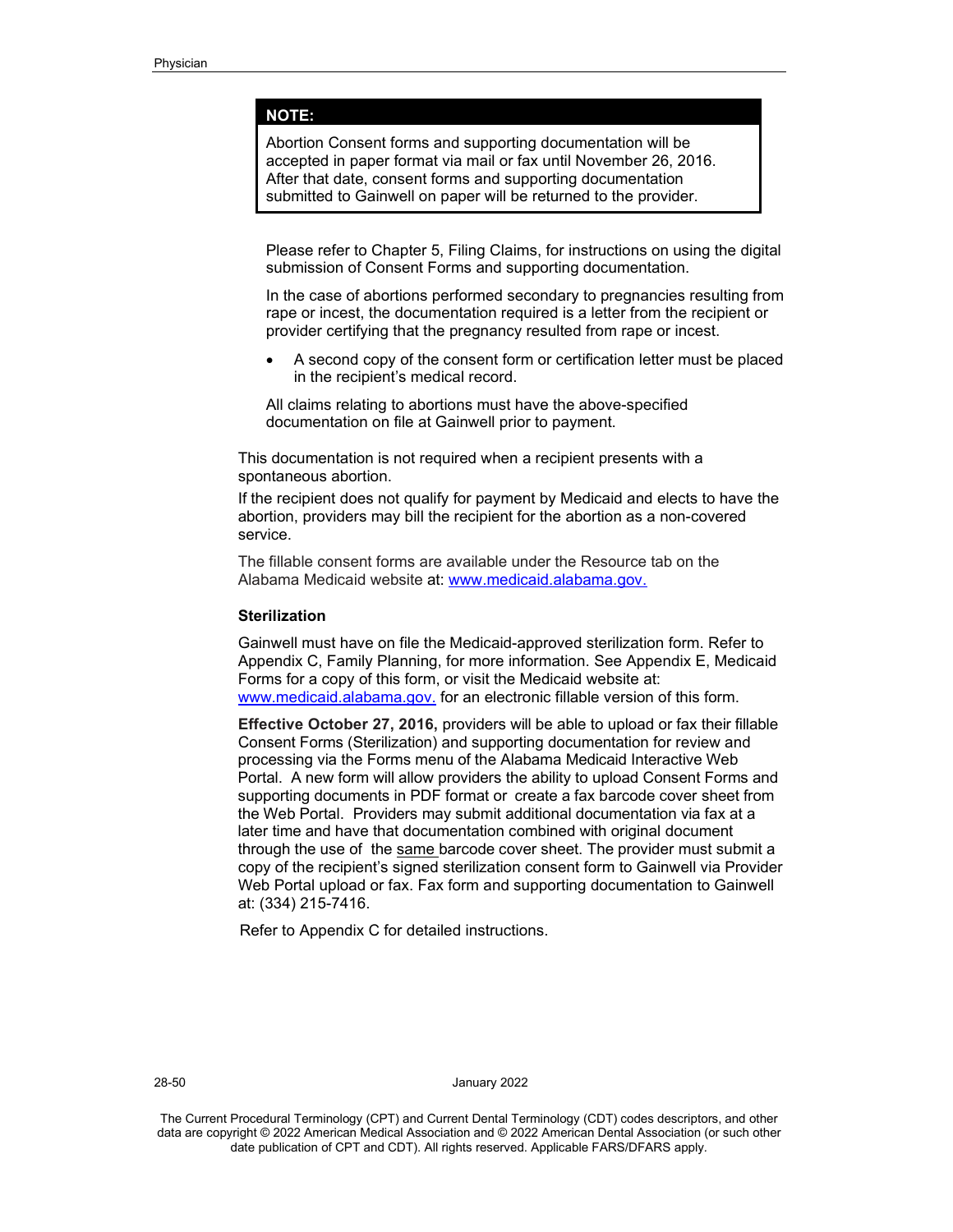

## *Sterilization by Hysterectomy*

Payment is not available for a hysterectomy if:

- **1. It was performed solely for the purpose of rendering an individual permanently incapable of reproducing**
- **2. If there was more than one purpose to the procedure, it would not have been performed but for the purpose of rendering the individual permanently incapable of reproducing**

# **NOTE:**

Sterilization performed for the sole purpose of rendering a person permanently incapable of reproducing is not available to persons under twenty-one (21) years of age under the Medicaid Program.

Refer to Appendix E, Medicaid Forms, for a sample of the sterilization form.

## **Hysterectomy**

Hysterectomy procedures performed for the sole purpose of rendering an individual incapable of reproducing are not covered under Medicaid. Hysterectomies done as a medical necessity as treatment of disease can be paid for by the Medicaid funds under the physician's program.

The hysterectomy consent form was revised to include a section for unusual circumstances. This form should be used by a physician to certify a patient was already sterile when the hysterectomy was performed; a hysterectomy was performed under a life threatening situation; or a hysterectomy was performed under a period of retroactive Medicaid eligibility. In all of these circumstances, medical records must be sent to Gainwell through digital submission along with the hysterectomy consent form and claim(s) in order for a State review to be performed.

# **NOTE:**

The **doctor's explanation** to the patient that the operation will make her sterile and the **doctor's and recipient's signature** must precede the operation except in the case of medical emergency. If a field is missing, contains invalid information or indicates the recipient/representative or physician signed after the date of surgery, Gainwell will return the consent form to the provider to correct invalid information.

Gainwell must have on file a Medicaid-approved Hysterectomy Consent Form.

On July 1, 2016, Alabama Medicaid implemented fillable Portable Document Format (PDF) versions of the Hysterectomy Consent form that enables faster processing of provider submitted information. Providers **must** use the fillable consent form with the digital submission of Consent Forms and supporting documentation. Any form received that is not in a fillable format will be returned to the provider.

**Effective October 26, 2016,** providers will be able to upload or fax their fillable Consent Forms (Abortion, Hysterectomy) and supporting documentation for review and processing via the Forms menu of the Alabama Medicaid Interactive Web Portal. A new form will allow providers

#### January 2022 28-51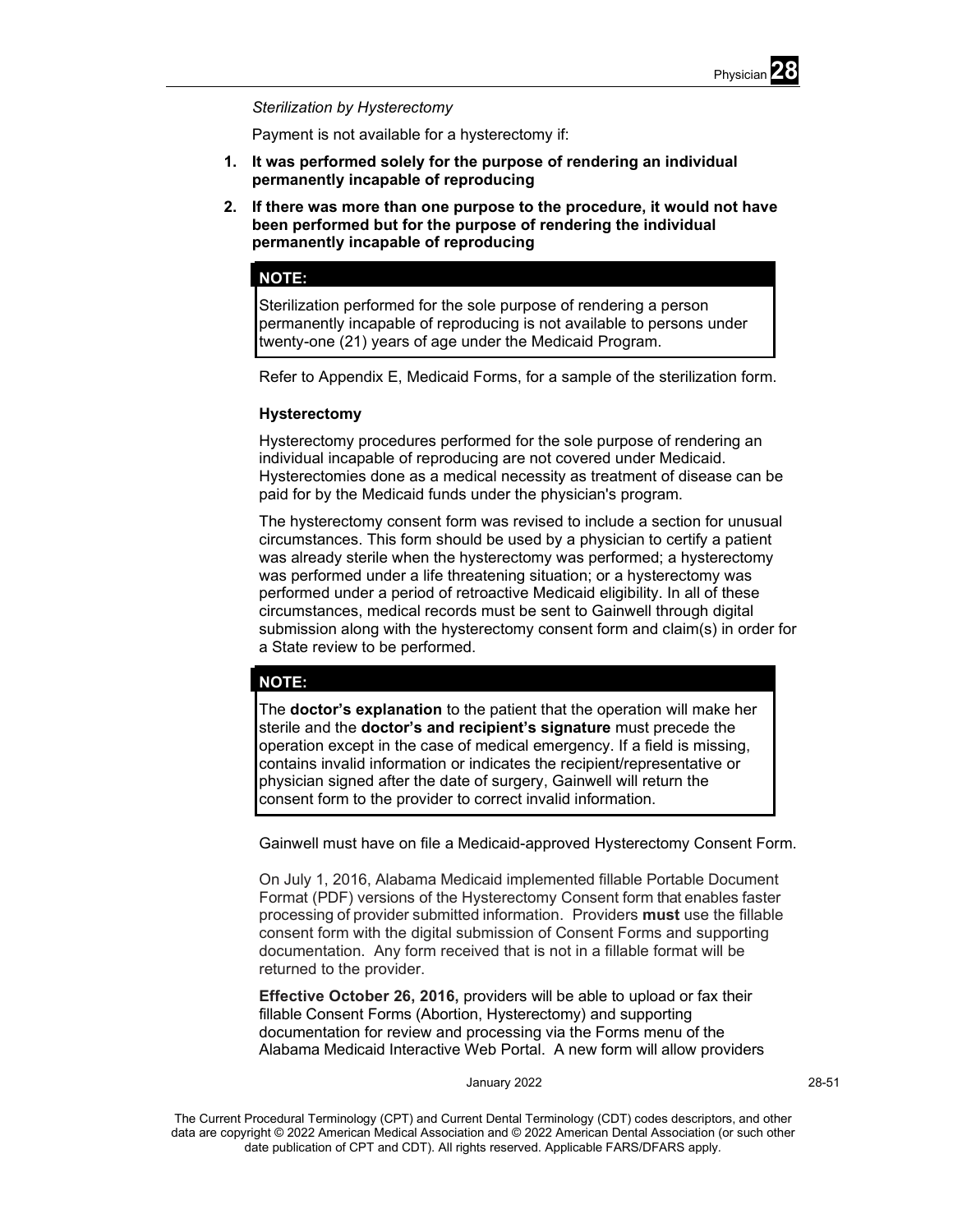the ability to upload Consent Forms and supporting documents in PDF format or create a fax barcode cover sheet from the Web Portal. Providers may submit additional documentation via fax at a later time and have that documentation combined with original document through the use of the same barcode cover sheet.

The fillable consent forms are available under the Resource Tab on the Alabama Medicaid website in the section labeled Consent Forms at: [www.medicaid.alabama.gov.](http://www.medicaid.alabama.gov/)

Providers must submit the completed form and supporting documentation via Provider Web Portal upload or fax to Gainwell at: (334) 215-7416.

## **NOTE:**

Hysterectomy Consent forms and supporting documentation will be accepted in paper format via mail or fax until November 26, 2016. After that date, consent forms and supporting documentation submitted to Gainwell on paper will be returned to the provider.

Please refer to Chapter 5, Filing Claims, for instructions on using the digital submission of Consent Forms and supporting documentation.

# **Exceptions That Do Not Require Prior Completion of the Consent Form**

In the following situations, the consent form is required and section III and IV of the consent form must be completed.

- 1. The physician who performed the hysterectomy certifies in writing that the patient was already sterile when the hysterectomy was performed; the cause of sterility must be stated in this written statement. Refer to Section IV on the consent form.
- 2. The physician who performed the hysterectomy certifies in writing that the hysterectomy was performed under a life-threatening emergency situation in which prior acknowledgement was not possible. This written statement must include a description of the nature of the emergency. Refer to Section IV on the consent form.
- 3. The hysterectomy was performed during a period of retroactive Medicaid eligibility, and the physician who performed the hysterectomy submits, in lieu of the consent form, a written statement certifying that the individual was informed before the operation that the hysterectomy would make her sterile. Refer to Section IV on the consent form.

# **NOTE:**

Medicaid payment cannot be made for any claims for services provided in connection with an abortion, a sterilization procedure or a hysterectomy for medical reasons unless an approved consent form is on file. Please be aware consent for sterilization is different from consent for hysterectomy. See Appendix E, Medicaid Forms, for examples of each.

28-52 January 2022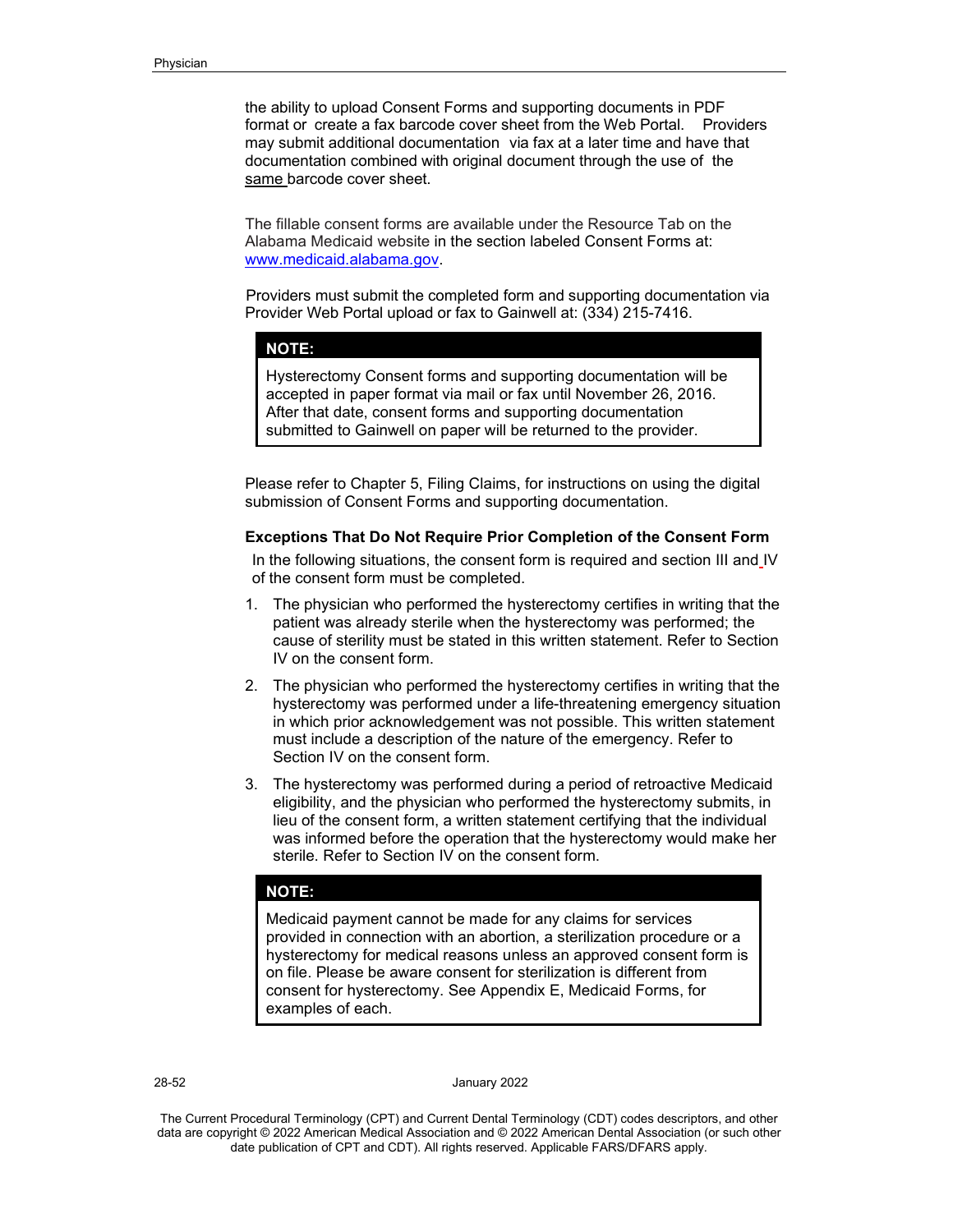

# **28.7 For More Information**

This section contains a cross-reference to other relevant chapters in the manual.

| <b>Resource</b>                                                | <b>Where to Find It</b> |
|----------------------------------------------------------------|-------------------------|
| <b>CMS-1500 Claim Filing Instructions</b>                      | Chapter 5               |
| Medical Medicaid/Medicare-related Claim Filing<br>Instructions | Chapter 5               |
| Medical Necessity/Medically Necessary Care                     | Chapter 7               |
| Anesthesiology                                                 | Chapter 38              |
| <b>EPSDT</b>                                                   | Appendix A              |
| Electronic Media Claims (EMC) Submission<br>Guidelines         | Appendix B              |
| <b>Family Planning</b>                                         | Appendix C              |
| Alabama Medicaid Injectable Drug List                          | Medicaid website        |
| <b>AVRS Quick Reference Guide</b>                              | Appendix L              |
| Alabama Medicaid Contact Information                           | Appendix N              |
| <b>CRNP and PA Services</b>                                    | Chapter 21              |

January 2022 28-53